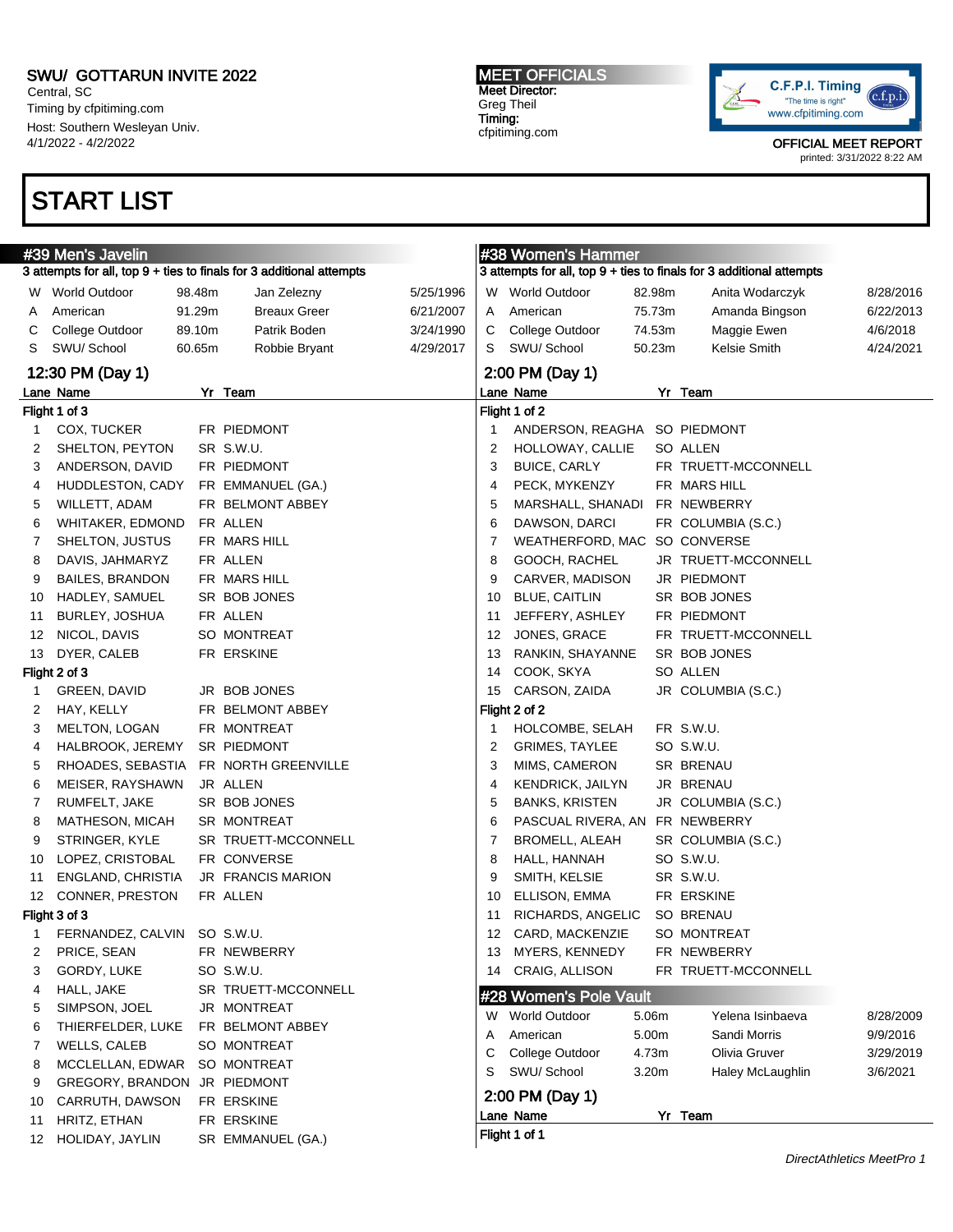Central, SC Timing by cfpitiming.com Host: Southern Wesleyan Univ. 4/1/2022 - 4/2/2022

## START LIST

#### MEET OFFICIALS Meet Director: Greg Theil Timing: cfpitiming.com



|        | #28 Women's Pole Vault (cont'd) |        |                                                                      | #40 Women's Javelin (cont'd) |                 |                             |        |                                                                      |           |
|--------|---------------------------------|--------|----------------------------------------------------------------------|------------------------------|-----------------|-----------------------------|--------|----------------------------------------------------------------------|-----------|
|        | 2:00 PM (Day 1)                 |        |                                                                      |                              | 2:30 PM (Day 1) |                             |        |                                                                      |           |
|        | Lane Name                       |        | Yr Team                                                              |                              |                 | Lane Name                   |        | Yr Team                                                              |           |
| 1      | JOHNSON, KATIE                  |        | FR EMMANUEL (GA.)                                                    |                              | 5               | LONG, LAKIN                 |        | SO S.W.U.                                                            |           |
| 2      | CRUMLEY, MADISON                |        | SO ANDERSON (S.C.)                                                   |                              | 6               | THIEL, SOPHIE               |        | SO S.W.U.                                                            |           |
| 3      | <b>WRIGHT, GRACE</b>            |        | JR COLUMBIA (S.C.)                                                   |                              | 7               | <b>GREUBEL, WREN</b>        |        | FR PIEDMONT                                                          |           |
| 4      | LABRANT, AVA                    |        | FR S.W.U.                                                            |                              | 8               | MITCHELL, MADDIE            |        | SO COVENANT                                                          |           |
| 5      | BLADEN, AUTUMN                  |        | SO ANDERSON (S.C.)                                                   |                              | 9               | MORAN, ANA                  |        | SR BOB JONES                                                         |           |
| 6      | LIPSEY, LILY                    |        | JR TRUETT-MCCONNELL                                                  |                              | 10              | DAVIS, RUTH                 |        | SO ALLEN                                                             |           |
| 7      | TASTINGER, ANNA                 |        | FR MONTREAT                                                          |                              | 11              | <b>MERCUIS, MISHA</b>       |        | SR S.W.U.                                                            |           |
| 8      | <b>BOUTON, AMALIE</b>           |        | FR BELMONT ABBEY                                                     |                              | 12              | HERNDON, HAIZLEY            |        | SO FRANCIS MARION                                                    |           |
| 9      | KELLER, SYDNEY                  |        | FR BELMONT ABBEY                                                     |                              | 13              | MILLNER, KYLIE              |        | SO MONTREAT                                                          |           |
| 10     | HOLLER, SARAH                   |        | FR COVENANT                                                          |                              |                 | Flight 3 of 3               |        |                                                                      |           |
| 11     | BULLER, HANNAH                  |        | JR BRENAU                                                            |                              | 1               | JOHN, OLUWATOMISI           |        | JR BRENAU                                                            |           |
| 12     | MORGAN, PERRYN                  |        | SR PIEDMONT                                                          |                              | 2               | <b>BOUTON, AMALIE</b>       |        | FR BELMONT ABBEY                                                     |           |
| 13     | WILSON, ADDISON                 |        | SO TRUETT-MCCONNELL                                                  |                              | 3               | LANDRY, KATIE               |        | JR ANDERSON (S.C.)                                                   |           |
| 14     | MCLAUGHLIN, HALEY               |        | SR S.W.U.                                                            |                              | 4               | BROWN, CORTNEY              |        | SO PIEDMONT                                                          |           |
| 15     | GURLEY, JOURNEY                 |        | SO NORTH GEORGIA                                                     |                              | 5               | <b>BATTLE, MOENA</b>        |        | SR EMMANUEL (GA.)                                                    |           |
|        | #40 Women's Javelin             |        |                                                                      |                              | 6               | MORGAN, PERRYN              |        | SR PIEDMONT                                                          |           |
|        |                                 |        | 3 attempts for all, top 9 + ties to finals for 3 additional attempts |                              | 7               | BABB, KATILYN               |        | SO TRUETT-MCCONNELL                                                  |           |
|        | W World Outdoor                 | 72.28m |                                                                      | 9/13/2008                    | 8               | FOURIE, KATHERINE           |        | JR BRENAU                                                            |           |
|        | American                        | 66.67m | Barbora Spotakova                                                    |                              | 9               | STOLBERG, TYLA              |        | SO NEWBERRY                                                          |           |
| A      |                                 | 62.19m | Kara Winger                                                          | 6/9/2016                     | 10              | WOODS, JAYLA                |        | FR COVENANT                                                          |           |
| С<br>S | College Outdoor<br>SWU/ School  | 41.20m | Maggie Malone<br>Olivia Bush                                         | 3/18/2017                    | 11              | SMITH, EMILY                |        | SO BELMONT ABBEY                                                     |           |
|        |                                 |        |                                                                      |                              | 12              | JORDAN, SAVANNAH            |        | FR NEWBERRY                                                          |           |
|        | 2:30 PM (Day 1)                 |        |                                                                      |                              | 13              | CARVER, MADISON             |        | JR PIEDMONT                                                          |           |
|        | Lane Name                       |        | Yr Team                                                              |                              |                 | #37 Men's Hammer            |        |                                                                      |           |
|        | Flight 1 of 3                   |        |                                                                      |                              |                 |                             |        | 3 attempts for all, top 9 + ties to finals for 3 additional attempts |           |
| 1      | JACKSON, TAELOR                 |        | FR ALLEN                                                             |                              |                 | W World Outdoor             | 86.74m | Yuriy Sedykh                                                         | 8/30/1986 |
| 2      | MASON, BRIANNA                  |        | SO FRANCIS MARION                                                    |                              | Α               | American                    | 82.52m | Lance Deal                                                           | 9/7/1996  |
| 3      | AKBARI, HAYLEY                  |        | SR POINT                                                             |                              | С               | College Outdoor             | 81.94m | <b>Balazs Kiss</b>                                                   | 5/19/1995 |
| 4      | BECKHAM-TIMMONS,                |        | FR ALLEN                                                             |                              | S               | SWU/ School                 | 48.66m | Keuntrai Robinson                                                    | 3/22/2019 |
| 5      | <b>BENTON, ILLIE</b>            |        | FR ALLEN                                                             |                              |                 |                             |        |                                                                      |           |
| 6      | MUELLER, ALINA                  |        | FR MARS HILL                                                         |                              |                 | 4:00 PM (Day 1)             |        |                                                                      |           |
| 7      | JOHNSON, LARHOND                |        | FR ALLEN                                                             |                              |                 | Lane Name                   |        | Yr Team                                                              |           |
| 8      | HEATH, JESSIE                   |        | SR BOB JONES                                                         |                              |                 | Flight 1 of 2               |        |                                                                      |           |
| 9      | CALLOWAY, CORION                |        | SO ALLEN                                                             |                              |                 | GOOCH, DILLON               |        | JR TRUETT-MCCONNELL                                                  |           |
| 10     | BETHEA, JAZZEEM                 |        | FR ALLEN                                                             |                              | 2               | UNDERWOOD, WILL             |        | SR PIEDMONT                                                          |           |
| 11     | MATTHEWS, HAILEY                |        | FR BELMONT ABBEY                                                     |                              | 3               | ROBERTSON, JERRY            |        | FR ERSKINE                                                           |           |
| 12     | MCKNIGHT, MEOSHA                |        | FR ALLEN                                                             |                              | 4               | FOWLER, SETH                |        | JR TRUETT-MCCONNELL                                                  |           |
| 13     | WARREN, DYLEEZIA                |        | SO BELMONT ABBEY                                                     |                              | 5               | BROWN, SHELDON              |        | SO ALLEN                                                             |           |
| 14     | STYRMISDOTTIR, JUL              |        | FR EMMANUEL (GA.)                                                    |                              | 6               | <b>MATHIS, AUSTIN</b>       |        | SO TRUETT-MCCONNELL                                                  |           |
| 15     | MADDOX, ALEYAH                  |        | FR ALLEN                                                             |                              | 7               | ANDERSON, DAVID             |        | FR PIEDMONT                                                          |           |
|        | Flight 2 of 3                   |        |                                                                      |                              | 8               | FLORES, WALKER              |        | FR NEWBERRY                                                          |           |
| 1      | SILCOX, ELAINA                  |        | SO EMMANUEL (GA.)                                                    |                              | 9               | VARGAS, JOEL                |        | FR TRUETT-MCCONNELL                                                  |           |
| 2      | <b>BRIDGES, SYDNEY</b>          |        | SO EMMANUEL (GA.)                                                    |                              |                 | Flight 2 of 2               |        |                                                                      |           |
| 3      | BRIGHT, MADELYN                 |        | JR EMMANUEL (GA.)                                                    |                              | -1              | MARLOWE, GREYSON SO ERSKINE |        |                                                                      |           |
|        |                                 |        |                                                                      |                              |                 |                             |        |                                                                      |           |
| 4      | SMITH, RAQUEL                   |        | JR MONTREAT                                                          |                              | 2               | CAMPBELL, AIDAN             |        | FR S.W.U.                                                            |           |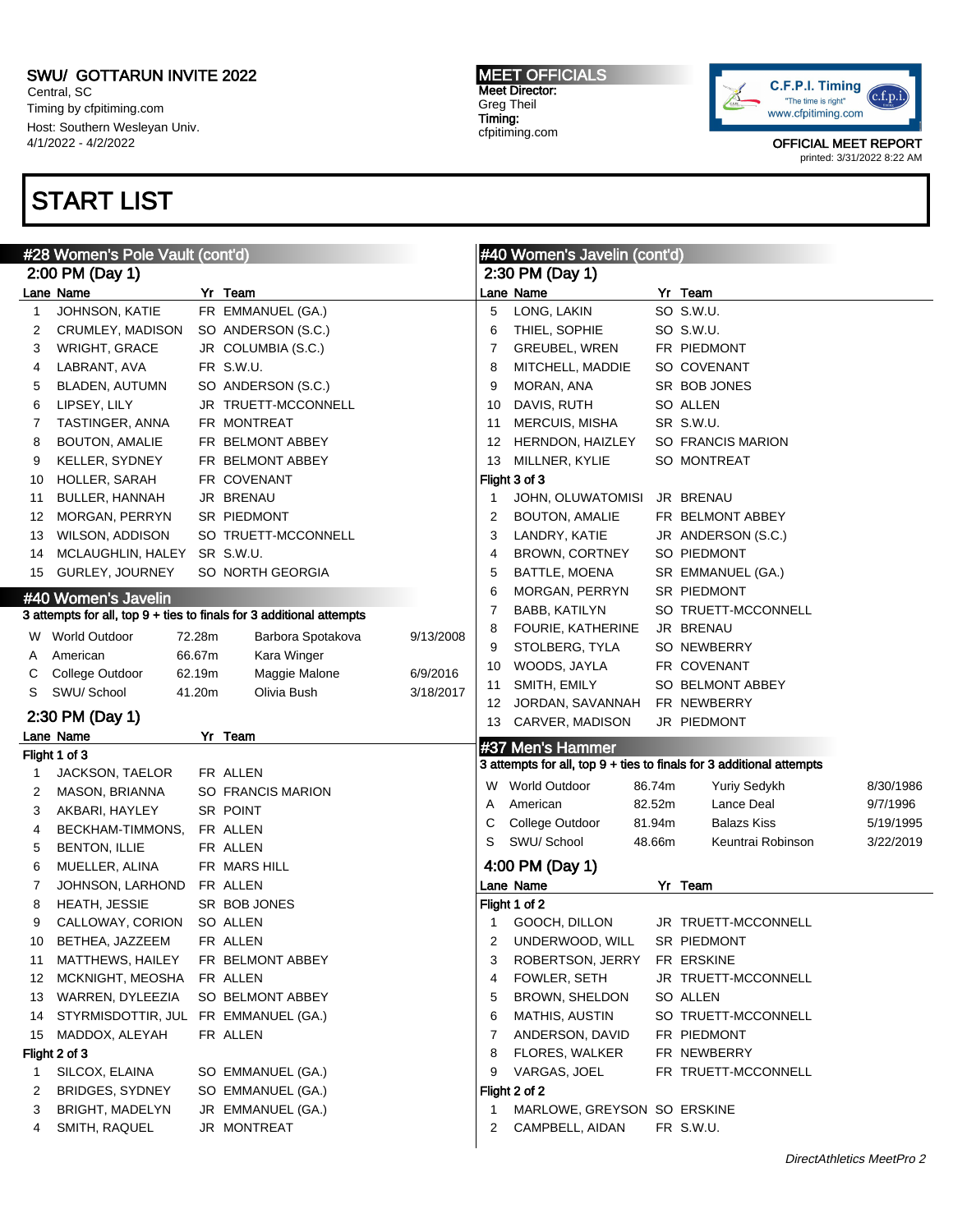Central, SC Timing by cfpitiming.com Host: Southern Wesleyan Univ. 4/1/2022 - 4/2/2022

# START LIST

#### MEET OFFICIALS Meet Director: Greg Theil Timing: cfpitiming.com



| #37 Men's Hammer (cont'd) |                                |          |                           |           |    | #42 Women's 3000m Steeple (cont'd) |         |                          |           |  |
|---------------------------|--------------------------------|----------|---------------------------|-----------|----|------------------------------------|---------|--------------------------|-----------|--|
|                           | 4:00 PM (Day 1)                |          |                           |           |    | 4:00 PM (Day 1)                    |         |                          |           |  |
|                           | Lane Name                      |          | Yr Team                   |           |    | Lane Name                          |         | Yr Team                  |           |  |
| 3                         | WILLIAMS, JON                  |          | SO NEWBERRY               |           | 5  | ANGEL, VALERIA                     |         | SR PIEDMONT              |           |  |
| 4                         | CROWELL, KEGAN                 |          | JR NEWBERRY               |           | 6  | CRUMLEY, MADISON                   |         | SO ANDERSON (S.C.)       |           |  |
| 5                         | PRICE, SEAN                    |          | FR NEWBERRY               |           | 7  | <b>GLEASON, AUDREY</b>             |         | <b>JR NORTH GEORGIA</b>  |           |  |
| 6                         | WALKER, GABRIEL                |          | FR ERSKINE                |           | 8  | BOLYARD, SYDNEY                    |         | SO NORTH GEORGIA         |           |  |
| 7                         | THOMPSON, MANNY                |          | JR BELMONT ABBEY          |           | 9  | HELMS, DEVIN                       |         | SO NORTH GEORGIA         |           |  |
| 8                         | FERNANDEZ, CALVIN              |          | SO S.W.U.                 |           | 10 | MARTIN, JODI                       |         | JR ANDERSON (S.C.)       |           |  |
| 9                         | PARKS, KADEN                   |          | FR TRUETT-MCCONNELL       |           | 11 | FROCK, ABBEY                       |         | SO S.W.U.                |           |  |
| 10                        | HUNTER, JASE                   |          | FR NEWBERRY               |           | 12 | KELLER, SYDNEY                     |         | FR BELMONT ABBEY         |           |  |
| 11                        | RICE, GAVIN                    |          | FR COLUMBIA (S.C.)        |           |    | Section 2 of 2                     |         |                          |           |  |
|                           | #27 Men's Pole Vault           |          |                           |           | 1  | FLYNN, LYDIA                       |         | SO BOB JONES             |           |  |
|                           |                                |          |                           |           | 2  | GEORGE, JOSEY                      |         | JR PIEDMONT              |           |  |
|                           | W World Outdoor                | 6.15m    | Mondo Duplantis           | 9/17/2020 | 3  | TREFTS, IZABELLE                   |         | FR COLUMBIA (S.C.)       |           |  |
| A                         | American                       | 6.04m    | <b>Brad Walker</b>        | 6/8/2008  | 4  | ROBERTS, MORGAN                    |         | SO WOFFORD               |           |  |
| С                         | College Outdoor<br>SWU/ School | 6.00m    | Mondo Duplantis           | 5/11/2019 | 5  | <b>BRIGHT, EMMA</b>                |         | FR NORTH GREENVILLE      |           |  |
| S                         |                                | 4.25m    | Evan Motes                | 3/6/2021  | 6  | GRIFFIN, ANNALENA                  |         | <b>SO FRANCIS MARION</b> |           |  |
|                           | 4:00 PM (Day 1)                |          |                           |           | 7  | LANDRY, EMMA                       |         | SO BOB JONES             |           |  |
|                           | Lane Name                      |          | Yr Team                   |           | 8  | LITTLE, MEGHAN                     |         | SO BELMONT ABBEY         |           |  |
|                           | Flight 1 of 1                  |          |                           |           | 9  | FOX, NICOLE                        |         | SR BOB JONES             |           |  |
|                           | GREGORY, BRANDON JR PIEDMONT   |          |                           |           | 10 | PRESTON, ELANA                     |         | SO COLUMBIA (S.C.)       |           |  |
| 2                         | HALBROOK, JEREMY               |          | SR PIEDMONT               |           | 11 | SEDESKA, SOPHIE                    |         | FR ERSKINE               |           |  |
| 3                         | JOLLEY, SAM                    |          | FR CONVERSE               |           | 12 | HARVEY, LIBBY                      |         | SO CONVERSE              |           |  |
| 4                         | HRITZ, ETHAN                   |          | FR ERSKINE                |           |    | #41 Men's 3000m Steeple            |         |                          |           |  |
| 5                         | WELLS, CALEB                   |          | SO MONTREAT               |           | W  | <b>World Outdoor</b>               | 7:53.63 | Saif Shaheen             | 9/3/2004  |  |
| 6                         | ROGERS, WESLEY                 |          | FR PIEDMONT               |           | Α  | American                           | 8:00.45 | Evan Jager               | 8/4/2015  |  |
| 7                         | GRANADE, ADAM                  |          | SO TRUETT-MCCONNELL       |           | С  | College Outdoor                    | 8:05.4h | Henry Rono               | 5/13/1978 |  |
| 8                         | MCCLELLAN, EDWAR               |          | SO MONTREAT               |           |    |                                    |         |                          |           |  |
| 9                         | WORLEY, DAMON                  |          | FR NORTH GREENVILLE       |           |    | 4:30 PM (Day 1)                    |         |                          |           |  |
| 10                        | LIPSEY, SIMEON                 |          | SR TRUETT-MCCONNELL       |           |    | Lane Name                          |         | Yr Team                  |           |  |
| 11                        | HAY, KELLY                     |          | FR BELMONT ABBEY          |           |    | Section 1 of 1                     |         |                          |           |  |
| 12                        | NICOL, DAVIS                   |          | SO MONTREAT               |           | 1  | ZEIS, LOGAN                        |         | FR FRANCIS MARION        |           |  |
| 13                        | MOTES, EVAN                    |          | SO S.W.U.                 |           | 2  | VAUGHAN, SPAIN                     |         | FR ANDERSON (S.C.)       |           |  |
| 14                        | MATHESON, MICAH                |          | SR MONTREAT               |           | 3  | FLOOK, SAMUEL                      |         | JR NORTH GREENVILLE      |           |  |
|                           | #42 Women's 3000m Steeple      |          |                           |           | 4  | BRODMYER, DEVON                    |         | FR BREVARD               |           |  |
|                           | W World Outdoor                | 8:44.32  | <b>Beatrice Chepkoech</b> | 7/20/2018 | 5  | SPANGLER, GARRET                   |         | FR BREVARD               |           |  |
| Α                         | American                       | 9:07.63  | Emma Coburn               | 8/15/2016 | 6  | FROCK, CASEY                       |         | JR S.W.U.                |           |  |
| С                         | College Outdoor                | 9:12.50  | Jenny Simpson             | 8/17/2009 | 7  | CASTEEL, BEN                       |         | FR BELMONT ABBEY         |           |  |
| S                         | SWU/School                     | 12:12.45 | Michelle Last-Spearman    | 4/2/2016  | 8  | <b>BAIRD, THOMAS</b>               |         | JR BELMONT ABBEY         |           |  |
|                           | 4:00 PM (Day 1)                |          |                           |           | 9  | WUNDER, ELLIOT                     |         | SO BELMONT ABBEY         |           |  |
|                           | Lane Name                      |          | Yr Team                   |           | 10 | CALDERON, MAX                      |         | JR TRUETT-MCCONNELL      |           |  |
|                           | Section 1 of 2                 |          |                           |           | 11 | SAUSE, BRIAN                       |         | FR BELMONT ABBEY         |           |  |
| 1                         | CHASTEEN, ANNA                 |          | FR NORTH GEORGIA          |           | 12 | TAYLOR, BO                         |         | JR NORTH GREENVILLE      |           |  |
| 2                         | HANSON, WHITNEY                |          | SO ANDERSON (S.C.)        |           | 13 | GIBSON, COOPER                     |         | FR TRUETT-MCCONNELL      |           |  |
| 3                         | MCBRIDE, EMILY                 |          | FR NORTH GEORGIA          |           | 14 | GAMBOA, BRIAN                      |         | FR COLUMBIA (S.C.)       |           |  |
|                           | PARKER, MATTIE                 |          | JR COVENANT               |           | 15 | QUILLEN, PHILIP                    |         | SR ANDERSON (S.C.)       |           |  |
| 4                         |                                |          |                           |           |    |                                    |         |                          |           |  |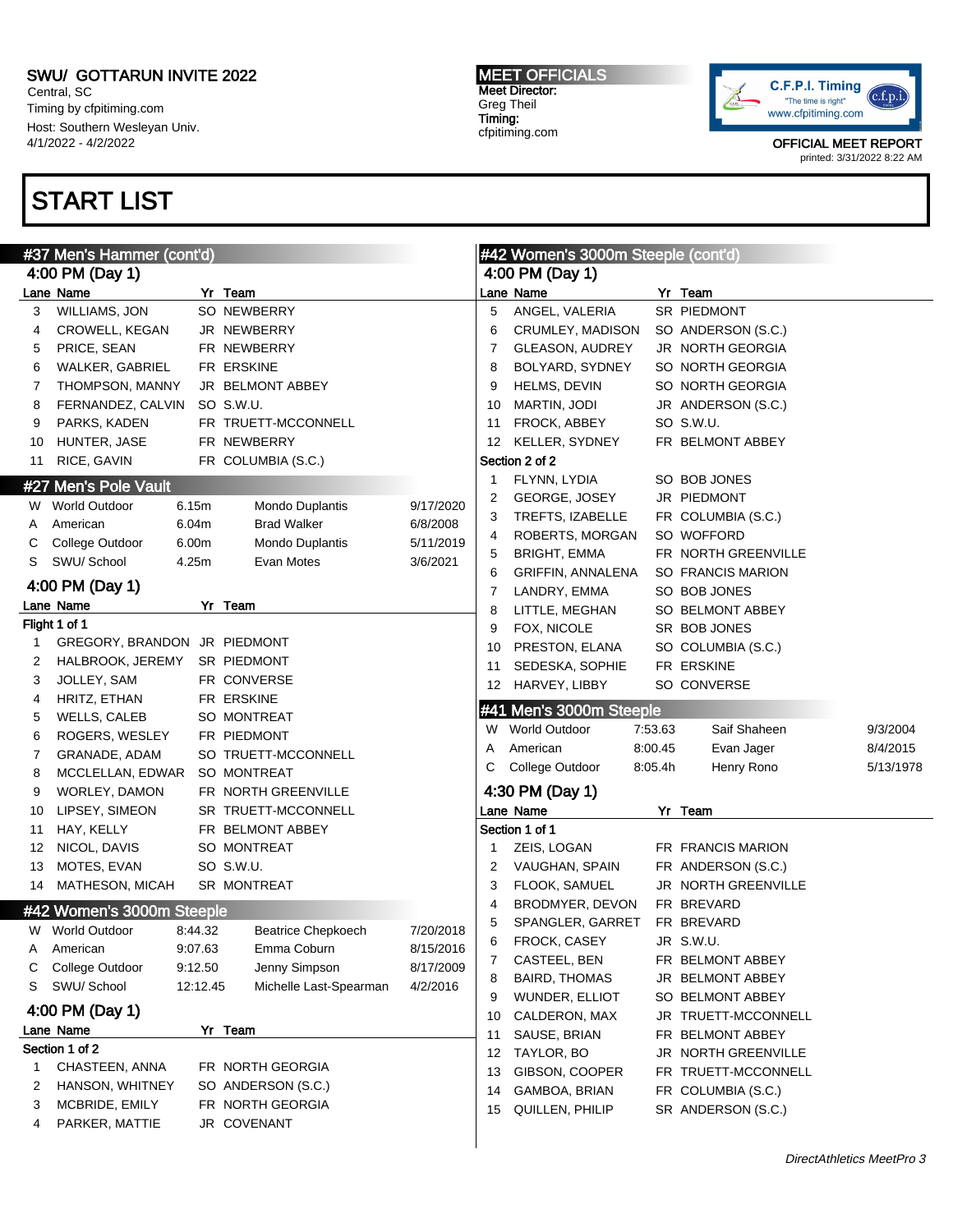Central, SC Timing by cfpitiming.com Host: Southern Wesleyan Univ. 4/1/2022 - 4/2/2022

## START LIST

#### MEET OFFICIALS Meet Director: Greg Theil Timing: cfpitiming.com



|   | #8 Women's 800 Meters              |         |                       |           |              | <b>#8 Women's 800 Meters (cont'd)</b> |         |                        |           |
|---|------------------------------------|---------|-----------------------|-----------|--------------|---------------------------------------|---------|------------------------|-----------|
|   | W World Outdoor                    | 1.53.28 | Jarmila Kratochvilova | 7/27/1983 |              | 4:50 PM (Day 1)                       |         |                        |           |
| A | American                           | 1:56.40 | Jearl Miles Clark     | 8/11/1999 |              | Lane Name                             |         | Yr Team                |           |
| C | College Outdoor                    | 1:58.51 | Brigita Langerholc    | 9/25/2000 | $\mathbf{1}$ | AKBARI, HAYLEY                        |         | SR POINT               |           |
| S | SWU/ School                        | 2:18.65 | Alana Grant           | 4/16/2016 | 2            | DOBSON, EMMALEE                       |         | FR CONVERSE            |           |
|   | 4:50 PM (Day 1)                    |         |                       |           | 3            | BABBS, MACY                           |         | JR POINT               |           |
|   | Lane Name                          |         | Yr Team               |           | 4            | LABRANT, AVA                          |         | FR S.W.U.              |           |
|   | Section 1 of 6                     |         |                       |           | 5            | LACROIX, KATIE                        |         | JR BREVARD             |           |
| 1 | STOUDENMIRE, ELLA FR NORTH GEORGIA |         |                       |           | 6            | HANLEY, GEMMY                         |         | FR BELMONT ABBEY       |           |
| 2 | ROBINSON, BAYLEY                   |         | SO CONVERSE           |           | 7            | RETA, ANAHI                           |         | FR MARS HILL           |           |
|   |                                    |         | SO NORTH GEORGIA      |           | 8            | YARUSSI, MARIA                        |         | SO BELMONT ABBEY       |           |
| 3 | RYAN, EMERY                        |         |                       |           |              |                                       |         |                        |           |
| 4 | RISH, OLIVIA                       |         | SR ANDERSON (S.C.)    |           |              | #7 Men's 800 Meters                   |         |                        |           |
| 5 | ZAVALA, LYCIA                      |         | JR S.W.U.             |           |              | W World Outdoor                       | 1:40.91 | Davia Rudisha          | 8/9/2012  |
| 6 | MILLSAP, MARIAH                    |         | SR NORTH GEORGIA      |           | A            | American                              | 1:42.60 | Johnny Gray            | 8/28/1985 |
| 7 | DICKERSON, KOREY                   |         | SO NORTH GEORGIA      |           | С            | College Outdoor                       | 1:43.25 | Michael Saruni'        | 4/28/2018 |
|   | Section 2 of 6                     |         |                       |           | S            | SWU/ School                           | 1:54.35 | <b>Thomas Williams</b> | 4/28/2018 |
| 1 | STEWART, SAVANNA FR S.W.U.         |         |                       |           |              | 5:15 PM (Day 1)                       |         |                        |           |
| 2 | FLINCH, TASHAYNA                   |         | JR NEWBERRY           |           |              | Lane Name                             |         | Yr Team                |           |
| 3 | THOMASON, KAYLAN                   |         | JR BRENAU             |           |              | Section 1 of 5                        |         |                        |           |
| 4 | BROADWELL, TAYLO                   |         | SR S.W.U.             |           | 1            | HALVERSON, GARY                       |         | JR PIEDMONT            |           |
| 5 | ARNOLD, BRILEY                     |         | JR NORTH GREENVILLE   |           | 2            | THIERFELDER, THOM SO BELMONT ABBEY    |         |                        |           |
| 6 | <b>BARKER, CHANNING</b>            |         | SO BREVARD            |           | 3            | LY II, MAMADOU                        |         | UNATTACHED             |           |
| 7 | MCKINNEY, SHAMIA                   |         | SR ERSKINE            |           | 4            | MCINTYRE, GRAY                        |         | FR NORTH GREENVILLE    |           |
|   | Section 3 of 6                     |         |                       |           | 5            | JOHNSON, WILLIAM                      |         | SO PRESBYTERIAN        |           |
| 1 | LINDQUIST, ALAYA                   |         | SO NEWBERRY           |           | 6            | BEEBE, JAXON                          |         | FR NORTH GREENVILLE    |           |
| 2 | LEWELLEN, MADISON SR S.W.U.        |         |                       |           | 7            | MCCALL, AMIR                          |         | SR NORTH GREENVILLE    |           |
| 3 | MORGAN, MACEY                      |         | SO S.W.U.             |           | 8            | WELLS, GEORGE                         |         | FR BREVARD             |           |
| 4 | MACKEY, ELANA                      |         | JR MARS HILL          |           |              | Section 2 of 5                        |         |                        |           |
| 5 | TRIPLETT, RILEY                    |         | FR EMMANUEL (GA.)     |           | 1            | MOORE, NATE                           |         | JR COVENANT            |           |
| 6 | SERNA, AMARANTA                    |         | FR BRENAU             |           | 2            | PEARSON, TOMMY                        |         | SR NORTH GREENVILLE    |           |
| 7 | NORK, MARGARET                     |         | JR NORTH GREENVILLE   |           | 3            | BERGERON, SETH                        |         | FR COVENANT            |           |
|   | Section 4 of 6                     |         |                       |           | 4            | <b>GUYTON, DREQUAN</b>                |         | FR CONVERSE            |           |
| 1 | SMITH, RAQUEL                      |         | JR MONTREAT           |           | 5            | COLAS, LUDCHEEL                       |         | SO S.W.U.              |           |
| 2 | WOODS, GRACIE                      |         | FR ERSKINE            |           | 6            | KOWALSKI, RYLAND                      |         | FR NORTH GREENVILLE    |           |
| 3 | RAIRIGH, CAROLINE                  |         | FR PRESBYTERIAN       |           | 7            | LUCY, NATHAN                          |         | FR CONVERSE            |           |
| 4 | WELLS, REAGAN                      |         | FR NEWBERRY           |           | 8            | MORGAN, CONNOR                        |         | FR TRUETT-MCCONNELL    |           |
| 5 | LAWRENCE, LEEANN                   |         | JR PIEDMONT           |           |              |                                       |         |                        |           |
| 6 | ALLAN, LINDSAY                     |         | JR NORTH GEORGIA      |           |              | Section 3 of 5                        |         |                        |           |
| 7 | DIXON, JANEY                       |         | FR S.W.U.             |           | 1            | MCMAHON, KANE                         |         | JR MONTREAT            |           |
|   | Section 5 of 6                     |         |                       |           | 2            | MACAGG, THOMAS                        |         | FR S.W.U.              |           |
| 1 | WARREN, DYLEEZIA                   |         | SO BELMONT ABBEY      |           | 3            | INMAN, JACOB                          |         | JR MONTREAT            |           |
| 2 | REEVES, JULIA                      |         | JR S.W.U.             |           | 4            | BENNETT, BOBBY                        |         | FR NORTH GREENVILLE    |           |
| 3 | PONCE, HAYDEN                      |         | SO TRUETT-MCCONNELL   |           | 5            | OSER, MALACHI                         |         | FR NORTH GREENVILLE    |           |
| 4 | COPELAND, KAYLEE                   |         | FR NORTH GREENVILLE   |           | 6            | GRANADE, ADAM                         |         | SO TRUETT-MCCONNELL    |           |
| 5 | PITTS, HATTIE                      |         | SR S.W.U.             |           | 7            | DOZIER, SEBASTIAN                     |         | FR CONVERSE            |           |
| 6 | RUBIO, PAOLA                       |         | FR EMMANUEL (GA.)     |           | 8            | KIRBY, SPENSER                        |         | FR CONVERSE            |           |
| 7 | WEMPNER, LAHNA                     |         | FR BRENAU             |           |              | Section 4 of 5                        |         |                        |           |
|   | Section 6 of 6                     |         |                       |           | 1            | SAUVE, JESSE                          |         | FR S.W.U.              |           |
|   |                                    |         |                       |           |              |                                       |         |                        |           |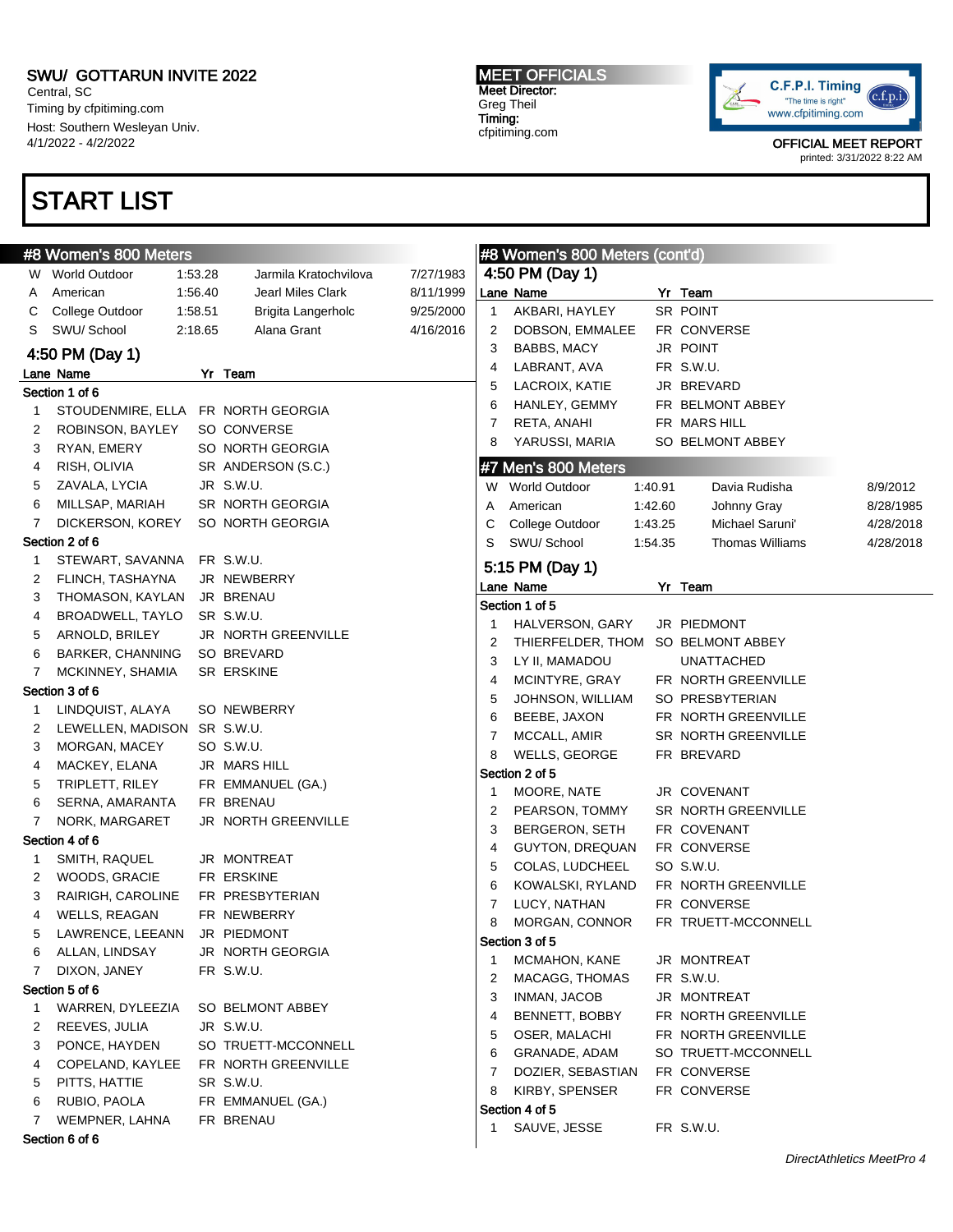Central, SC Timing by cfpitiming.com Host: Southern Wesleyan Univ. 4/1/2022 - 4/2/2022

# START LIST

#### MEET OFFICIALS Meet Director: Greg Theil Timing: cfpitiming.com



|                 | #7 Men's 800 Meters (cont'd)          |          |                     | #12 Women's 5000 Meters (cont'd) |                 |                                      |          |                                  |           |
|-----------------|---------------------------------------|----------|---------------------|----------------------------------|-----------------|--------------------------------------|----------|----------------------------------|-----------|
|                 | 5:15 PM (Day 1)                       |          |                     |                                  | 5:40 PM (Day 1) |                                      |          |                                  |           |
|                 | Lane Name                             |          | Yr Team             |                                  |                 | Lane Name                            |          | Yr Team                          |           |
| 2               | <b>GUBLER, FRANK</b>                  |          | SO BELMONT ABBEY    |                                  | 21              | MOORE, LYDIA                         |          | FR COVENANT                      |           |
| 3               | LIPSEY, SIMEON                        |          | SR TRUETT-MCCONNELL |                                  | 22              | THOMPKINS, CAROLI                    |          | FR FRANCIS MARION                |           |
| 4               | BROCK, DAQUAN                         |          | JR ALLEN            |                                  | 23              | HINA, KALI                           |          | FR COVENANT                      |           |
| 5               | KING, JUSTIN                          |          | FR BREVARD          |                                  | 24              | <b>BRIDGES, MADDIE</b>               |          | SO NORTH GREENVILLE              |           |
| 6               | COX, TUCKER                           |          | FR PIEDMONT         |                                  | 25              | MILLER, KACEY                        |          | FR NORTH GREENVILLE              |           |
| 7               | MOORE, JACOB                          |          | FR BREVARD          |                                  | 26              | VAN ETTEN, MEGAN                     |          | SO MARS HILL                     |           |
| 8               | DORE, CULLEN                          |          | FR FRANCIS MARION   |                                  |                 | #11 Men's 5000 Meters                |          |                                  |           |
|                 | Section 5 of 5                        |          |                     |                                  | W               | World Outdoor                        | 12:35.36 | Joshua Cheptegei                 | 8/14/2020 |
| 1               | ROSS, CLINT                           |          | FR NEWBERRY         |                                  | Α               | American                             | 12:53.60 | <b>Bernard Lagat</b>             | 7/22/2001 |
| 2               | WATSON, NATE                          |          | FR S.W.U.           |                                  | С               | College Outdoor                      | 13:08.4h | Henry Rono                       | 4/8/1978  |
| 3               | FADER, MICHAEL                        |          | JR BREVARD          |                                  | S               | SWU/ School                          | 15:42.64 | Konnor Palacios                  | 3/21/2021 |
| 4               | SARVER, ANDREW                        |          | FR BOB JONES        |                                  |                 | 6:05 PM (Day 1)                      |          |                                  |           |
| 5               | CARRASCO, NATHANI SR NEWBERRY         |          |                     |                                  |                 | Lane Name                            |          |                                  |           |
| 6               | AVENDANO, JOSUE                       |          | FR S.W.U.           |                                  |                 | Section 1 of 2                       |          | Yr Team                          |           |
| 7               | COPELAND, JACOB                       |          | FR POINT            |                                  |                 | <b>BERRIOS, NICK</b>                 |          | SO BELMONT ABBEY                 |           |
| 8               | JOHNSON, JACOB                        |          | FR NEWBERRY         |                                  | 1               | <b>BURDETTE, MICAH</b>               |          | SR POINT                         |           |
|                 | #12 Women's 5000 Meters               |          |                     |                                  | 2<br>3          | SNELLER, IAN                         |          | <b>SR COVENANT</b>               |           |
|                 | W World Outdoor                       | 14:06.52 | Letesenbet Gidey    | 10/7/2020                        | 4               | HEATH, MATTHEW                       |          | FR NORTH GREENVILLE              |           |
| A               | American                              | 14:38.92 | Shannon Rowbury     | 9/9/2016                         | 5               | DAVIS, ETHAN                         |          | FR BELMONT ABBEY                 |           |
| С               | College Outdoor                       | 15:07.64 | Jenny Simpson       | 5/2/2009                         |                 |                                      |          |                                  |           |
| S               | SWU/School                            | 19:55.46 | Maggie Rice         | 4/27/2019                        | 6               | <b>FLORES, MARCO</b>                 |          | SO TRUETT-MCCONNELL              |           |
|                 | 5:40 PM (Day 1)                       |          |                     |                                  | 7<br>8          | <b>IRWIN, NOAH</b><br>LY II, MAMADOU |          | JR PIEDMONT<br><b>UNATTACHED</b> |           |
|                 | Lane Name                             |          | Yr Team             |                                  | 9               | <b>GOBIN, REILLY</b>                 |          | JR ERSKINE                       |           |
|                 | Section 1 of 1                        |          |                     |                                  | 10              | NUNEZ, JONATHAN                      |          | FR CONVERSE                      |           |
| $\mathbf{1}$    | LEROY, KARMEN                         |          | JR NORTH GEORGIA    |                                  | 11              | SNYDER, HUNTER                       |          | JR MARS HILL                     |           |
| 2               | CAMPBELL, SAVANNA JR TRUETT-MCCONNELL |          |                     |                                  | 12              | FERGUSON, DAMIHJ'                    |          | FR CONVERSE                      |           |
| 3               | STODDARD, AUBREY SO ANDERSON (S.C.)   |          |                     |                                  | 13              | FISLER, SHEA                         |          | FR COVENANT                      |           |
| 4               | POPE, ASHLEY                          |          | SO NORTH GEORGIA    |                                  | 14              | <b>GRIFFITHS, JORDAN</b>             |          | SR NORTH GREENVILLE              |           |
| 5               | HOLLIFIELD, MAKAYL                    |          | JR COLUMBIA (S.C.)  |                                  | 15              | JACKSON, TYSON                       |          | FR FRANCIS MARION                |           |
| 6               | SOSA, ASHLEY                          |          | FR CONVERSE         |                                  | 16              | PADILLO, ANTHONY                     |          | FR BREVARD                       |           |
| 7               | WARD, REBECCA                         |          | SO ANDERSON (S.C.)  |                                  |                 | 17 TIMMERMAN, PATRIC                 |          | FR COLUMBIA (S.C.)               |           |
| 8               | BURTON, ELIZABETH SR NORTH GEORGIA    |          |                     |                                  |                 | Section 2 of 2                       |          |                                  |           |
| 9               | PALLOZZI, MAKENNA SO BELMONT ABBEY    |          |                     |                                  | 1               | MAHNKE, DAVID                        |          | FR ANDERSON (S.C.)               |           |
| 10 <sup>°</sup> | CHOCK, SIMONE                         |          | SO TRUETT-MCCONNELL |                                  | 2               | MELLOTT, BEN                         |          | JR COVENANT                      |           |
| 11              | OLIVER, ELISSA                        |          | FR NORTH GEORGIA    |                                  | 3               | LYNCH, SAMUEL                        |          | SR BELMONT ABBEY                 |           |
| 12              | <b>GRANT, PIPER</b>                   |          | JR CONVERSE         |                                  | 4               | MORANOS, CONNOR                      |          | SR PIEDMONT                      |           |
| 13              | TURNER, JETTA                         |          | JR CONVERSE         |                                  | 5               | HOLCOMBE, JACOB                      |          | JR NORTH GREENVILLE              |           |
| 14              | HUGGINS, GABRIELL                     |          | JR COLUMBIA (S.C.)  |                                  | 6               | HERNANDEZ, JOSE                      |          | SO BELMONT ABBEY                 |           |
| 15              | WILLIS, SAVANNAH                      |          | FR BELMONT ABBEY    |                                  | 7               | KNOTT, ZACHARY                       |          | FR BELMONT ABBEY                 |           |
| 16              | HARVEY, LIBBY                         |          | SO CONVERSE         |                                  | 8               | HARRIS, IZIC                         |          | FR NORTH GREENVILLE              |           |
| 17              | CRAFT, ALLISON                        |          | FR TRUETT-MCCONNELL |                                  | 9               | WILLIAMS, DAVID                      |          | FR ANDERSON (S.C.)               |           |
| 18              | SIMS, ELLE                            |          | FR TRUETT-MCCONNELL |                                  | 10              | DUGAR, BRANDON                       |          | FR NORTH GREENVILLE              |           |
| 19              | ARCE, JESSIE                          |          | FR CONVERSE         |                                  | 11              | GOODE, HAYDEN                        |          | SO NORTH GREENVILLE              |           |
| 20              | LIPARI, BRIGID                        |          | SR BELMONT ABBEY    |                                  | 12              | PENTER, JONATHAN                     |          | JR ERSKINE                       |           |
|                 |                                       |          |                     |                                  |                 |                                      |          |                                  |           |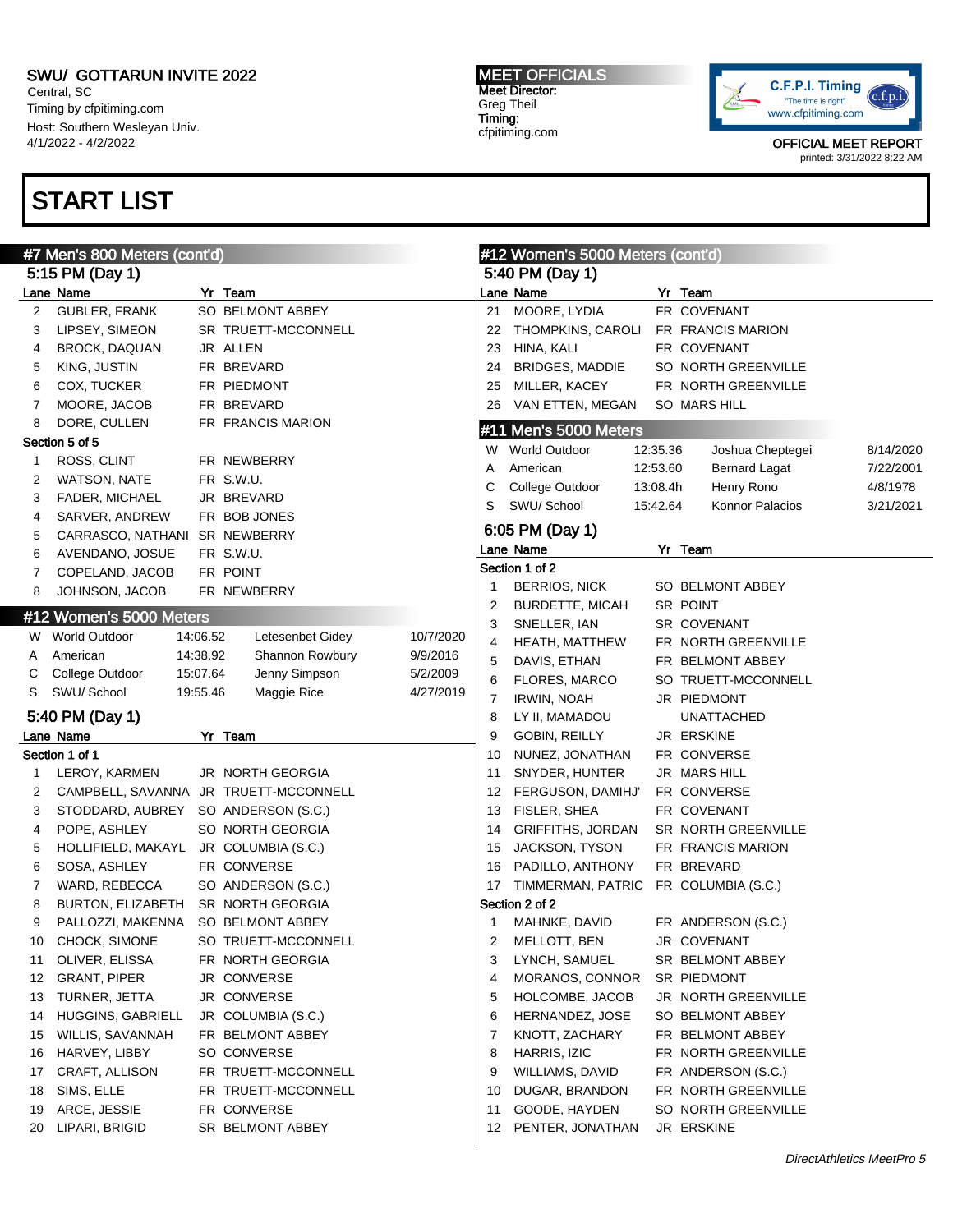Central, SC Timing by cfpitiming.com Host: Southern Wesleyan Univ. 4/1/2022 - 4/2/2022

# START LIST

#### MEET OFFICIALS Meet Director: Greg Theil Timing: cfpitiming.com



|    | #11 Men's 5000 Meters (cont'd) |        |                                                                      |           |    | #36 Women's Discus (cont'd) |        |                                                                      |           |
|----|--------------------------------|--------|----------------------------------------------------------------------|-----------|----|-----------------------------|--------|----------------------------------------------------------------------|-----------|
|    | 6:05 PM (Day 1)                |        |                                                                      |           |    | 10:00 AM (Day 2)            |        |                                                                      |           |
|    | Lane Name                      |        | Yr Team                                                              |           |    | Lane Name                   |        | Yr Team                                                              |           |
| 13 | MACE, BRYSON                   |        | FR ANDERSON (S.C.)                                                   |           | 6  | ANDERSON, MAKAYL            |        | FR MONTREAT                                                          |           |
| 14 | RIOS BRENA, LUIS               |        | FR CONVERSE                                                          |           | 7  | NELSON, ZARIA               |        | <b>SR CLAFLIN</b>                                                    |           |
| 15 | BAIRD, JACK                    |        | FR BELMONT ABBEY                                                     |           | 8  | WOODS, JAYLA                |        | FR COVENANT                                                          |           |
| 16 | <b>WILSON, BRANDON</b>         |        | JR ANDERSON (S.C.)                                                   |           | 9  | SMITH, KELSIE               |        | SR S.W.U.                                                            |           |
|    | #36 Women's Discus             |        |                                                                      |           | 10 | CRUZ, GISELLE               |        | JR WOFFORD                                                           |           |
|    |                                |        | 3 attempts for all, top 9 + ties to finals for 3 additional attempts |           | 11 | CARSON, ZAIDA               |        | JR COLUMBIA (S.C.)                                                   |           |
|    | W World Outdoor                | 76.80m | Gabriele Reinsch                                                     | 7/9/1988  | 12 | ELLISON, EMMA               |        | FR ERSKINE                                                           |           |
| A  | American                       | 69.17m | Gia Lewis-Smallwood                                                  | 8/30/2014 |    | #33 Men's Shot Put          |        |                                                                      |           |
| С  | College Outdoor                | 67.48m | Meg Ritchie                                                          | 4/26/1981 |    |                             |        | 3 attempts for all, top 9 + ties to finals for 3 additional attempts |           |
| S  | SWU/ School                    | 41.15m | Kelsie Smith                                                         | 4/24/2021 |    | W World Outdoor             | 23.37m | Ryan Crouser                                                         | 2/20/1989 |
|    |                                |        |                                                                      |           | Α  | American                    | 23.13m | Randy Barnes                                                         | 5/20/1990 |
|    | 10:00 AM (Day 2)               |        |                                                                      |           | С  | College Outdoor             | 22.00m | John Godina                                                          | 6/3/1995  |
|    | Lane Name                      |        | Yr Team                                                              |           | S  | SWU/ School                 | 13.50m | Keuntrai Robinson                                                    | 3/22/2019 |
|    | Flight 1 of 3                  |        |                                                                      |           |    |                             |        |                                                                      |           |
| 1  | JEFFERY, ASHLEY                |        | FR PIEDMONT                                                          |           |    | 10:30 AM (Day 2)            |        |                                                                      |           |
| 2  | BOWBLISS, KAELYN               |        | FR NORTH GREENVILLE                                                  |           |    | Lane Name                   |        | Yr Team                                                              |           |
| 3  | WEATHERFORD, MAC SO CONVERSE   |        |                                                                      |           |    | Flight 1 of 2               |        |                                                                      |           |
| 4  | QUEEN, BREANNA                 |        | SO BREVARD                                                           |           | 1  | BARNES, R'KEVIOUS           |        | JR ALLEN                                                             |           |
| 5  | DAVIS, ALEXANDRIA              |        | FR ALLEN                                                             |           | 2  | BRIGHT, DEANGELO            |        | SO ALLEN                                                             |           |
| 6  | CARD, MACKENZIE                |        | SO MONTREAT                                                          |           | 3  | CONNER, PRESTON             |        | FR ALLEN                                                             |           |
| 7  | PALMORE, AIJAH                 |        | SO ST. ANDREWS                                                       |           | 4  | GAINEY, ASHTIN              |        | FR MARS HILL                                                         |           |
| 8  | <b>BEST, KAITLYN</b>           |        | FR CLAFLIN                                                           |           | 5  | <b>COVINGTON, GABRIE</b>    |        | SR BREVARD                                                           |           |
| 9  | PUKAS, GRACE                   |        | JR BREVARD                                                           |           | 6  | DEAL, NOAH                  |        | FR TRUETT-MCCONNELL                                                  |           |
| 10 | BEARD, MORGAN                  |        | SO CLAFLIN                                                           |           | 7  | MELTON, LOGAN               |        | FR MONTREAT                                                          |           |
| 11 | RANKIN, SHAYANNE               |        | SR BOB JONES                                                         |           | 8  | CROWE, BAILEY               |        | SO NORTH GREENVILLE                                                  |           |
| 12 | <b>HERNDON, HAIZLEY</b>        |        | SO FRANCIS MARION                                                    |           | 9  | VILLARRUEL, JOSE            |        | SO BELMONT ABBEY                                                     |           |
|    | Flight 2 of 3                  |        |                                                                      |           | 10 | REID, ISAIAH                |        | FR MARS HILL                                                         |           |
| 1  | DAWSON, DARCI                  |        | FR COLUMBIA (S.C.)                                                   |           | 11 | SMITH, ERNEST               |        | SO BREVARD                                                           |           |
| 2  | DEVANE, BRITTANY               |        | SR PIEDMONT                                                          |           | 12 | MCDONALD, DAYLON            |        | FR COLUMBIA (S.C.)                                                   |           |
| 3  | HOLCOMBE, SELAH                |        | FR S.W.U.                                                            |           | 13 | <b>IVESTER, RYAN</b>        |        | FR BREVARD                                                           |           |
| 4  | RICHARDS, ANGELIC              |        | SO BRENAU                                                            |           | 14 | <b>GANDA, MAURICE</b>       |        | FR MONTREAT                                                          |           |
| 5  | COOK, CHLOE ANN                |        | SO ST. ANDREWS                                                       |           | 15 | MCCRAY, LAZARUS             |        | FR CLAFLIN                                                           |           |
| 6  | PASCUAL RIVERA, AN FR NEWBERRY |        |                                                                      |           | 16 | <b>BROWN, TRISTAN</b>       |        | SO ST. ANDREWS                                                       |           |
| 7  | MITCHELL, MADDIE               |        | SO COVENANT                                                          |           | 17 | WILLIAMS, DANIEL            |        | JR S.W.U.                                                            |           |
| 8  | LOCKWOOD, AVERY                |        | SR BREVARD                                                           |           |    | Flight 2 of 2               |        |                                                                      |           |
| 9  | DAVIS, ALEXA                   |        | FR BELMONT ABBEY                                                     |           | 1  | FOWLER, SETH                |        | JR TRUETT-MCCONNELL                                                  |           |
| 10 | <b>BABB, KATILYN</b>           |        | SO TRUETT-MCCONNELL                                                  |           | 2  | <b>MATHIS, AUSTIN</b>       |        | SO TRUETT-MCCONNELL                                                  |           |
| 11 | BARAJAS, BRIANA                |        | FR MARS HILL                                                         |           | 3  | <b>WALKER, ANTONIO</b>      |        | JR CLAFLIN                                                           |           |
| 12 | MASON, BRIANNA                 |        | SO FRANCIS MARION                                                    |           | 4  | GOODLETT, BEN               |        | JR MARS HILL                                                         |           |
|    | Flight 3 of 3                  |        |                                                                      |           | 5  | JAMES, JAMARIO              |        | JR CLAFLIN                                                           |           |
| 1  | <b>WASHINGTON, NAKIY</b>       |        | SO PIEDMONT                                                          |           | 6  | BASS, JEROME                |        | JR BREVARD                                                           |           |
| 2  | FELTUS, ALLIE                  |        | FR PIEDMONT                                                          |           | 7  | GOOCH, DILLON               |        | JR TRUETT-MCCONNELL                                                  |           |
| 3  | HOLLOWAY, TIFFANY              |        | SR MARS HILL                                                         |           | 8  | MILHOUSE, ISAIAH            |        | JR ALLEN                                                             |           |
| 4  | <b>BANKS, KRISTEN</b>          |        | JR COLUMBIA (S.C.)                                                   |           | 9  | MILLER, MICHAEL             |        | JR CLAFLIN                                                           |           |
| 5  | MYERS, KENNEDY                 |        | FR NEWBERRY                                                          |           | 10 | ROTH, BRADY                 |        | SO MONTREAT                                                          |           |
|    |                                |        |                                                                      |           |    |                             |        |                                                                      |           |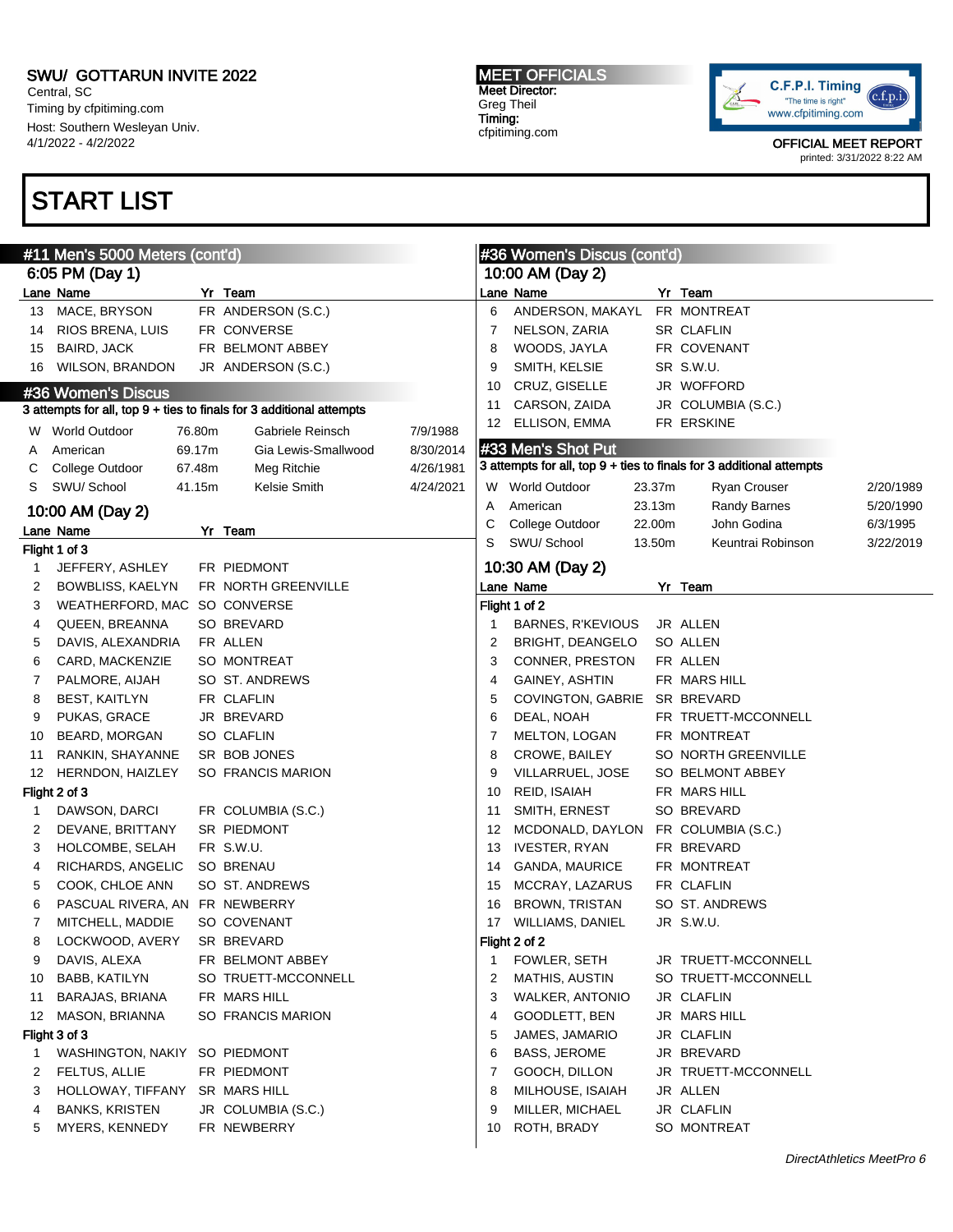Central, SC Timing by cfpitiming.com Host: Southern Wesleyan Univ. 4/1/2022 - 4/2/2022

## START LIST

Flight 1 of 2

Flight 2 of 2

#### MEET OFFICIALS Meet Director: Greg Theil Timing: cfpitiming.com



OFFICIAL MEET REPORT

printed: 3/31/2022 8:22 AM

|    | #33 Men's Shot Put (cont'd)          |       |                                                                      |           | #29 Men's Long Jump |                               |       |                                                                      |           |
|----|--------------------------------------|-------|----------------------------------------------------------------------|-----------|---------------------|-------------------------------|-------|----------------------------------------------------------------------|-----------|
|    | 10:30 AM (Day 2)                     |       |                                                                      |           |                     |                               |       | 3 attempts for all, top 9 + ties to finals for 3 additional attempts |           |
|    | ane Name.                            |       | Yr Team                                                              |           |                     | W World Outdoor               | 8.95m | <b>Mike Powell</b>                                                   | 8/30/1991 |
|    | 11 PENDERGRASS, JON                  |       | FR NORTH GREENVILLE                                                  |           | A                   | American                      | 8.95m | <b>Mike Powell</b>                                                   | 8/30/1991 |
|    | 12 BROWN, SHELDON                    |       | SO ALLEN                                                             |           | С                   | College Outdoor               | 8.74m | <b>Erick Walder</b>                                                  | 4/2/1994  |
|    | 13 PARKER, TRISTAN                   |       | SO NORTH GREENVILLE                                                  |           | S                   | SWU/ School                   | 6.59m | Noah Meadows                                                         | 4/21/2021 |
|    | 14 DAVIS, JAJA                       |       | SR MONTREAT                                                          |           |                     | 11:00 AM (Day 2)              |       |                                                                      |           |
|    | 15 PRESCOTT, LEE                     |       | JR MARS HILL                                                         |           |                     | Lane Name                     |       | Yr Team                                                              |           |
|    | 16 CAMPBELL, AIDAN                   |       | FR S.W.U.                                                            |           |                     | Flight 1 of 2                 |       |                                                                      |           |
|    | #30 Women's Long Jump                |       |                                                                      |           | 1                   | POWELL, ANTWAUN               |       | FR COVENANT                                                          |           |
|    |                                      |       | 3 attempts for all, top 9 + ties to finals for 3 additional attempts |           | 2                   | HARRIS, JERMAINE              |       | SO CLAFLIN                                                           |           |
|    | W World Outdoor                      | 7.52m | Galina Christyakova                                                  |           | З                   | WALKER, VALANTE               |       | SO S.W.U.                                                            |           |
|    |                                      | 7.49m | Jackie Joyner-Kersee                                                 | 6/11/1988 | 4                   | HARRIS, ALIJAH                |       | JR S.W.U.                                                            |           |
| A  | American                             |       |                                                                      | 5/22/1994 | 5                   | SMITH, DALTON                 |       | SO BELMONT ABBEY                                                     |           |
| С  | College Outdoor                      | 6.99m | Jackie Joyner-Kersee                                                 | 5/4/1985  | 6                   | JACKSON, ELIJAH               |       | SO BELMONT ABBEY                                                     |           |
| S  | SWU/ School                          | 5.85m | Mycherie Onwuzuruike                                                 | 4/26/2019 | 7                   | ROX, MATTHEW                  |       | SR CLAFLIN                                                           |           |
|    | 11:00 AM (Day 2)                     |       |                                                                      |           | 8                   | LEE, ETHAN                    |       | FR MARS HILL                                                         |           |
|    | ane Name.                            |       | Yr Team                                                              |           | 9                   | WOODS, SAM                    |       | SO S.W.U.                                                            |           |
|    | ight 1 of 2                          |       |                                                                      |           | 10                  | WRIGHT, JORDAN                |       | FR COLUMBIA (S.C.)                                                   |           |
| 1  | PARKER, PATIENCE                     |       | SR ST. ANDREWS                                                       |           | 11                  | AMUNDSON, CALEB               |       | SO BOB JONES                                                         |           |
| 2  | HILL, NATALEA                        |       | FR MARS HILL                                                         |           | 12                  | PRESSLEY, AMIRIYO             |       | FR COLUMBIA (S.C.)                                                   |           |
| 3  | WRIGHT, DIAMOND                      |       | SO NEWBERRY                                                          |           | 13                  | HIGGINS, LEVI                 |       | SO MARS HILL                                                         |           |
| 4  | GRUBB, RINDY                         |       | FR PIEDMONT                                                          |           | 14                  | <b>FISHER, NEVIUS</b>         |       | SO NEWBERRY                                                          |           |
| 5  | BEEMAN, BAILEY                       |       | <b>SO MARS HILL</b>                                                  |           |                     | Flight 2 of 2                 |       |                                                                      |           |
| 6  | STARKS, JASMINE                      |       | SO COLUMBIA (S.C.)                                                   |           | 1                   | VEREEN, JOSHUA                |       | SR MARS HILL                                                         |           |
| 7  | BLAKE, LA'MIYA                       |       | FR MARS HILL                                                         |           | 2                   | MCGEE, ADRIAN                 |       | SR NORTH GREENVILLE                                                  |           |
| 8  | FUSELIER, KASHAELY SR ST. ANDREWS    |       |                                                                      |           | 3                   | EDWARDS, RICHARD              |       | SO ST. ANDREWS                                                       |           |
| 9  | PEREZ MARTINEZ, AL FR EMMANUEL (GA.) |       |                                                                      |           | 4                   | RESPRESS, SIMEON              |       | FR ANDERSON (S.C.)                                                   |           |
| 10 | SMITH, EMILY                         |       | SO BELMONT ABBEY                                                     |           |                     |                               |       | SO S.W.U.                                                            |           |
| 11 | WALKER, KALEAH                       |       | FR MONTREAT                                                          |           | 5                   | MEADOWS, NOAH<br>BURKE, JASON |       |                                                                      |           |
| 12 | ROGERS, MAKAYLA                      |       | FR MARS HILL                                                         |           | 6                   |                               |       | JR EMMANUEL (GA.)<br>FR MONTREAT                                     |           |
|    | 13 WATKINS, DARIEN                   |       | JR COLUMBIA (S.C.)                                                   |           | 7                   | PEHOT, JONATHAN               |       |                                                                      |           |
|    | light 2 of 2                         |       |                                                                      |           | 8                   | JORDAN, ANTHONY               |       | SR PIEDMONT                                                          |           |
| 1  | ONWUZURUKIE, MYC SR S.W.U.           |       |                                                                      |           | 9                   | FOSTER, ROYAL                 |       | SO NORTH GREENVILLE                                                  |           |
| 2  | DIXON, SHATRICE                      |       | SR BRENAU                                                            |           | 10                  | BLUE, JORDAN                  |       | SR S.W.U.                                                            |           |
| 3  | HARPER, TALARA                       |       | SR BRENAU                                                            |           | 11                  | DONSEREAUX, CHRIS JR PIEDMONT |       |                                                                      |           |
| 4  | ROBINSON, CHANDLE SR WOFFORD         |       |                                                                      |           | 12                  | FLOWERS, RASHEED              |       | <b>UNATTACHED</b>                                                    |           |
| 5  | SMILING, JOANN                       |       | SO NORTH GREENVILLE                                                  |           |                     | 13 MANN, KY                   |       | SR MARS HILL                                                         |           |
| 6  | GURLEY, JOURNEY                      |       | SO NORTH GEORGIA                                                     |           |                     | 14 WILLIAMS, KENNETH SO ALLEN |       |                                                                      |           |
| 7  | OKODUWA, ESEOSE                      |       | FR CONVERSE                                                          |           | 15                  | MCNEIL, LAMONT                |       | FR MONTREAT                                                          |           |
| 8  | LOVE, KAYLA                          |       | FR S.W.U.                                                            |           |                     | #26 Women's High Jump         |       |                                                                      |           |
| 9  | JOHN, OLUWATOMISI                    |       | JR BRENAU                                                            |           |                     | W World Outdoor               | 2.09m | Stefka Kostadinova                                                   | 8/30/1987 |
| 10 | KELLS, HALEY                         |       | FR BELMONT ABBEY                                                     |           | A                   | American                      | 2.05m | <b>Chaunte Lowe</b>                                                  | 6/6/2010  |
| 11 | VILLANUEVA, CRISTIN JR BELMONT ABBEY |       |                                                                      |           | С                   | College Outdoor               | 1.99m | <b>Brigetta Barrett</b>                                              | 5/11/2013 |
| 12 | DEVRIES, CARMEN                      |       | SR S.W.U.                                                            |           | S                   | SWU/ School                   | 1.68m | Paige Peterson                                                       | 4/7/2018  |
|    | 13 BELTON, KIARA                     |       | SR CLAFLIN                                                           |           |                     | 11:00 AM (Day 2)              |       |                                                                      |           |
|    |                                      |       |                                                                      |           |                     | Lane Name                     |       | Yr Team                                                              |           |
|    |                                      |       |                                                                      |           |                     | Flight 1 of 1                 |       |                                                                      |           |

|   | Lane Name<br>Flight 1 of 1 |                   | Team                    |
|---|----------------------------|-------------------|-------------------------|
|   | 11:00 AM (Day 2)           |                   |                         |
| S | SWU/School                 | 1.68m             | Paige Peterson          |
|   | College Outdoor            | 1.99 <sub>m</sub> | <b>Brigetta Barrett</b> |
| А | American                   | 2.05m             | Chaunte Lowe            |
| w | <b>World Outdoor</b>       | 2.09 <sub>m</sub> | Stefka Kostadinov       |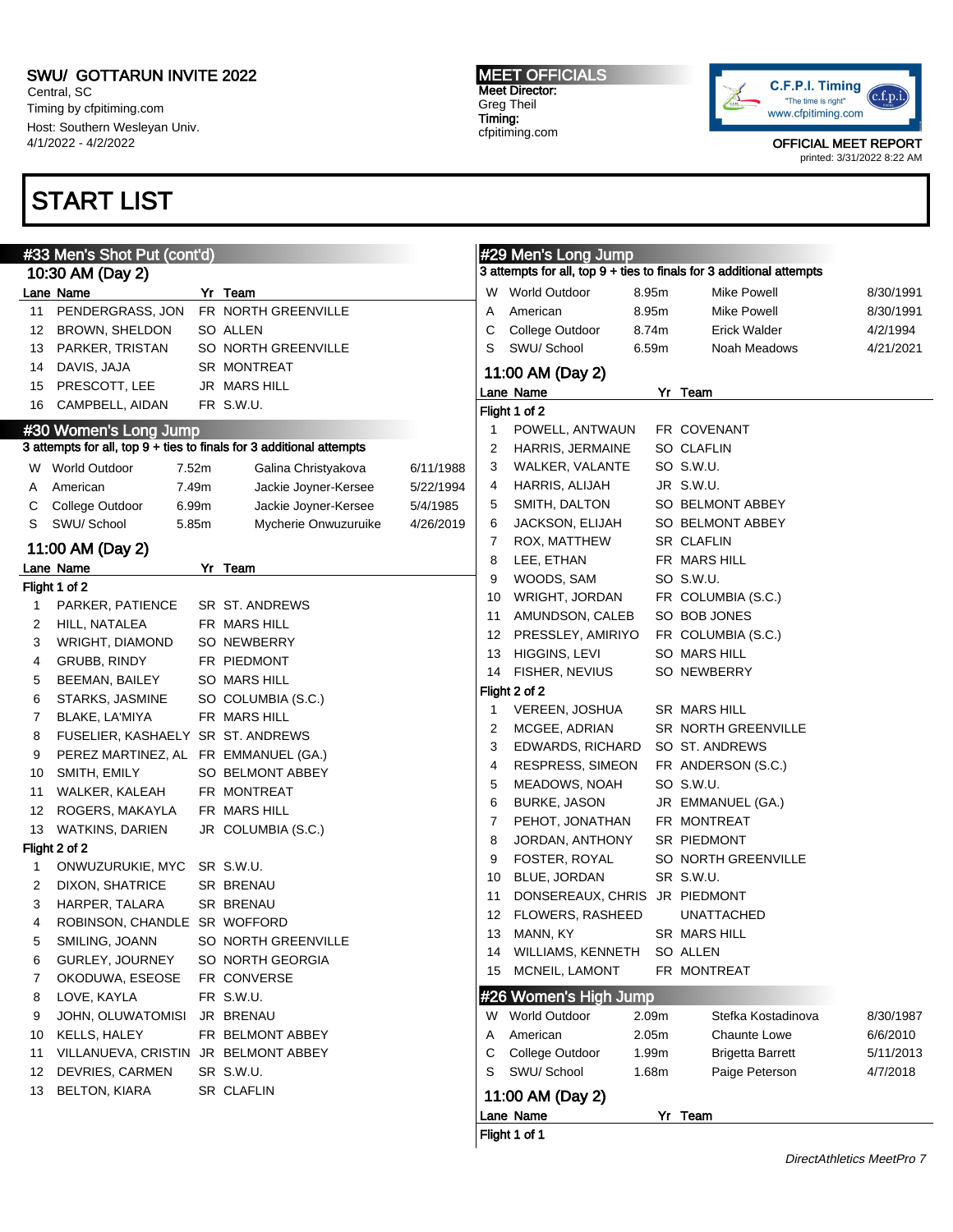Central, SC Timing by cfpitiming.com Host: Southern Wesleyan Univ. 4/1/2022 - 4/2/2022

# START LIST

MEET OFFICIALS Meet Director: Greg Theil Timing: cfpitiming.com



| #26 Women's High Jump (cont'd) |                                    |         |                     |           | #10 Women's 1500 Meters (cont'd) |                                       |  |                     |  |
|--------------------------------|------------------------------------|---------|---------------------|-----------|----------------------------------|---------------------------------------|--|---------------------|--|
|                                | 11:00 AM (Day 2)                   |         |                     |           |                                  | 10:30 AM (Day 2)                      |  |                     |  |
|                                | Lane Name                          |         | Yr Team             |           |                                  | Lane Name                             |  | Yr Team             |  |
| 1                              | DIBENE, SAMANTHA                   |         | FR EMMANUEL (GA.)   |           |                                  | Section 2 of 5                        |  |                     |  |
| 2                              | RHONE, DARIEL                      |         | SO ST. ANDREWS      |           |                                  | WILSON, HAGAN                         |  | SO ANDERSON (S.C.)  |  |
| 3                              | HORTON, JOHNNERIA SO ALLEN         |         |                     |           | 2                                | LEWELLEN, MADISON SR S.W.U.           |  |                     |  |
| 4                              | HOLLER, SARAH                      |         | FR COVENANT         |           | 3                                | ANGEL, VALERIA                        |  | SR PIEDMONT         |  |
| 5                              | HEICHEL, AMELIA                    |         | SO ERSKINE          |           | 4                                | BURTON, ELIZABETH SR NORTH GEORGIA    |  |                     |  |
| 6                              | ROBINSON, KY'LEIGH                 |         | SO ALLEN            |           | 5                                | GEORGE, JOSEY                         |  | JR PIEDMONT         |  |
| 7                              | KAPWADI, KEREN                     |         | JR BRENAU           |           | 6                                | PONCE, JAYCIE                         |  | SO PIEDMONT         |  |
| 8                              | HEISER-WHATLEY, VI                 |         | JR COLUMBIA (S.C.)  |           | 7                                | CAMPBELL, SAVANNA JR TRUETT-MCCONNELL |  |                     |  |
| 9                              | DAVIS, ZYKIRAH                     |         | SO COLUMBIA (S.C.)  |           | 8                                | HELMS, DEVIN                          |  | SO NORTH GEORGIA    |  |
| 10                             | MOORER, TYLEAH                     |         | FR ERSKINE          |           | 9                                | BOLYARD, SYDNEY                       |  | SO NORTH GEORGIA    |  |
| 11                             | MUELLER, ALINA                     |         | FR MARS HILL        |           | 10                               | WELLS, REAGAN                         |  | FR NEWBERRY         |  |
| 12                             | MORSE, KATRINA                     |         | SO BELMONT ABBEY    |           | 11                               | MORGAN, MACEY                         |  | SO S.W.U.           |  |
| 13                             | WRIGHT, GRACE                      |         | JR COLUMBIA (S.C.)  |           | 12                               | WOODS, GRACIE                         |  | FR ERSKINE          |  |
| 14                             | ENGLISH, KOURTNEY FR ALLEN         |         |                     |           | 13                               | CHASTEEN, ANNA                        |  | FR NORTH GEORGIA    |  |
| 15                             | CASTILLO, ISABELA                  |         | FR S.W.U.           |           | 14                               | POPE, ASHLEY                          |  | SO NORTH GEORGIA    |  |
| 16                             | CHRISTENSEN, EMMA FR COVENANT      |         |                     |           |                                  | Section 3 of 5                        |  |                     |  |
| 17                             | JORDAN, SAVANNAH                   |         | FR NEWBERRY         |           | 1                                | DORMAN, LYDIA                         |  | SO COVENANT         |  |
| 18                             | PINCKNEY, JANYIA                   |         | FR CONVERSE         |           | 2                                | LINDQUIST, ALAYA                      |  | <b>SO NEWBERRY</b>  |  |
| 19                             | PERNELL, LAUREN                    |         | SO ANDERSON (S.C.)  |           | 3                                | ALLAN, LINDSAY                        |  | JR NORTH GEORGIA    |  |
| 20                             | SIMS, MACIE                        |         | SO BELMONT ABBEY    |           | 4                                | LAWRENCE, LEEANN                      |  | JR PIEDMONT         |  |
| 21                             | <b>HARRIS, TAYLOR</b>              |         | SR NORTH GREENVILLE |           | 5                                | REED, JANIE                           |  | FR ANDERSON (S.C.)  |  |
|                                | 22 MYERS, PHOEBE                   |         | JR CONVERSE         |           | 6                                | BUIE-COX, SKY                         |  | SR CLAFLIN          |  |
|                                | #10 Women's 1500 Meters            |         |                     |           | 7                                | DAWKINS, ANNA                         |  | FR ERSKINE          |  |
|                                | W World Outdoor                    | 3:50.07 | Genzebe DIBABA      | 7/15/2017 | 8                                | FROCK, ABBEY                          |  | SO S.W.U.           |  |
|                                | American                           | 3:56.29 | Shannon Rowbury     | 7/17/2015 | 9                                | SNYDER, MARGARET                      |  | JR BOB JONES        |  |
| A                              |                                    | 3:59.90 |                     |           | 10                               | ZUNIGA, MIA                           |  | FR BELMONT ABBEY    |  |
| C<br>S                         | College Outdoor<br>SWU/School      | 4:43.16 | Jenny Simpson       | 4/23/2016 | 11                               | <b>GREEN, MATILDA</b>                 |  | SO COVENANT         |  |
|                                |                                    |         | Erica Stephens      |           | 12                               | RAIRIGH, CAROLINE                     |  | FR PRESBYTERIAN     |  |
|                                | 10:30 AM (Day 2)                   |         |                     |           | 13                               | MCDONALD, BROOKE JR COVENANT          |  |                     |  |
|                                | Lane Name                          |         | Yr Team             |           | 14                               | MCDONALD, MADISO FR CLAFLIN           |  |                     |  |
|                                | Section 1 of 5                     |         |                     |           |                                  | Section 4 of 5                        |  |                     |  |
| 1                              | MCBRIDE, EMILY                     |         | FR NORTH GEORGIA    |           | 1                                | HASTY, KILIA                          |  | FR MONTREAT         |  |
| 2                              | STOUDENMIRE, ELLA FR NORTH GEORGIA |         |                     |           | 2                                | DIXON, JANEY                          |  | FR S.W.U.           |  |
| 3                              | RYAN, EMERY                        |         | SO NORTH GEORGIA    |           | 3                                | CHOCK, SIMONE                         |  | SO TRUETT-MCCONNELL |  |
| 4                              | NELSON, FAITH                      |         | SO ANDERSON (S.C.)  |           | 4                                | CRAFT, ALLISON                        |  | FR TRUETT-MCCONNELL |  |
| 5                              | LEROY, KARMEN                      |         | JR NORTH GEORGIA    |           | 5                                | SIMS, ELLE                            |  | FR TRUETT-MCCONNELL |  |
| 6                              | HENRY, MAGGIE                      |         | SR COVENANT         |           | 6                                | COPELAND, KAYLEE                      |  | FR NORTH GREENVILLE |  |
| 7                              | MILLSAP, MARIAH                    |         | SR NORTH GEORGIA    |           | 7                                | HENRY, BRIANNAH                       |  | JR EMMANUEL (GA.)   |  |
| 8                              | PARKER, MATTIE                     |         | JR COVENANT         |           | 8                                | <b>GRANT, PIPER</b>                   |  | JR CONVERSE         |  |
| 9                              | MATTHEWS, ELISE                    |         | SO ANDERSON (S.C.)  |           | 9                                | GOMEZ, KEYLI                          |  | SO PRESBYTERIAN     |  |
| 10                             | LIPPERD, SARAH KAT                 |         | SR COVENANT         |           | 10                               | LACROIX, KATIE                        |  | JR BREVARD          |  |
| 11                             | SOSA, ASHLEY                       |         | FR CONVERSE         |           | 11                               | <b>BRIGHT, EMMA</b>                   |  | FR NORTH GREENVILLE |  |
| 12                             | DICKERSON, KOREY                   |         | SO NORTH GEORGIA    |           | 12                               | SANDHOFF, JENNA                       |  | FR COVENANT         |  |
| 13                             | GOLDEN, EMILY                      |         | SO ANDERSON (S.C.)  |           | 13                               | JONES, ASHLEY                         |  | FR MONTREAT         |  |
| 14                             | GLEASON, AUDREY                    |         | JR NORTH GEORGIA    |           | 14                               | REEDY, HANNAH                         |  | FR ANDERSON (S.C.)  |  |
|                                |                                    |         |                     |           |                                  |                                       |  |                     |  |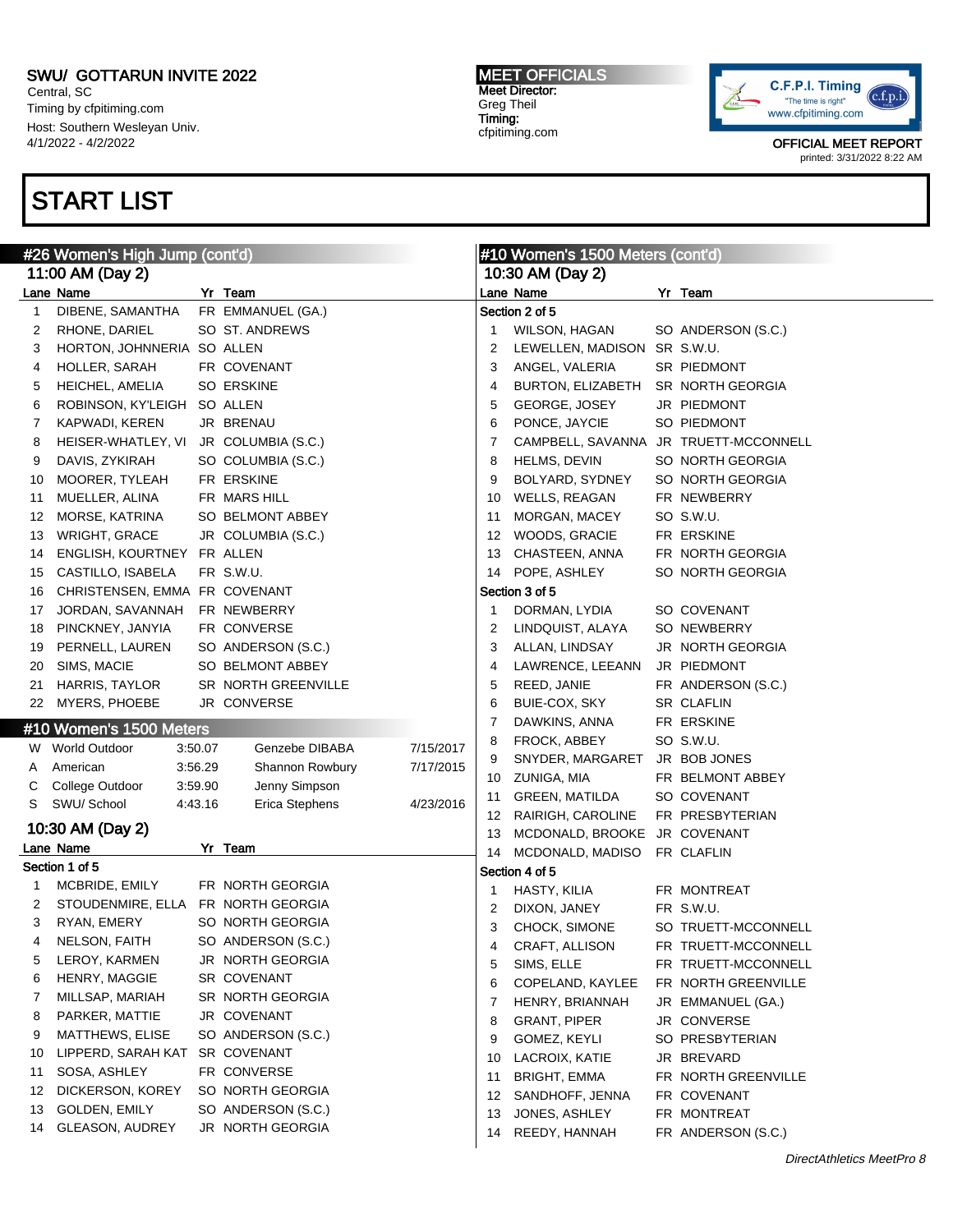Central, SC Timing by cfpitiming.com Host: Southern Wesleyan Univ. 4/1/2022 - 4/2/2022

## START LIST

#### MEET OFFICIALS Meet Director: Greg Theil Timing: cfpitiming.com



|    | #10 Women's 1500 Meters (cont'd)    |       |                     |   |           |                  | #21 Men's 4 x 100m Relay (cont'd)           |         |                                          |   |           |
|----|-------------------------------------|-------|---------------------|---|-----------|------------------|---------------------------------------------|---------|------------------------------------------|---|-----------|
|    | 10:30 AM (Day 2)                    |       |                     |   |           | 11:30 AM (Day 2) |                                             |         |                                          |   |           |
|    | Lane Name                           |       | Yr Team             |   |           |                  | Lane Team                                   |         |                                          |   |           |
| 15 | CATHEY, HANNAH                      |       | JR BOB JONES        |   |           |                  | Section 1 of 2                              |         |                                          |   |           |
|    | Section 5 of 5                      |       |                     |   |           | 2                | NORTH GREENVILLE (A)                        |         |                                          | Α |           |
| 1  | THOMPKINS, CAROLI FR FRANCIS MARION |       |                     |   |           | 3                | EMMANUEL (GA.) (A)                          |         |                                          | Α |           |
| 2  | GRIFFIN, ANNALENA                   |       | SO FRANCIS MARION   |   |           | 4                | TRUETT-MCCONNELL (A)                        |         |                                          | Α |           |
| 3  | MILLER, KACEY                       |       | FR NORTH GREENVILLE |   |           | 5                | ALLEN (A)                                   |         |                                          | Α |           |
| 4  | MARKS, ALYSSA                       |       | SR BOB JONES        |   |           | 6                | CLAFLIN (A)                                 |         |                                          | Α |           |
| 5  | GONZALEZ, NATALIE- FR PIEDMONT      |       |                     |   |           | 7                | NEWBERRY (A)                                |         |                                          | Α |           |
| 6  | <b>BRIDGES, MADDIE</b>              |       | SO NORTH GREENVILLE |   |           |                  | Section 2 of 2                              |         |                                          |   |           |
| 7  | OGAWA, SOPHIA                       |       | FR BREVARD          |   |           | 2                | BOB JONES (B)                               |         |                                          | в |           |
| 8  | CHANDLER, CHLOE                     |       | FR CONVERSE         |   |           | 3                | <b>BELMONT ABBEY (A)</b>                    |         |                                          | Α |           |
| 9  | COVIL, JULIE                        |       | SO PRESBYTERIAN     |   |           | 4                | CLAFLIN (B)                                 |         |                                          | B |           |
| 10 | LAMB, CAROLINE                      |       | JR S.W.U.           |   |           | 5                | ANDERSON (S.C.) (A)                         |         |                                          | Α |           |
| 11 | DINAPOLI, FRANCESC FR BELMONT ABBEY |       |                     |   |           | 6                | <b>BOB JONES (A)</b>                        |         |                                          | Α |           |
| 12 | TOWE, CARSON                        |       | FR CONVERSE         |   |           | 7                | CONVERSE (A)                                |         |                                          | Α |           |
| 13 | WEMPNER, LAHNA                      |       | FR BRENAU           |   |           | 8                | ERSKINE (A)                                 |         |                                          | Α |           |
| 14 | OLIVER, ELISSA                      |       | FR NORTH GEORGIA    |   |           |                  | #9 Men's 1500 Meters                        |         |                                          |   |           |
| 15 | TREFTS, IZABELLE                    |       | FR COLUMBIA (S.C.)  |   |           | W                | <b>World Outdoor</b>                        | 3:26.00 | Hicham El Guerouj                        |   | 7/14/1998 |
|    | #22 Women's 4 x 100m Relay          |       |                     |   |           | Α                | American                                    | 3:29.30 | <b>Bernard Lagat</b>                     |   | 8/28/2005 |
|    | W World Outdoor                     | 40.82 | <b>USA</b>          |   | 8/11/2012 | С                | College Outdoor                             | 3:35.01 | Josh Kerr                                |   | 4/20/2018 |
| A  | American                            | 40.82 | USA national team   |   | 8/10/2012 |                  | S SWU/School                                | 4:04.63 | Konnor Palacios                          |   | 4/17/2021 |
| С  | College Outdoor                     | 42.05 | L.S.U.              |   | 5/13/2018 |                  |                                             |         |                                          |   |           |
| S  | SWU/ School                         | 45.98 |                     |   | 4/27/2019 |                  | 11:40 AM (Day 2)                            |         |                                          |   |           |
|    | 11:20 AM (Day 2)                    |       |                     |   |           |                  | Lane Name<br>Section 1 of 6                 |         | Yr Team                                  |   |           |
|    | Lane Team                           |       |                     |   |           |                  | SUTCLIFFE, THOMAS JR ANDERSON (S.C.)        |         |                                          |   |           |
|    | Section 1 of 2                      |       |                     |   |           | 2                | <b>BERLEJUNG, PATRIC</b>                    |         | SO ANDERSON (S.C.)                       |   |           |
| 2  | CLAFLIN (A)                         |       |                     | Α |           | 3                | <b>BURGESS, MATTHEW</b>                     |         | SR ANDERSON (S.C.)                       |   |           |
| 3  | ANDERSON (S.C.) (A)                 |       |                     | Α |           | 4                | MAHNKE, DAVID                               |         | FR ANDERSON (S.C.)                       |   |           |
| 4  | BRENAU (A)                          |       |                     | Α |           |                  |                                             |         | SR S.W.U.                                |   |           |
| 5  | NEWBERRY (A)                        |       |                     |   |           |                  |                                             |         |                                          |   |           |
| 6  |                                     |       |                     |   |           | 5                | PALACIOS, KONNER                            |         |                                          |   |           |
|    |                                     |       |                     | Α |           | 6                | VAUGHAN, SPAIN                              |         | FR ANDERSON (S.C.)                       |   |           |
|    | CONVERSE (A)                        |       |                     | Α |           | 7                | SIMILTON, DANIEL                            |         | SO ANDERSON (S.C.)                       |   |           |
| 7  | ALLEN (A)                           |       |                     | Α |           | 8                | UPTON, CHRISTOPHE FR MONTREAT               |         |                                          |   |           |
|    | Section 2 of 2                      |       |                     |   |           | 9                | SMITH, DARIUS                               |         | SR PIEDMONT                              |   |           |
| 2  | <b>BOB JONES (A)</b>                |       |                     | A |           | 10               | SERBOURCE, COREN                            |         | JR ERSKINE                               |   |           |
| 3  | BELMONT ABBEY (B)                   |       |                     | B |           | 11               | BALOT, JACOB                                |         | JR PIEDMONT                              |   |           |
| 4  | <b>BELMONT ABBEY (A)</b>            |       |                     | Α |           | 12               | <b>CREEDON, CONNOR</b>                      |         | JR PIEDMONT                              |   |           |
| 5  | <b>NORTH GREENVILLE (A)</b>         |       |                     | Α |           | 13               | JOHNSON, WILLIAM                            |         | SO PRESBYTERIAN                          |   |           |
| 6  | COVENANT (A)                        |       |                     | Α |           | 14               | JONES, BENJAMIN                             |         | SR COVENANT                              |   |           |
| 7  | BOB JONES (B)                       |       |                     | в |           |                  | Section 2 of 6                              |         |                                          |   |           |
|    | $#21$ Men's 4 x 100m Relay          |       |                     |   |           | 1                | DUGAR, BRANDON                              |         | FR NORTH GREENVILLE                      |   |           |
| W  | <b>World Outdoor</b>                | 36.84 | Jamaica             |   | 8/11/2012 | 2                | WRIGHT, CALEB                               |         | SO MONTREAT                              |   |           |
| A  | American                            | 37.38 | USA national team   |   | 8/10/2012 | 3                | NELSON, TY                                  |         | FR ANDERSON (S.C.)                       |   |           |
| С  | College Outdoor                     | 37.97 | Florida             |   | 6/7/2019  | 4                | MCCABE, CONOR                               |         | SR CONOR TRACK CLUB                      |   |           |
| S  | SWU/ School                         | 41.05 |                     |   | 5/12/2017 | 5<br>6           | <b>BURGESS, MICHAEL</b><br>ROBERTS, JONATHA |         | SO ANDERSON (S.C.)<br>SO ANDERSON (S.C.) |   |           |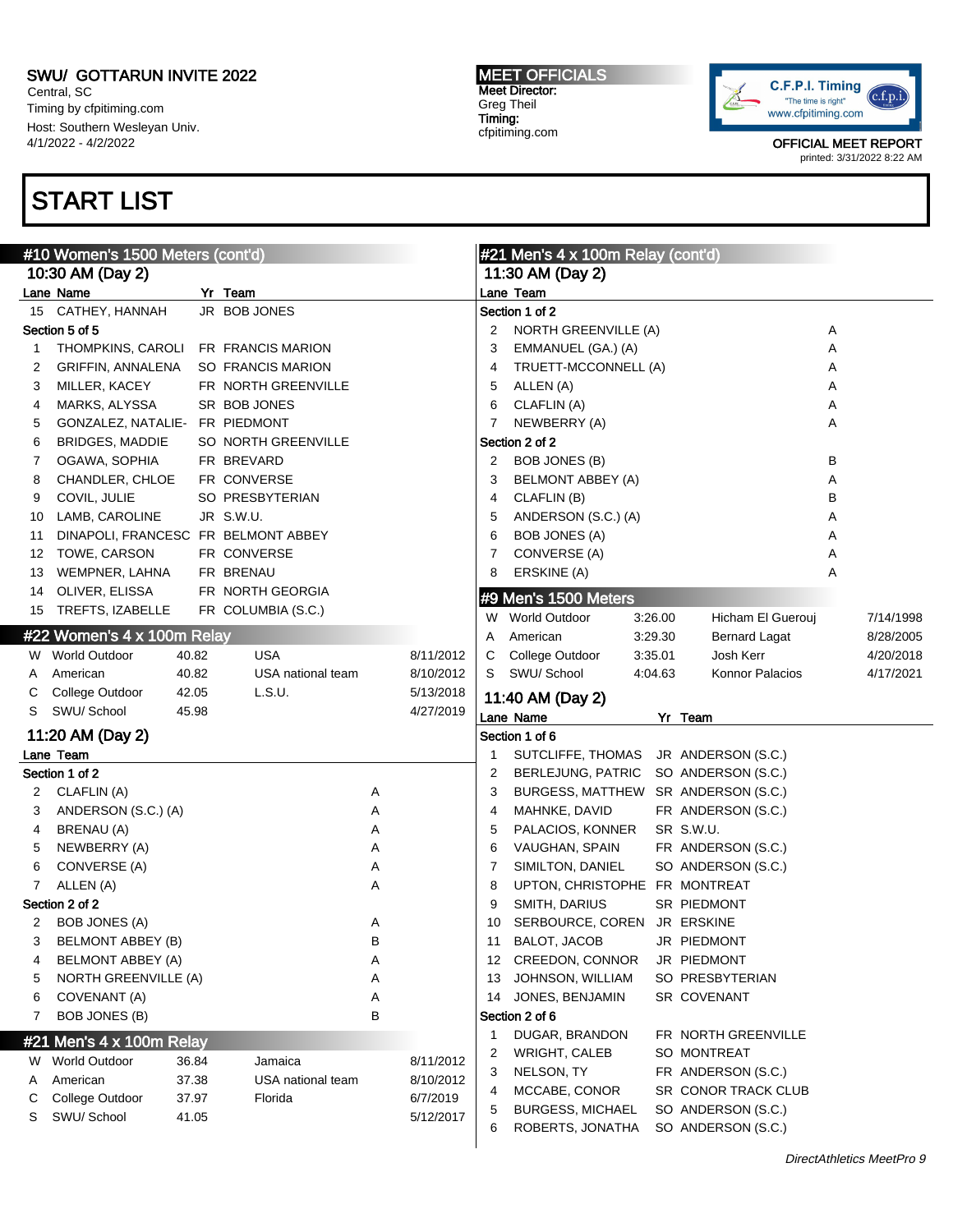Central, SC Timing by cfpitiming.com Host: Southern Wesleyan Univ. 4/1/2022 - 4/2/2022

## START LIST

#### MEET OFFICIALS Meet Director: Greg Theil Timing: cfpitiming.com



| #9 Men's 1500 Meters (cont'd) |                               |  |                     | #9 Men's 1500 Meters (cont'd) |                          |       |                     |           |
|-------------------------------|-------------------------------|--|---------------------|-------------------------------|--------------------------|-------|---------------------|-----------|
|                               | 11:40 AM (Day 2)              |  |                     |                               | 11:40 AM (Day 2)         |       |                     |           |
|                               | Lane Name                     |  | Yr Team             |                               | Lane Name                |       | Yr Team             |           |
| 7                             | <b>BROCK, NOAH</b>            |  | SO ANDERSON (S.C.)  | $\overline{7}$                | GIBSON, COOPER           |       | FR TRUETT-MCCONNELL |           |
| 8                             | <b>ALLISON, MICAIAH</b>       |  | <b>SR COVENANT</b>  | 8                             | MOORE, JACOB             |       | FR BREVARD          |           |
| 9                             | <b>BARHAM, TIMOTHY</b>        |  | FR MONTREAT         | 9                             | HOLLAND, WILL            |       | SO COVENANT         |           |
| 10                            | MACAGG, THOMAS                |  | FR S.W.U.           | 10                            | MEADOWS, JOSHUA          |       | <b>JR ERSKINE</b>   |           |
| 11                            | POTTER, CALEB                 |  | SO MONTREAT         | 11                            | KEGHLIAN, CHRISTIA       |       | SR BELMONT ABBEY    |           |
| 12                            | MELLOTT, JOSIAH               |  | FR COVENANT         | 12                            | ZEIS, LOGAN              |       | FR FRANCIS MARION   |           |
| 13                            | TAMEZ, RENE                   |  | FR MONTREAT         | 13                            | CAPELLE, WALKER          |       | SO PIEDMONT         |           |
| 14                            | SAUSE, BRIAN                  |  | FR BELMONT ABBEY    | 14                            | MARLER, JAMES            |       | FR PRESBYTERIAN     |           |
|                               | Section 3 of 6                |  |                     |                               | Section 6 of 6           |       |                     |           |
| 1                             | HAWLEY, DALTON                |  | FR BREVARD          | -1                            | CRUZ, SANTOS             |       | FR COVENANT         |           |
| 2                             | PEARSON, TOMMY                |  | SR NORTH GREENVILLE | 2                             | CALDERON, MAX            |       | JR TRUETT-MCCONNELL |           |
| 3                             | RIOS BRENA, LUIS              |  | FR CONVERSE         | 3                             | CORDES, SETH             |       | SO BOB JONES        |           |
| 4                             | GRASSMID, JOSEPH              |  | SO BOB JONES        | 4                             | <b>GRIFFITHS, JORDAN</b> |       | SR NORTH GREENVILLE |           |
| 5                             | BEEBE, JAXON                  |  | FR NORTH GREENVILLE | 5                             | ROSS, CLINT              |       | FR NEWBERRY         |           |
| 6                             | OSER, MALACHI                 |  | FR NORTH GREENVILLE | 6                             | NOBLES, JUSTIN           |       | SR PRESBYTERIAN     |           |
| 7                             | GUYTON, DREQUAN               |  | FR CONVERSE         | 7                             | TATHAM, LUKE             |       | FR ERSKINE          |           |
| 8                             | DOZIER, SEBASTIAN             |  | FR CONVERSE         | 8                             | JACKSON, TYSON           |       | FR FRANCIS MARION   |           |
| 9                             | MORGAN, CONNOR                |  | FR TRUETT-MCCONNELL | 9                             | GAMBOA, BRIAN            |       | FR COLUMBIA (S.C.)  |           |
| 10                            | ELROD, COLE                   |  | SR PIEDMONT         | 10                            | <b>GUERRA, RALPH</b>     |       | SO PRESBYTERIAN     |           |
| 11                            | MORANOS, CONNOR               |  | <b>SR PIEDMONT</b>  | 11                            | FERGUSON, DAMIHJ'        |       | FR CONVERSE         |           |
| 12                            | DORE, CULLEN                  |  | FR FRANCIS MARION   | 12                            | HUDSON, ZAU'KEESE        |       | FR FRANCIS MARION   |           |
| 13                            | PENTER, JONATHAN              |  | JR ERSKINE          | 13                            | JOHNSON, HENRY           |       | FR NEWBERRY         |           |
| 14                            | LUCY, NATHAN                  |  | FR CONVERSE         | 14                            | NEWLON, AARON            |       | FR MARS HILL        |           |
|                               | Section 4 of 6                |  |                     |                               |                          |       |                     |           |
| $\mathbf{1}$                  | <b>GOBIN, REILLY</b>          |  | JR ERSKINE          |                               | #15 Women's 100m Hurdles |       |                     |           |
| 2                             | PATTERSON, CALEB              |  | JR CLAFLIN          |                               | W World Outdoor          | 12.20 | Keni Harrison       | 7/22/2016 |
| 3                             | KING, JUSTIN                  |  | FR BREVARD          | Α                             | American                 | 12.20 | Keni Harrison       | 7/22/2016 |
| 4                             | KIRBY, SPENSER                |  | FR CONVERSE         | С                             | College Outdoor          | 12.39 | Brianna Rollins     | 6/8/2013  |
| 5                             | NUNEZ, JONATHAN               |  | FR CONVERSE         | S                             | SWU/ School              | 13.93 | Skylar Julian       | 5/27/2017 |
| 6                             | COX, JEREMIAH                 |  | JR BOB JONES        |                               | 12:25 PM (Day 2)         |       |                     |           |
| 7                             | KOWALSKI, RYLAND              |  | FR NORTH GREENVILLE |                               | Lane Name                |       | Yr Team             |           |
| 8                             | SHAFER, SOL                   |  | JR BOB JONES        |                               | Section 1 of 4           |       |                     |           |
| 9                             | AVENDANO, JOSUE               |  | FR S.W.U.           | 1                             | PERNELL, LAUREN          |       | SO ANDERSON (S.C.)  |           |
| 10                            | HEYING, RYAN                  |  | SR BOB JONES        | 2                             | COLON, KAROLINA          |       | FR BELMONT ABBEY    |           |
| 11                            | JOHNSON, MARC                 |  | FR BOB JONES        | 3                             | MOORER, TELEAH           |       | SO ALLEN            |           |
|                               | 12 SLIGH, PETER               |  | FR PIEDMONT         | 4                             | BELTON, DAEJA            |       | SR CONVERSE         |           |
| 13                            | ENGLAND, CHRISTIA             |  | JR FRANCIS MARION   | 5                             | SHIPPY, DESTINY          |       | SR WOFFORD          |           |
| 14                            | GONZALES, JADON               |  | FR PIEDMONT         | 6                             | <b>FLORES, ISABELLE</b>  |       | FR BELMONT ABBEY    |           |
|                               | Section 5 of 6                |  |                     | 7                             | LAY, TRAVON              |       | FR S.W.U.           |           |
| 1                             | FERGUSON, NATHANI SO MONTREAT |  |                     | 8                             | MYERS, PHOEBE            |       | JR CONVERSE         |           |
| 2                             | HUGULEY, TREY                 |  | SO PIEDMONT         |                               | Section 2 of 4           |       |                     |           |
| 3                             | <b>FADER, MICHAEL</b>         |  | JR BREVARD          | 2                             | <b>WILSON, ADDISON</b>   |       | SO TRUETT-MCCONNELL |           |
| 4                             | <b>FLORES, MARCO</b>          |  | SO TRUETT-MCCONNELL | 3                             | JOHNSON, EMMA            |       | JR NEWBERRY         |           |
| 5                             | JOHNSON, JACOB                |  | FR NEWBERRY         | 4                             | BURKETT, JAYDA           |       | JR BRENAU           |           |
| 6                             | <b>IRWIN, NOAH</b>            |  | JR PIEDMONT         | 5                             | CASTEAL, ZHAIRE          |       | FR COLUMBIA (S.C.)  |           |
|                               |                               |  |                     |                               |                          |       |                     |           |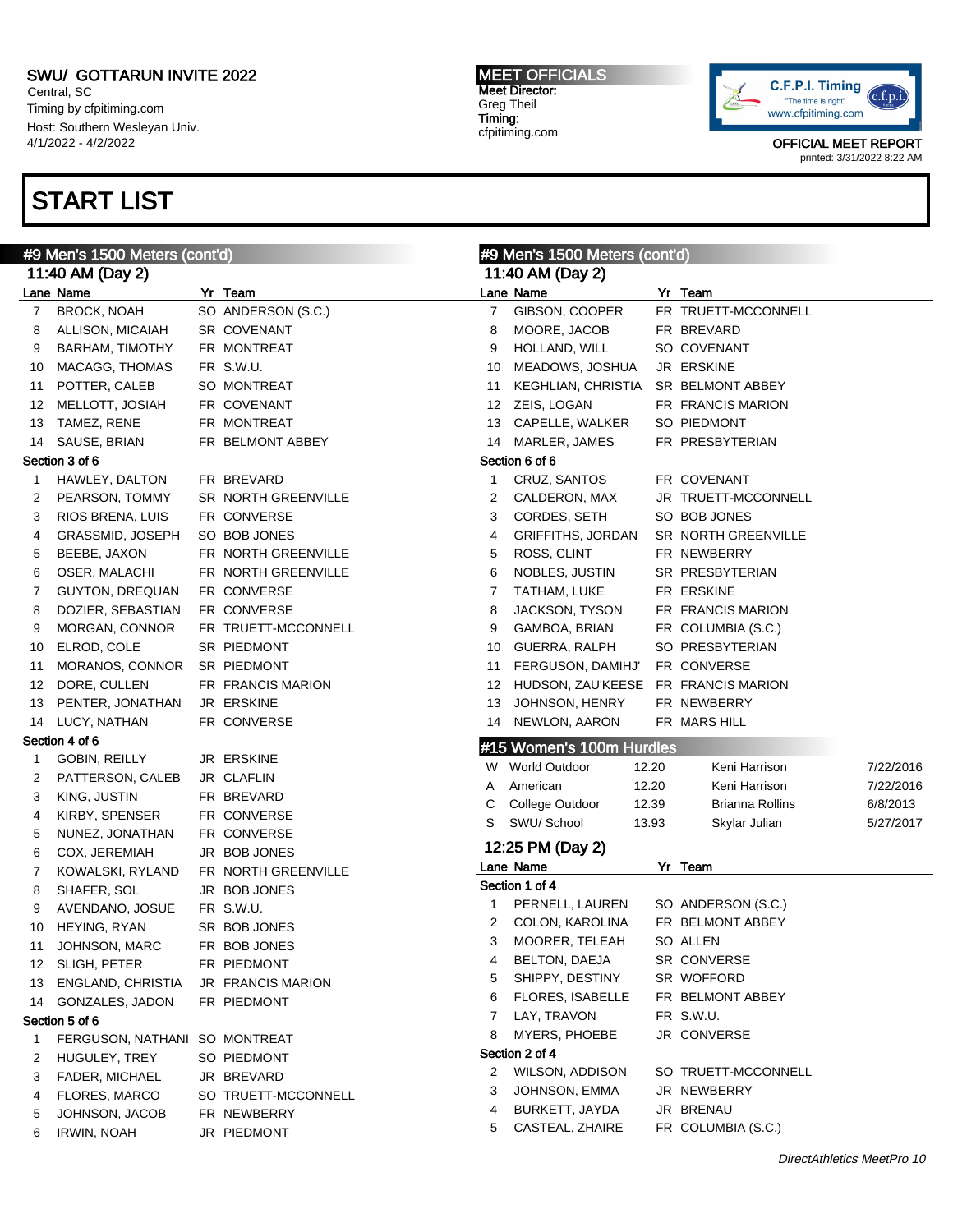Central, SC Timing by cfpitiming.com Host: Southern Wesleyan Univ. 4/1/2022 - 4/2/2022

# START LIST

#### MEET OFFICIALS Meet Director: Greg Theil Timing: cfpitiming.com



|        | #15 Women's 100m Hurdles (cont'd)    |                       |           |          | #16 Men's 110m Hurdles (cont'd)      |       |                                          |           |
|--------|--------------------------------------|-----------------------|-----------|----------|--------------------------------------|-------|------------------------------------------|-----------|
|        | 12:25 PM (Day 2)                     |                       |           |          | 12:45 PM (Day 2)                     |       |                                          |           |
|        | Lane Name                            | Yr Team               |           |          | Lane Name                            |       | Yr Team                                  |           |
| 6      | LANDRY, KATIE                        | JR ANDERSON (S.C.)    |           | 6        | AGUIRRE, ROBERTO                     |       | FR CONVERSE                              |           |
| 7      | WHITE, OLIVIA                        | FR BELMONT ABBEY      |           | 7        | HUTCHINS, KRISTIAN SR ST. ANDREWS    |       |                                          |           |
| 8      | TASTINGER, ANNA                      | FR MONTREAT           |           |          | #25 Men's High Jump                  |       |                                          |           |
|        | Section 3 of 4                       |                       |           |          | W World Outdoor                      | 2.45m | Javier Sotomayor                         | 7/27/1993 |
| 2      | <b>BROWN, CORTNEY</b>                | SO PIEDMONT           |           | Α        | American                             | 2.40m | <b>Charles Austin</b>                    | 8/7/1991  |
| 3      | <b>BELL, JUSTICE</b>                 | <b>SO CLAFLIN</b>     |           | С        | College Outdoor                      | 2.38m | <b>Hollis Conway</b>                     | 6/3/1989  |
| 4      | GRIGSBY, TENAE                       | JR TRUETT-MCCONNELL   |           | S        | SWU/ School                          | 2.05m | <b>Chandler White</b>                    | 4/3/2021  |
| 5      | WARREN, LAYLA                        | SO NEWBERRY           |           |          |                                      |       |                                          |           |
| 6      | WRIGHT, DIAMOND                      | SO NEWBERRY           |           |          | 1:00 PM (Day 2)                      |       |                                          |           |
| 7      | ALLEN, TRENYONNA                     | FR TRUETT-MCCONNELL   |           |          | Lane Name                            |       | Yr Team                                  |           |
|        | Section 4 of 4                       |                       |           |          | Flight 1 of 1                        |       |                                          |           |
| 2      | HUTCHERSON, DORI                     | <b>SO CLAFLIN</b>     |           | 1        | CORNWELL, DAVID                      |       | FR BELMONT ABBEY                         |           |
| 3      | STARKS, JASMINE                      | SO COLUMBIA (S.C.)    |           | 2        | PRESSLEY, AMIRIYO                    |       | FR COLUMBIA (S.C.)                       |           |
| 4      | MILLER, HAYLEA-LAY                   | FR BREVARD            |           | 3        | WOODS, SAM                           |       | SO S.W.U.                                |           |
| 5      | BLAKE, LA'MIYA                       | FR MARS HILL          |           | 4        | JACKSON, ELIJAH                      |       | SO BELMONT ABBEY                         |           |
| 6      | DAVIS, ZYKIRAH                       | SO COLUMBIA (S.C.)    |           | 5        | WORLEY, DAMON                        |       | FR NORTH GREENVILLE                      |           |
|        | #16 Men's 110m Hurdles               |                       |           | 6        | STADLER, GARRETT                     |       | SO PIEDMONT                              |           |
|        | W World Outdoor<br>12.80             | <b>Aries Merritt</b>  | 9/7/2012  | 7        | WOOD, KEVIN                          |       | SO EMMANUEL (GA.)                        |           |
| Α      | 12.80<br>American                    | <b>Aries Merritt</b>  | 9/7/2012  | 8        | CURRY II, GREGORY                    |       | <b>SO MONTREAT</b>                       |           |
| С      | College Outdoor<br>12.98             | <b>Grant Holloway</b> | 6/7/2019  | 9        | WHITE, MAXWELL                       |       | FR MONTREAT                              |           |
| S      | SWU/School<br>15.00                  | <b>Leonard Holmes</b> | 4/26/2019 | 10       | <b>RESPRESS, SIMEON</b>              |       | FR ANDERSON (S.C.)<br>SO ALLEN           |           |
|        |                                      |                       |           | 11       | WILLIAMS, KENNETH                    |       |                                          |           |
|        | 12:45 PM (Day 2)                     |                       |           | 12       | MITCHELL, JAY                        |       | FR CONVERSE                              |           |
|        | Lane Name<br>Section 1 of 3          | Yr Team               |           | 13<br>14 | <b>BURKE, JASON</b><br>HIGGINS, LEVI |       | JR EMMANUEL (GA.)<br><b>SO MARS HILL</b> |           |
|        | KOHLHAGEN, RYAN                      | JR BELMONT ABBEY      |           | 15       | WHITTLE, CHANDLER SR S.W.U.          |       |                                          |           |
| 2<br>3 | FULMORE, ELIJAH                      | UN UNAT-NEWBERRY      |           |          |                                      |       |                                          |           |
| 4      | MCFERRIN, CJ                         | FR NORTH GREENVILLE   |           |          | #6 Women's 400 Meters                |       |                                          |           |
| 5      | JONES, JR., REGGIE                   | JR ALLEN              |           | W        | <b>World Outdoor</b>                 | 47.60 | Marita Koch                              | 10/6/1985 |
| 6      | <b>HOLMES, DARIUS</b>                | FR CLAFLIN            |           | Α        | American                             | 48.70 | Sandi Richards                           | 8/17/2006 |
| 7      | SALAS, BIEL                          | <b>SO NEWBERRY</b>    |           | С        | College Outdoor                      | 49.71 | Courtney Okolo                           | 4/23/2016 |
| 8      | YELTON, HANK                         | JR MONTREAT           |           | S        | SWU/ School                          | 54.43 | Jami Wright                              | 2021      |
|        | Section 2 of 3                       |                       |           |          | 1:10 PM (Day 2)                      |       |                                          |           |
| 2      | WATLINGTON, LACAR SR CLAFLIN         |                       |           |          | Lane Name                            |       | Yr Team                                  |           |
| 3      | PATRICK, QUANDARI                    | FR CLAFLIN            |           |          | Section 1 of 7                       |       |                                          |           |
| 4      | FLOWERS, RASHEED                     | <b>UNATTACHED</b>     |           | 2        | ZAVALA, LYCIA                        |       | JR S.W.U.                                |           |
| 5      | THOMASON, MARCUS FR NORTH GREENVILLE |                       |           | 3        | <b>FULLER, JONNICA</b>               |       | SO CLAFLIN                               |           |
| 6      | WILLIAMS, JABARI                     | SR TRUETT-MCCONNELL   |           | 4        | <b>WRIGHT, CIERRA</b>                |       | FR S.W.U.                                |           |
| 7      | PARKER-BOATWRIGH FR COLUMBIA (S.C.)  |                       |           | 5        | ALSTON, JHARNA                       |       | SR EMMANUEL (GA.)                        |           |
| 8      | STADLER, GARRETT                     | SO PIEDMONT           |           | 6        | MARLOW, DEBORAH                      |       | FR S.W.U.                                |           |
|        | Section 3 of 3                       |                       |           | 7        | SUBER, QUIANA                        |       | SO CONVERSE                              |           |
| 2      | BASCOM, RJ                           | FR COVENANT           |           | 8        | QUARTARARO, BRIAN SO ANDERSON (S.C.) |       |                                          |           |
| 3      | MEDLEY, DONALD                       | FR CONVERSE           |           |          | Section 2 of 7                       |       |                                          |           |
| 4      | CORNWELL, DAVID                      | FR BELMONT ABBEY      |           | 2        | THOMASON, KAYLAN                     |       | JR BRENAU                                |           |
| 5      | YEARGIN, JAMIERYO                    | FR CONVERSE           |           | 3        | DOYLE, JAHKIDA                       |       | SO PIEDMONT                              |           |
|        |                                      |                       |           |          |                                      |       |                                          |           |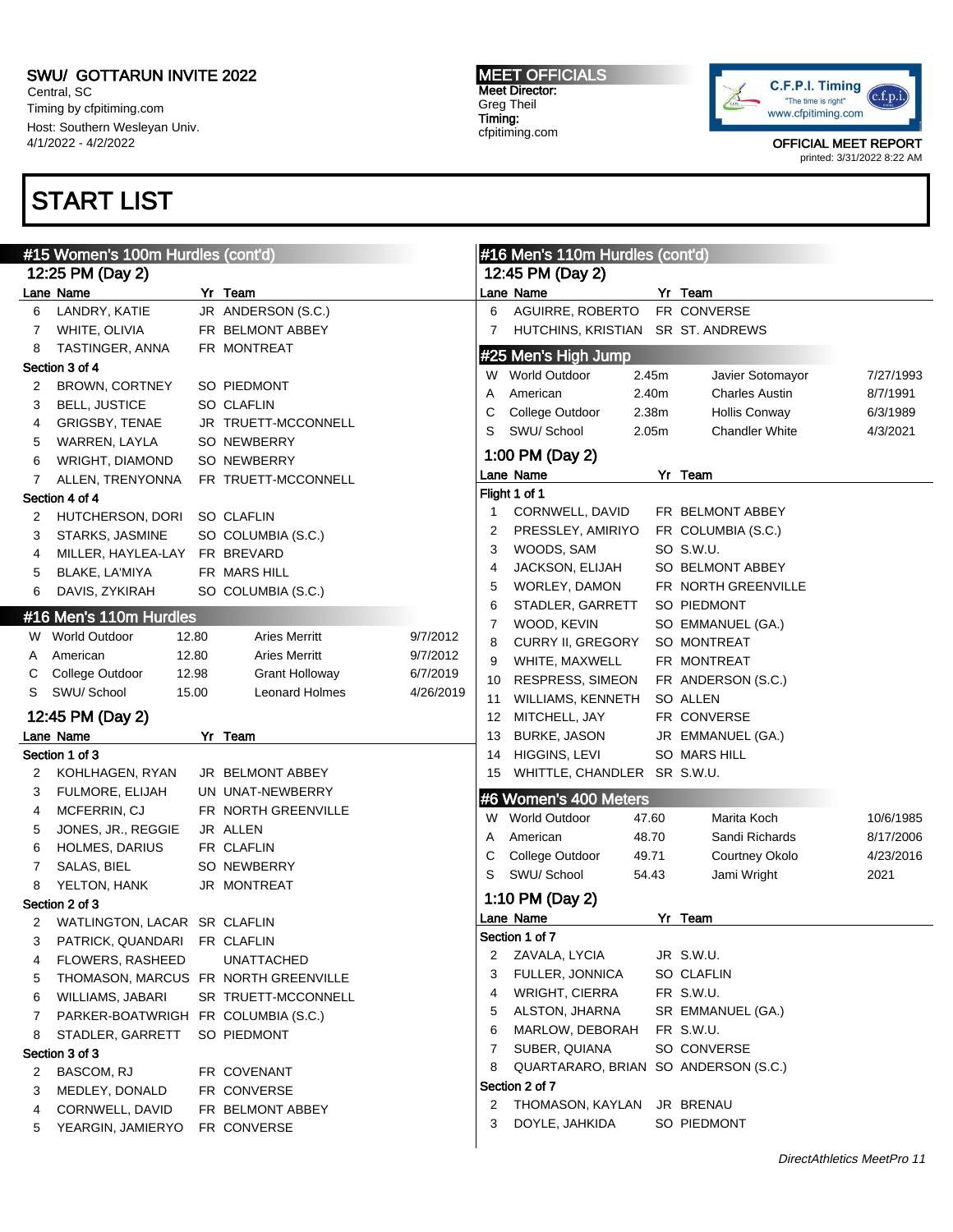Central, SC Timing by cfpitiming.com Host: Southern Wesleyan Univ. 4/1/2022 - 4/2/2022

# START LIST

#### MEET OFFICIALS Meet Director: Greg Theil Timing: cfpitiming.com

 $\mu$ <sub>0</sub> Women's 400 Meters (contail)



| #6 Women's 400 Meters (cont'd)<br>#6 Women's 400 Meters (cont'd) |                                                                                                                                                                                                                                                                                                                      |  |                                                                                                                                                                                                                                                                                                                                                                                                                                                                                                                                                                                                                                                                                                                                                                                                   |                                                                                                                                                         |                                                                                                                                                                                                                                                                                                                                                                                                                                                                                                                                                                                                                                                                                                                                                              |                                  |                                                                                                                                                                                                                                                                                                                                                                                                                                                                                                                                                                                                                                                                                                               |
|------------------------------------------------------------------|----------------------------------------------------------------------------------------------------------------------------------------------------------------------------------------------------------------------------------------------------------------------------------------------------------------------|--|---------------------------------------------------------------------------------------------------------------------------------------------------------------------------------------------------------------------------------------------------------------------------------------------------------------------------------------------------------------------------------------------------------------------------------------------------------------------------------------------------------------------------------------------------------------------------------------------------------------------------------------------------------------------------------------------------------------------------------------------------------------------------------------------------|---------------------------------------------------------------------------------------------------------------------------------------------------------|--------------------------------------------------------------------------------------------------------------------------------------------------------------------------------------------------------------------------------------------------------------------------------------------------------------------------------------------------------------------------------------------------------------------------------------------------------------------------------------------------------------------------------------------------------------------------------------------------------------------------------------------------------------------------------------------------------------------------------------------------------------|----------------------------------|---------------------------------------------------------------------------------------------------------------------------------------------------------------------------------------------------------------------------------------------------------------------------------------------------------------------------------------------------------------------------------------------------------------------------------------------------------------------------------------------------------------------------------------------------------------------------------------------------------------------------------------------------------------------------------------------------------------|
|                                                                  |                                                                                                                                                                                                                                                                                                                      |  |                                                                                                                                                                                                                                                                                                                                                                                                                                                                                                                                                                                                                                                                                                                                                                                                   |                                                                                                                                                         |                                                                                                                                                                                                                                                                                                                                                                                                                                                                                                                                                                                                                                                                                                                                                              |                                  |                                                                                                                                                                                                                                                                                                                                                                                                                                                                                                                                                                                                                                                                                                               |
|                                                                  |                                                                                                                                                                                                                                                                                                                      |  |                                                                                                                                                                                                                                                                                                                                                                                                                                                                                                                                                                                                                                                                                                                                                                                                   |                                                                                                                                                         |                                                                                                                                                                                                                                                                                                                                                                                                                                                                                                                                                                                                                                                                                                                                                              |                                  |                                                                                                                                                                                                                                                                                                                                                                                                                                                                                                                                                                                                                                                                                                               |
| FLORES, ISABELLE                                                 |                                                                                                                                                                                                                                                                                                                      |  | 5                                                                                                                                                                                                                                                                                                                                                                                                                                                                                                                                                                                                                                                                                                                                                                                                 | <b>BELL, RYLEIGH</b>                                                                                                                                    |                                                                                                                                                                                                                                                                                                                                                                                                                                                                                                                                                                                                                                                                                                                                                              |                                  |                                                                                                                                                                                                                                                                                                                                                                                                                                                                                                                                                                                                                                                                                                               |
| ROBINSON, BAYLEY                                                 |                                                                                                                                                                                                                                                                                                                      |  | 6                                                                                                                                                                                                                                                                                                                                                                                                                                                                                                                                                                                                                                                                                                                                                                                                 | TAYLOR, LILIANA                                                                                                                                         |                                                                                                                                                                                                                                                                                                                                                                                                                                                                                                                                                                                                                                                                                                                                                              |                                  |                                                                                                                                                                                                                                                                                                                                                                                                                                                                                                                                                                                                                                                                                                               |
| HAYDEN, JOELI                                                    |                                                                                                                                                                                                                                                                                                                      |  | 7                                                                                                                                                                                                                                                                                                                                                                                                                                                                                                                                                                                                                                                                                                                                                                                                 | FLYNN, LYDIA                                                                                                                                            |                                                                                                                                                                                                                                                                                                                                                                                                                                                                                                                                                                                                                                                                                                                                                              |                                  |                                                                                                                                                                                                                                                                                                                                                                                                                                                                                                                                                                                                                                                                                                               |
| GARCIA, DYLAN                                                    |                                                                                                                                                                                                                                                                                                                      |  | 8                                                                                                                                                                                                                                                                                                                                                                                                                                                                                                                                                                                                                                                                                                                                                                                                 | HUTSON, SUSANNA                                                                                                                                         |                                                                                                                                                                                                                                                                                                                                                                                                                                                                                                                                                                                                                                                                                                                                                              |                                  |                                                                                                                                                                                                                                                                                                                                                                                                                                                                                                                                                                                                                                                                                                               |
| CHILDERS, LAUREN                                                 |                                                                                                                                                                                                                                                                                                                      |  |                                                                                                                                                                                                                                                                                                                                                                                                                                                                                                                                                                                                                                                                                                                                                                                                   |                                                                                                                                                         |                                                                                                                                                                                                                                                                                                                                                                                                                                                                                                                                                                                                                                                                                                                                                              |                                  |                                                                                                                                                                                                                                                                                                                                                                                                                                                                                                                                                                                                                                                                                                               |
|                                                                  |                                                                                                                                                                                                                                                                                                                      |  |                                                                                                                                                                                                                                                                                                                                                                                                                                                                                                                                                                                                                                                                                                                                                                                                   |                                                                                                                                                         |                                                                                                                                                                                                                                                                                                                                                                                                                                                                                                                                                                                                                                                                                                                                                              |                                  | 8/14/2016                                                                                                                                                                                                                                                                                                                                                                                                                                                                                                                                                                                                                                                                                                     |
| BOYD, KRISHAYLA                                                  |                                                                                                                                                                                                                                                                                                                      |  |                                                                                                                                                                                                                                                                                                                                                                                                                                                                                                                                                                                                                                                                                                                                                                                                   |                                                                                                                                                         |                                                                                                                                                                                                                                                                                                                                                                                                                                                                                                                                                                                                                                                                                                                                                              |                                  | 8/26/1999                                                                                                                                                                                                                                                                                                                                                                                                                                                                                                                                                                                                                                                                                                     |
| DOTSON, LEAH                                                     |                                                                                                                                                                                                                                                                                                                      |  |                                                                                                                                                                                                                                                                                                                                                                                                                                                                                                                                                                                                                                                                                                                                                                                                   |                                                                                                                                                         |                                                                                                                                                                                                                                                                                                                                                                                                                                                                                                                                                                                                                                                                                                                                                              |                                  | 6/8/2018                                                                                                                                                                                                                                                                                                                                                                                                                                                                                                                                                                                                                                                                                                      |
| BARKER, CHANNING                                                 |                                                                                                                                                                                                                                                                                                                      |  |                                                                                                                                                                                                                                                                                                                                                                                                                                                                                                                                                                                                                                                                                                                                                                                                   |                                                                                                                                                         |                                                                                                                                                                                                                                                                                                                                                                                                                                                                                                                                                                                                                                                                                                                                                              |                                  | 4/28/2018                                                                                                                                                                                                                                                                                                                                                                                                                                                                                                                                                                                                                                                                                                     |
|                                                                  |                                                                                                                                                                                                                                                                                                                      |  |                                                                                                                                                                                                                                                                                                                                                                                                                                                                                                                                                                                                                                                                                                                                                                                                   |                                                                                                                                                         |                                                                                                                                                                                                                                                                                                                                                                                                                                                                                                                                                                                                                                                                                                                                                              |                                  |                                                                                                                                                                                                                                                                                                                                                                                                                                                                                                                                                                                                                                                                                                               |
| STANDIFER, EMILY                                                 |                                                                                                                                                                                                                                                                                                                      |  |                                                                                                                                                                                                                                                                                                                                                                                                                                                                                                                                                                                                                                                                                                                                                                                                   |                                                                                                                                                         |                                                                                                                                                                                                                                                                                                                                                                                                                                                                                                                                                                                                                                                                                                                                                              |                                  |                                                                                                                                                                                                                                                                                                                                                                                                                                                                                                                                                                                                                                                                                                               |
| REITMEYER, MALIA                                                 |                                                                                                                                                                                                                                                                                                                      |  |                                                                                                                                                                                                                                                                                                                                                                                                                                                                                                                                                                                                                                                                                                                                                                                                   |                                                                                                                                                         |                                                                                                                                                                                                                                                                                                                                                                                                                                                                                                                                                                                                                                                                                                                                                              |                                  |                                                                                                                                                                                                                                                                                                                                                                                                                                                                                                                                                                                                                                                                                                               |
| DUFFIN, SKEKINAH                                                 |                                                                                                                                                                                                                                                                                                                      |  |                                                                                                                                                                                                                                                                                                                                                                                                                                                                                                                                                                                                                                                                                                                                                                                                   |                                                                                                                                                         |                                                                                                                                                                                                                                                                                                                                                                                                                                                                                                                                                                                                                                                                                                                                                              |                                  |                                                                                                                                                                                                                                                                                                                                                                                                                                                                                                                                                                                                                                                                                                               |
|                                                                  |                                                                                                                                                                                                                                                                                                                      |  |                                                                                                                                                                                                                                                                                                                                                                                                                                                                                                                                                                                                                                                                                                                                                                                                   |                                                                                                                                                         |                                                                                                                                                                                                                                                                                                                                                                                                                                                                                                                                                                                                                                                                                                                                                              |                                  |                                                                                                                                                                                                                                                                                                                                                                                                                                                                                                                                                                                                                                                                                                               |
| BLADEN, AUTUMN                                                   |                                                                                                                                                                                                                                                                                                                      |  |                                                                                                                                                                                                                                                                                                                                                                                                                                                                                                                                                                                                                                                                                                                                                                                                   |                                                                                                                                                         |                                                                                                                                                                                                                                                                                                                                                                                                                                                                                                                                                                                                                                                                                                                                                              |                                  |                                                                                                                                                                                                                                                                                                                                                                                                                                                                                                                                                                                                                                                                                                               |
| SERNA, AMARANTA                                                  |                                                                                                                                                                                                                                                                                                                      |  |                                                                                                                                                                                                                                                                                                                                                                                                                                                                                                                                                                                                                                                                                                                                                                                                   |                                                                                                                                                         |                                                                                                                                                                                                                                                                                                                                                                                                                                                                                                                                                                                                                                                                                                                                                              |                                  |                                                                                                                                                                                                                                                                                                                                                                                                                                                                                                                                                                                                                                                                                                               |
| CRONK, MAHALEY                                                   |                                                                                                                                                                                                                                                                                                                      |  |                                                                                                                                                                                                                                                                                                                                                                                                                                                                                                                                                                                                                                                                                                                                                                                                   |                                                                                                                                                         |                                                                                                                                                                                                                                                                                                                                                                                                                                                                                                                                                                                                                                                                                                                                                              |                                  |                                                                                                                                                                                                                                                                                                                                                                                                                                                                                                                                                                                                                                                                                                               |
| BARTLEY, DAJE                                                    |                                                                                                                                                                                                                                                                                                                      |  |                                                                                                                                                                                                                                                                                                                                                                                                                                                                                                                                                                                                                                                                                                                                                                                                   |                                                                                                                                                         |                                                                                                                                                                                                                                                                                                                                                                                                                                                                                                                                                                                                                                                                                                                                                              |                                  |                                                                                                                                                                                                                                                                                                                                                                                                                                                                                                                                                                                                                                                                                                               |
|                                                                  |                                                                                                                                                                                                                                                                                                                      |  |                                                                                                                                                                                                                                                                                                                                                                                                                                                                                                                                                                                                                                                                                                                                                                                                   |                                                                                                                                                         |                                                                                                                                                                                                                                                                                                                                                                                                                                                                                                                                                                                                                                                                                                                                                              |                                  |                                                                                                                                                                                                                                                                                                                                                                                                                                                                                                                                                                                                                                                                                                               |
| <b>GREEN, TAYLOR</b>                                             |                                                                                                                                                                                                                                                                                                                      |  |                                                                                                                                                                                                                                                                                                                                                                                                                                                                                                                                                                                                                                                                                                                                                                                                   |                                                                                                                                                         |                                                                                                                                                                                                                                                                                                                                                                                                                                                                                                                                                                                                                                                                                                                                                              |                                  |                                                                                                                                                                                                                                                                                                                                                                                                                                                                                                                                                                                                                                                                                                               |
| ARNOLD, BRILEY                                                   |                                                                                                                                                                                                                                                                                                                      |  |                                                                                                                                                                                                                                                                                                                                                                                                                                                                                                                                                                                                                                                                                                                                                                                                   |                                                                                                                                                         |                                                                                                                                                                                                                                                                                                                                                                                                                                                                                                                                                                                                                                                                                                                                                              |                                  |                                                                                                                                                                                                                                                                                                                                                                                                                                                                                                                                                                                                                                                                                                               |
| WARD, MALERY                                                     |                                                                                                                                                                                                                                                                                                                      |  |                                                                                                                                                                                                                                                                                                                                                                                                                                                                                                                                                                                                                                                                                                                                                                                                   |                                                                                                                                                         |                                                                                                                                                                                                                                                                                                                                                                                                                                                                                                                                                                                                                                                                                                                                                              |                                  |                                                                                                                                                                                                                                                                                                                                                                                                                                                                                                                                                                                                                                                                                                               |
|                                                                  |                                                                                                                                                                                                                                                                                                                      |  |                                                                                                                                                                                                                                                                                                                                                                                                                                                                                                                                                                                                                                                                                                                                                                                                   |                                                                                                                                                         |                                                                                                                                                                                                                                                                                                                                                                                                                                                                                                                                                                                                                                                                                                                                                              |                                  |                                                                                                                                                                                                                                                                                                                                                                                                                                                                                                                                                                                                                                                                                                               |
| KAPWADI, KEREN                                                   |                                                                                                                                                                                                                                                                                                                      |  |                                                                                                                                                                                                                                                                                                                                                                                                                                                                                                                                                                                                                                                                                                                                                                                                   |                                                                                                                                                         |                                                                                                                                                                                                                                                                                                                                                                                                                                                                                                                                                                                                                                                                                                                                                              |                                  |                                                                                                                                                                                                                                                                                                                                                                                                                                                                                                                                                                                                                                                                                                               |
|                                                                  |                                                                                                                                                                                                                                                                                                                      |  |                                                                                                                                                                                                                                                                                                                                                                                                                                                                                                                                                                                                                                                                                                                                                                                                   |                                                                                                                                                         |                                                                                                                                                                                                                                                                                                                                                                                                                                                                                                                                                                                                                                                                                                                                                              |                                  |                                                                                                                                                                                                                                                                                                                                                                                                                                                                                                                                                                                                                                                                                                               |
| FLINCH, TASHAYNA                                                 |                                                                                                                                                                                                                                                                                                                      |  |                                                                                                                                                                                                                                                                                                                                                                                                                                                                                                                                                                                                                                                                                                                                                                                                   |                                                                                                                                                         |                                                                                                                                                                                                                                                                                                                                                                                                                                                                                                                                                                                                                                                                                                                                                              |                                  |                                                                                                                                                                                                                                                                                                                                                                                                                                                                                                                                                                                                                                                                                                               |
|                                                                  |                                                                                                                                                                                                                                                                                                                      |  |                                                                                                                                                                                                                                                                                                                                                                                                                                                                                                                                                                                                                                                                                                                                                                                                   |                                                                                                                                                         |                                                                                                                                                                                                                                                                                                                                                                                                                                                                                                                                                                                                                                                                                                                                                              |                                  |                                                                                                                                                                                                                                                                                                                                                                                                                                                                                                                                                                                                                                                                                                               |
|                                                                  |                                                                                                                                                                                                                                                                                                                      |  |                                                                                                                                                                                                                                                                                                                                                                                                                                                                                                                                                                                                                                                                                                                                                                                                   |                                                                                                                                                         |                                                                                                                                                                                                                                                                                                                                                                                                                                                                                                                                                                                                                                                                                                                                                              |                                  |                                                                                                                                                                                                                                                                                                                                                                                                                                                                                                                                                                                                                                                                                                               |
|                                                                  |                                                                                                                                                                                                                                                                                                                      |  |                                                                                                                                                                                                                                                                                                                                                                                                                                                                                                                                                                                                                                                                                                                                                                                                   |                                                                                                                                                         |                                                                                                                                                                                                                                                                                                                                                                                                                                                                                                                                                                                                                                                                                                                                                              |                                  |                                                                                                                                                                                                                                                                                                                                                                                                                                                                                                                                                                                                                                                                                                               |
|                                                                  |                                                                                                                                                                                                                                                                                                                      |  |                                                                                                                                                                                                                                                                                                                                                                                                                                                                                                                                                                                                                                                                                                                                                                                                   |                                                                                                                                                         |                                                                                                                                                                                                                                                                                                                                                                                                                                                                                                                                                                                                                                                                                                                                                              |                                  |                                                                                                                                                                                                                                                                                                                                                                                                                                                                                                                                                                                                                                                                                                               |
|                                                                  |                                                                                                                                                                                                                                                                                                                      |  |                                                                                                                                                                                                                                                                                                                                                                                                                                                                                                                                                                                                                                                                                                                                                                                                   |                                                                                                                                                         |                                                                                                                                                                                                                                                                                                                                                                                                                                                                                                                                                                                                                                                                                                                                                              |                                  |                                                                                                                                                                                                                                                                                                                                                                                                                                                                                                                                                                                                                                                                                                               |
|                                                                  |                                                                                                                                                                                                                                                                                                                      |  |                                                                                                                                                                                                                                                                                                                                                                                                                                                                                                                                                                                                                                                                                                                                                                                                   |                                                                                                                                                         |                                                                                                                                                                                                                                                                                                                                                                                                                                                                                                                                                                                                                                                                                                                                                              |                                  |                                                                                                                                                                                                                                                                                                                                                                                                                                                                                                                                                                                                                                                                                                               |
|                                                                  |                                                                                                                                                                                                                                                                                                                      |  |                                                                                                                                                                                                                                                                                                                                                                                                                                                                                                                                                                                                                                                                                                                                                                                                   |                                                                                                                                                         |                                                                                                                                                                                                                                                                                                                                                                                                                                                                                                                                                                                                                                                                                                                                                              |                                  |                                                                                                                                                                                                                                                                                                                                                                                                                                                                                                                                                                                                                                                                                                               |
|                                                                  |                                                                                                                                                                                                                                                                                                                      |  |                                                                                                                                                                                                                                                                                                                                                                                                                                                                                                                                                                                                                                                                                                                                                                                                   |                                                                                                                                                         |                                                                                                                                                                                                                                                                                                                                                                                                                                                                                                                                                                                                                                                                                                                                                              |                                  |                                                                                                                                                                                                                                                                                                                                                                                                                                                                                                                                                                                                                                                                                                               |
|                                                                  |                                                                                                                                                                                                                                                                                                                      |  |                                                                                                                                                                                                                                                                                                                                                                                                                                                                                                                                                                                                                                                                                                                                                                                                   |                                                                                                                                                         |                                                                                                                                                                                                                                                                                                                                                                                                                                                                                                                                                                                                                                                                                                                                                              |                                  |                                                                                                                                                                                                                                                                                                                                                                                                                                                                                                                                                                                                                                                                                                               |
|                                                                  |                                                                                                                                                                                                                                                                                                                      |  |                                                                                                                                                                                                                                                                                                                                                                                                                                                                                                                                                                                                                                                                                                                                                                                                   |                                                                                                                                                         |                                                                                                                                                                                                                                                                                                                                                                                                                                                                                                                                                                                                                                                                                                                                                              |                                  |                                                                                                                                                                                                                                                                                                                                                                                                                                                                                                                                                                                                                                                                                                               |
|                                                                  |                                                                                                                                                                                                                                                                                                                      |  |                                                                                                                                                                                                                                                                                                                                                                                                                                                                                                                                                                                                                                                                                                                                                                                                   |                                                                                                                                                         |                                                                                                                                                                                                                                                                                                                                                                                                                                                                                                                                                                                                                                                                                                                                                              |                                  |                                                                                                                                                                                                                                                                                                                                                                                                                                                                                                                                                                                                                                                                                                               |
| IRIZARRY, MELANIE                                                |                                                                                                                                                                                                                                                                                                                      |  |                                                                                                                                                                                                                                                                                                                                                                                                                                                                                                                                                                                                                                                                                                                                                                                                   |                                                                                                                                                         |                                                                                                                                                                                                                                                                                                                                                                                                                                                                                                                                                                                                                                                                                                                                                              |                                  |                                                                                                                                                                                                                                                                                                                                                                                                                                                                                                                                                                                                                                                                                                               |
| ELLIS, TAMIYA                                                    |                                                                                                                                                                                                                                                                                                                      |  |                                                                                                                                                                                                                                                                                                                                                                                                                                                                                                                                                                                                                                                                                                                                                                                                   |                                                                                                                                                         |                                                                                                                                                                                                                                                                                                                                                                                                                                                                                                                                                                                                                                                                                                                                                              |                                  |                                                                                                                                                                                                                                                                                                                                                                                                                                                                                                                                                                                                                                                                                                               |
| DOBSON, EMMALEE                                                  |                                                                                                                                                                                                                                                                                                                      |  |                                                                                                                                                                                                                                                                                                                                                                                                                                                                                                                                                                                                                                                                                                                                                                                                   |                                                                                                                                                         |                                                                                                                                                                                                                                                                                                                                                                                                                                                                                                                                                                                                                                                                                                                                                              |                                  |                                                                                                                                                                                                                                                                                                                                                                                                                                                                                                                                                                                                                                                                                                               |
|                                                                  |                                                                                                                                                                                                                                                                                                                      |  |                                                                                                                                                                                                                                                                                                                                                                                                                                                                                                                                                                                                                                                                                                                                                                                                   |                                                                                                                                                         |                                                                                                                                                                                                                                                                                                                                                                                                                                                                                                                                                                                                                                                                                                                                                              |                                  |                                                                                                                                                                                                                                                                                                                                                                                                                                                                                                                                                                                                                                                                                                               |
| REEVES, JULIA                                                    |                                                                                                                                                                                                                                                                                                                      |  |                                                                                                                                                                                                                                                                                                                                                                                                                                                                                                                                                                                                                                                                                                                                                                                                   |                                                                                                                                                         |                                                                                                                                                                                                                                                                                                                                                                                                                                                                                                                                                                                                                                                                                                                                                              |                                  |                                                                                                                                                                                                                                                                                                                                                                                                                                                                                                                                                                                                                                                                                                               |
| CHELLIS, JULIA                                                   |                                                                                                                                                                                                                                                                                                                      |  |                                                                                                                                                                                                                                                                                                                                                                                                                                                                                                                                                                                                                                                                                                                                                                                                   |                                                                                                                                                         |                                                                                                                                                                                                                                                                                                                                                                                                                                                                                                                                                                                                                                                                                                                                                              |                                  |                                                                                                                                                                                                                                                                                                                                                                                                                                                                                                                                                                                                                                                                                                               |
| <b>GOSS, KRISTIAN</b>                                            |                                                                                                                                                                                                                                                                                                                      |  |                                                                                                                                                                                                                                                                                                                                                                                                                                                                                                                                                                                                                                                                                                                                                                                                   |                                                                                                                                                         |                                                                                                                                                                                                                                                                                                                                                                                                                                                                                                                                                                                                                                                                                                                                                              |                                  |                                                                                                                                                                                                                                                                                                                                                                                                                                                                                                                                                                                                                                                                                                               |
| PONCE, HAYDEN                                                    |                                                                                                                                                                                                                                                                                                                      |  |                                                                                                                                                                                                                                                                                                                                                                                                                                                                                                                                                                                                                                                                                                                                                                                                   |                                                                                                                                                         |                                                                                                                                                                                                                                                                                                                                                                                                                                                                                                                                                                                                                                                                                                                                                              |                                  |                                                                                                                                                                                                                                                                                                                                                                                                                                                                                                                                                                                                                                                                                                               |
|                                                                  | 1:10 PM (Day 2)<br>Lane Name<br>Section 3 of 7<br>Section 4 of 7<br>Section 5 of 7<br>PONCE, JAYCIE<br>STEWART, SAVANNA<br>BROADWELL, TAYLO<br>HASTY, KILIA<br><b>BROOKS, ILEYNA</b><br>Section 6 of 7<br>JOHNSON, LYDIA<br>HETZEL, GRACE<br>3 <sup>1</sup><br>FARMER, TAYLOR<br>WILLIAMS, MADALYN<br>Section 7 of 7 |  | Yr Team<br>FR BELMONT ABBEY<br>SO CONVERSE<br>SO ANDERSON (S.C.)<br>FR MONTREAT<br>SO ANDERSON (S.C.)<br>SO CONVERSE<br>FR ERSKINE<br>SO BREVARD<br>MIDDLETON, CAMARA SO COLUMBIA (S.C.)<br>FR MONTREAT<br>FR BELMONT ABBEY<br>SO CLAFLIN<br>SO ANDERSON (S.C.)<br>FR BRENAU<br>SO MONTREAT<br>JR CLAFLIN<br>CASTELLANOS, YESS FR MONTREAT<br><b>SO BRENAU</b><br>JR NORTH GREENVILLE<br>SR NORTH GREENVILLE<br>JR BRENAU<br>FLOOK, MARYMARGA SO NORTH GREENVILLE<br>JR NEWBERRY<br>SO PIEDMONT<br>FR S.W.U.<br>SR S.W.U.<br>FR MONTREAT<br>FR PIEDMONT<br>SO ANDERSON (S.C.)<br>SR BELMONT ABBEY<br>SO EMMANUEL (GA.)<br>THOMPSON, KATHERI SO ERSKINE<br>FR PIEDMONT<br>FR NORTH GREENVILLE<br>SO BELMONT ABBEY<br>FR CONVERSE<br>JR S.W.U.<br>FR BOB JONES<br>SO CLAFLIN<br>SO TRUETT-MCCONNELL | Α<br>С<br>S<br>2<br>3<br>4<br>5<br>6<br>7<br>8<br>2<br>3<br>4<br>5<br>6<br>7<br>8<br>2<br>3<br>4<br>5<br>6<br>7<br>8<br>2<br>3<br>4<br>5<br>6<br>7<br>8 | 1:10 PM (Day 2)<br>Lane Name<br>#5 Men's 400 Meters<br>W World Outdoor<br>American<br>College Outdoor<br>SWU/ School<br>1:35 PM (Day 2)<br>Lane Name<br>Section 1 of 6<br>SMITH, TRAVION<br>FRANKLIN, KEISHON<br>THIERFELDER, JAME<br>MCINTYRE, GRAY<br><b>BUTTON, HALEN</b><br>MURPHY-REDD, LOG<br>Section 2 of 6<br>BUTTON, JENSEN<br>WHITE, JOSHUA<br>STEURER, MICHAEL<br>SWINSON, DONALD<br>THIERFELDER, THOM<br>GLENN, RYAN<br>KETTER, TARRENCE<br>Section 3 of 6<br>FIBLA, DAVID<br>SMITH, ZANE<br>COLAS, LUDCHEEL<br>COLEMAN, GARISON<br>BENNETT, BOBBY<br>BONILLA, DARRIAN<br>JOYNER, JOSHUA<br>Section 4 of 6<br>CANNON, ZACH<br>ALVAREZ, LUIS<br>BLUE, JORDAN<br>AVANT, NICHOLAS<br>KADRI, RAMI<br>MACURDA, IAN<br>LINEN, XAVIER<br>Section 5 of 6 | 43.03<br>43.18<br>43.61<br>48.08 | Yr Team<br>SO PIEDMONT<br>SR BOB JONES<br>SO BOB JONES<br>JR BOB JONES<br>Wayne van Niekerk<br>Michael Johnson<br>Michael Norman<br>Dymitric Ray<br>Yr Team<br>SO MONTREAT<br>HENDERSON, CAMER SR NEWBERRY<br>JR TRUETT-MCCONNELL<br>SR BELMONT ABBEY<br>FR NORTH GREENVILLE<br>FR ERSKINE<br>JR BELMONT ABBEY<br><b>JR ERSKINE</b><br>FR NORTH GREENVILLE<br>SR BOB JONES<br>JR TRUETT-MCCONNELL<br>SO BELMONT ABBEY<br>FR CONVERSE<br>FR NORTH GREENVILLE<br>SO NEWBERRY<br>FR PIEDMONT<br>SO S.W.U.<br>FR BELMONT ABBEY<br>FR NORTH GREENVILLE<br>FR MONTREAT<br>SO ALLEN<br>SO ANDERSON (S.C.)<br>SO BREVARD<br>SR S.W.U.<br>FR COLUMBIA (S.C.)<br>SR BREVARD<br>FR ANDERSON (S.C.)<br>FR COLUMBIA (S.C.) |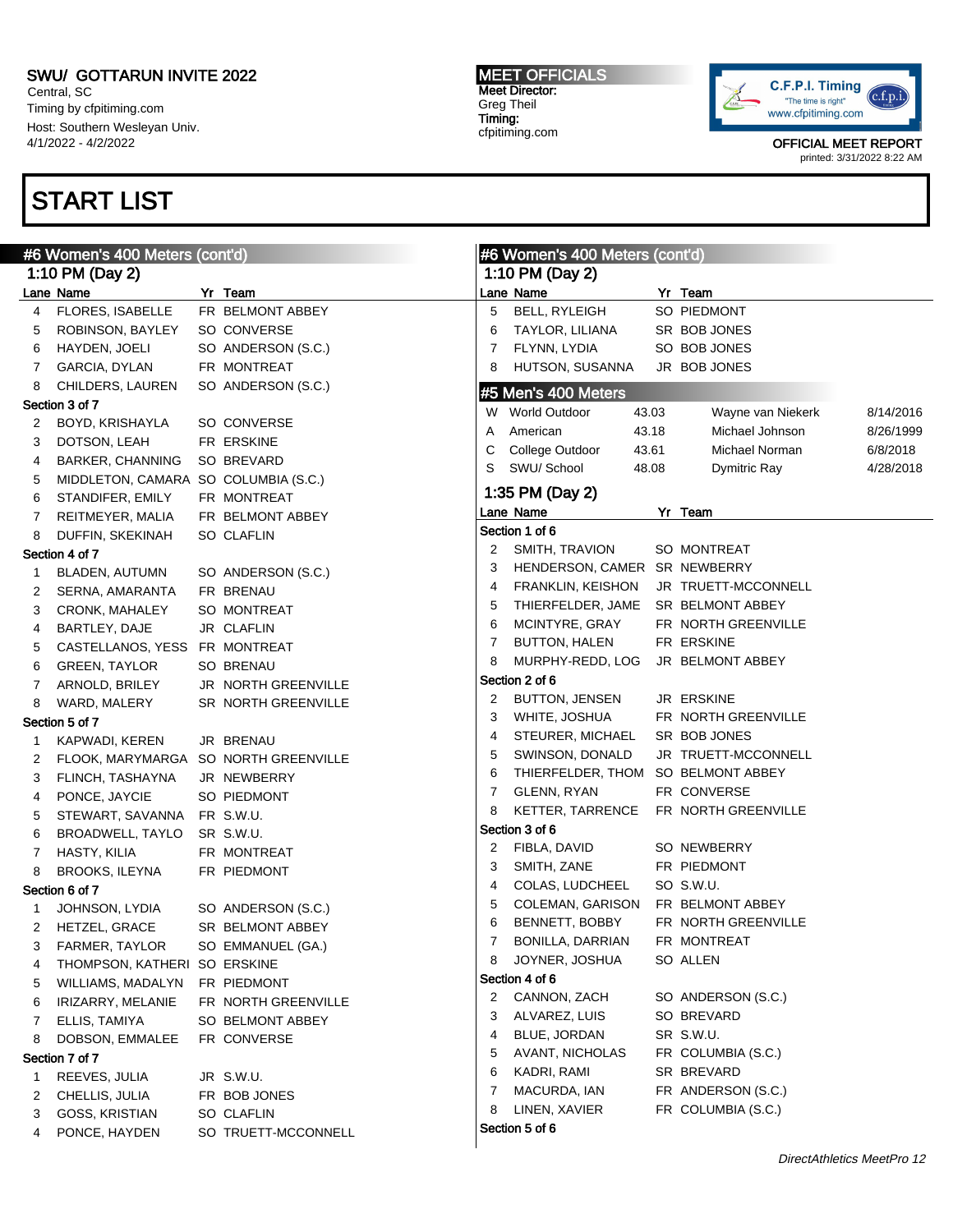Central, SC Timing by cfpitiming.com Host: Southern Wesleyan Univ. 4/1/2022 - 4/2/2022

# START LIST

#### MEET OFFICIALS Meet Director: Greg Theil Timing: cfpitiming.com



|                                                                      | #5 Men's 400 Meters (cont'd)        |        |                                                                      |           |                      | #32 Women's Triple Jump (cont'd) |                  |                                                                      |           |
|----------------------------------------------------------------------|-------------------------------------|--------|----------------------------------------------------------------------|-----------|----------------------|----------------------------------|------------------|----------------------------------------------------------------------|-----------|
|                                                                      | 1:35 PM (Day 2)                     |        |                                                                      |           |                      | 1:45 PM (Day 2)                  |                  |                                                                      |           |
|                                                                      | Lane Name                           |        | Yr Team                                                              |           |                      | Lane Name                        |                  | Yr Team                                                              |           |
| 2                                                                    | FRITH, ALAYNE                       |        | FR MONTREAT                                                          |           |                      | Flight 1 of 2                    |                  |                                                                      |           |
| 3                                                                    | NASH, MICHAEL                       |        | FR TRUETT-MCCONNELL                                                  |           | 1                    | GRUBB, RINDY                     |                  | FR PIEDMONT                                                          |           |
| 4                                                                    | <b>BROCK, DAQUAN</b>                |        | JR ALLEN                                                             |           | 2                    | PINCKNEY, JANYIA                 |                  | FR CONVERSE                                                          |           |
| 5                                                                    | GRAYSON, BRANDON FR COLUMBIA (S.C.) |        |                                                                      |           | 3                    | SEYMOUR, SAMANTH                 |                  | SO PIEDMONT                                                          |           |
| 6                                                                    | MILHOUSE, JALEN                     |        | SO FRANCIS MARION                                                    |           | 4                    | DOYLE, JAHKIDA                   |                  | SO PIEDMONT                                                          |           |
| 7                                                                    | <b>WALKER, CEDRIC</b>               |        | JR S.W.U.                                                            |           | 5                    | SHEPHERD, AUTUMN                 |                  | FR TRUETT-MCCONNELL                                                  |           |
| 8                                                                    | WHITAKER, EDMOND                    |        | FR ALLEN                                                             |           | 6                    | <b>WATKINS, DARIEN</b>           |                  | JR COLUMBIA (S.C.)                                                   |           |
| Section 6 of 6                                                       |                                     |        |                                                                      | 7         | BROOKS, ILEYNA       |                                  | FR PIEDMONT      |                                                                      |           |
| 1                                                                    | <b>WATSON, NATE</b>                 |        | FR S.W.U.                                                            |           |                      | Flight 2 of 2                    |                  |                                                                      |           |
| 2                                                                    | RUFFIN, DEYANDRE                    |        | JR ALLEN                                                             |           | 1                    | MOORER, TYLEAH                   |                  | FR ERSKINE                                                           |           |
| 3                                                                    | SELLERS, JOSHUA                     |        | FR ERSKINE                                                           |           | 2                    | SIMS, MACIE                      |                  | SO BELMONT ABBEY                                                     |           |
| 4                                                                    | SAUVE, JESSE                        |        | FR S.W.U.                                                            |           | 3                    | KELLS, HALEY                     |                  | FR BELMONT ABBEY                                                     |           |
| 5                                                                    | EVERETT, REGINALD                   |        | JR BREVARD                                                           |           | 4                    | HALL, MYESHA                     |                  | FR TRUETT-MCCONNELL                                                  |           |
| 6                                                                    | HOGAN, MALIK                        |        | SO ST. ANDREWS                                                       |           | 5                    | DOTSON, LEAH                     |                  | FR ERSKINE                                                           |           |
| 7                                                                    | HUTCHINS, KRISTIAN SR ST. ANDREWS   |        |                                                                      |           | 6                    | WHITESIDE, MACKEN FR CONVERSE    |                  |                                                                      |           |
| 8                                                                    | FROCK, CASEY                        |        | JR S.W.U.                                                            |           | 7                    | WARREN, NASHAYLA SO CONVERSE     |                  |                                                                      |           |
|                                                                      | #31 Men's Triple Jump               |        |                                                                      |           | 8                    |                                  |                  | NAKANWAGI, ESTHER SR TRUETT-MCCONNELL                                |           |
|                                                                      |                                     |        | 3 attempts for all, top 9 + ties to finals for 3 additional attempts |           | 9                    | GAKERI, JESSICA                  |                  | FR MONTREAT                                                          |           |
|                                                                      |                                     |        |                                                                      |           | 10                   | LOVE, KAYLA                      |                  | FR S.W.U.                                                            |           |
|                                                                      | W World Outdoor                     | 18.29m | Jonathan Edwards                                                     | 8/7/1995  |                      | #34 Women's Shot Put             |                  |                                                                      |           |
| A                                                                    | American                            | 18.21m | Christian Taylor                                                     | 8/27/2015 |                      |                                  |                  | 3 attempts for all, top 9 + ties to finals for 3 additional attempts |           |
| C                                                                    | College Outdoor                     | 17.57m | Keith Connor                                                         | 6/5/1982  |                      |                                  |                  |                                                                      |           |
| S                                                                    | SWU/ School                         | 14.52m | Javon Barmore                                                        | 4/28/2018 |                      | W World Outdoor                  | 22.63m           | Natalya Lisovskaya                                                   | 6/7/1987  |
|                                                                      | 1:45 PM (Day 2)                     |        |                                                                      |           | A                    | American                         | 20.63m           | Michelle Carter                                                      | 8/12/2016 |
|                                                                      | Lane Name                           |        | Yr Team                                                              |           | С<br>S               | College Outdoor<br>SWU/ School   | 19.35m<br>13.37m | <b>Raven Saunders</b><br>Kelsie Smith                                | 8/12/2016 |
|                                                                      | Flight 1 of 1                       |        |                                                                      |           |                      |                                  |                  |                                                                      | 4/24/2021 |
| 1                                                                    | DOTSON, DARIUS                      |        | JR ERSKINE                                                           |           |                      | 1:45 PM (Day 2)                  |                  |                                                                      |           |
| 2                                                                    | AMUNDSON, CALEB                     |        | SO BOB JONES                                                         |           |                      | Lane Name                        |                  | Yr Team                                                              |           |
| 3                                                                    | PEHOT, JONATHAN                     |        | FR MONTREAT                                                          |           |                      | Flight 1 of 3                    |                  |                                                                      |           |
| 4                                                                    | HARRIS, JERMAINE                    |        | <b>SO CLAFLIN</b>                                                    |           | 1                    | ADAMS, CHANDLER                  |                  | FR MARS HILL                                                         |           |
| 5                                                                    | WRIGHT, DAVISON                     |        | SO NEWBERRY                                                          |           | $\overline{2}$       | JOHNSON, LARHOND                 |                  | FR ALLEN                                                             |           |
| 6                                                                    | WALKER, VALANTE                     |        | SO S.W.U.                                                            |           | 3                    | BOWBLISS, KAELYN                 |                  | FR NORTH GREENVILLE                                                  |           |
| 7                                                                    | POWELL, ANTWAUN                     |        | FR COVENANT                                                          |           | 4                    | <b>BRANCH, KATIE</b>             |                  | SO BELMONT ABBEY                                                     |           |
| 8                                                                    | HENDERSON, CAMER SR NEWBERRY        |        |                                                                      |           | 5                    | QUEEN, BREANNA                   |                  | SO BREVARD                                                           |           |
| 9                                                                    | HOGAN, MALIK                        |        | SO ST. ANDREWS                                                       |           | 6                    | PALMORE, AIJAH                   |                  | SO ST. ANDREWS                                                       |           |
| 10                                                                   | PATRICK, QUANDARI                   |        | FR CLAFLIN                                                           |           | 7                    | CALLOWAY, CORION                 |                  | SO ALLEN                                                             |           |
| 11                                                                   | WILLIAMS, JABARI                    |        | SR TRUETT-MCCONNELL                                                  |           | 8                    | PUKAS, GRACE                     |                  | JR BREVARD                                                           |           |
| 12                                                                   | RAY, GABRIEL                        |        | FR MONTREAT                                                          |           | 9                    | HORTON, JOHNNERIA SO ALLEN       |                  |                                                                      |           |
| #32 Women's Triple Jump                                              |                                     |        |                                                                      | 10        | COOK, SKYA           |                                  | SO ALLEN         |                                                                      |           |
| 3 attempts for all, top 9 + ties to finals for 3 additional attempts |                                     |        |                                                                      | 11        | <b>BEST, KAITLYN</b> |                                  | FR CLAFLIN       |                                                                      |           |
| W                                                                    | <b>World Outdoor</b>                | 15.67m | Yulima Rojas                                                         | 8/1/2021  | 12                   | <b>BENTON, ILLIE</b>             |                  | FR ALLEN                                                             |           |
| A                                                                    | American                            | 14.71m | Keturah Orji                                                         | 8/14/2016 | 13                   | BRASWELL, TAKAYLA                |                  | FR COLUMBIA (S.C.)                                                   |           |
| С                                                                    | College Outdoor                     | 14.71m | Keturah Orji                                                         | 8/14/2016 | 14                   | PITTS, HATTIE                    |                  | SR S.W.U.                                                            |           |
| S                                                                    | SWU/ School                         | 11.49m | Tierra Johnson                                                       | 5/12/2018 | 15                   | JAMISON-WHITFIELD,               |                  | FR ALLEN                                                             |           |
|                                                                      |                                     |        |                                                                      |           |                      | 16 TAYLOR, AYANI                 |                  | FR ALLEN                                                             |           |
|                                                                      |                                     |        |                                                                      |           |                      |                                  |                  |                                                                      |           |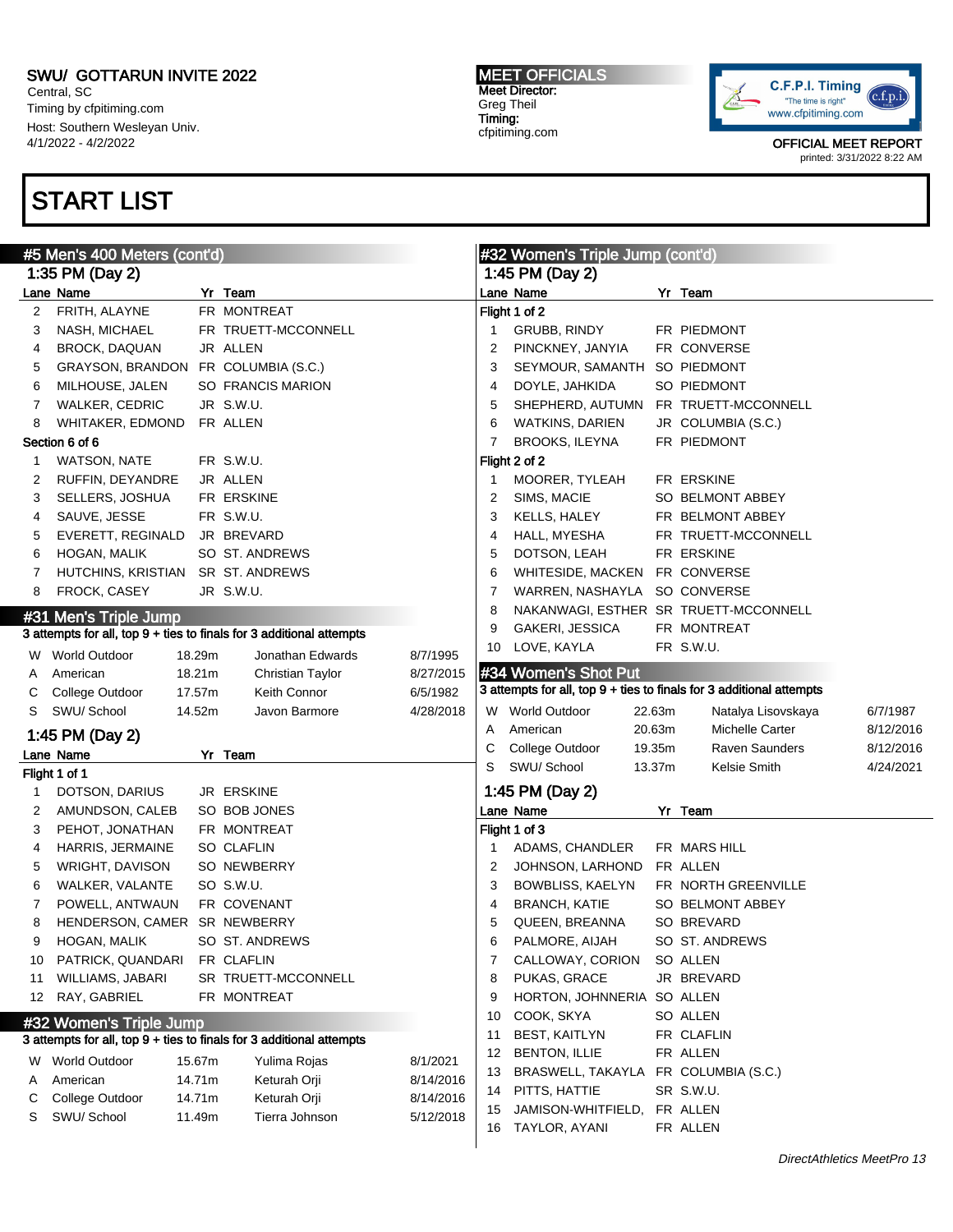Central, SC Timing by cfpitiming.com Host: Southern Wesleyan Univ. 4/1/2022 - 4/2/2022

## START LIST

#### MEET OFFICIALS Meet Director: Greg Theil Timing: cfpitiming.com



| #34 Women's Shot Put (cont'd) |                                  |        |                                                                      | #35 Men's Discus (cont'd) |    |                              |  |                     |  |  |
|-------------------------------|----------------------------------|--------|----------------------------------------------------------------------|---------------------------|----|------------------------------|--|---------------------|--|--|
|                               | 1:45 PM (Day 2)                  |        |                                                                      |                           |    | 1:45 PM (Day 2)              |  |                     |  |  |
|                               | Lane Name                        |        | Yr Team                                                              |                           |    | Lane Name                    |  | Yr Team             |  |  |
|                               | Flight 2 of 3                    |        |                                                                      |                           | 4  | COLES, RAQUAN                |  | SO MARS HILL        |  |  |
| 1                             | DAVIS, ALEXANDRIA                |        | FR ALLEN                                                             |                           | 5  | VARGAS, JOEL                 |  | FR TRUETT-MCCONNELL |  |  |
| 2                             | PROVIDENCE, VANES JR BRENAU      |        |                                                                      |                           | 6  | UNDERWOOD, WILL              |  | SR PIEDMONT         |  |  |
| 3                             | FELTUS, ALLIE                    |        | FR PIEDMONT                                                          |                           | 7  | ROTH, COOPER                 |  | <b>SO MONTREAT</b>  |  |  |
| 4                             | COOK, CHLOE ANN                  |        | SO ST. ANDREWS                                                       |                           | 8  | LOPEZ, CRISTOBAL             |  | FR CONVERSE         |  |  |
| 5                             | GOOCH, RACHEL                    |        | JR TRUETT-MCCONNELL                                                  |                           | 9  | <b>IVESTER, RYAN</b>         |  | FR BREVARD          |  |  |
| 6                             | OVERTON, ALIYAH                  |        | JR COLUMBIA (S.C.)                                                   |                           | 10 | STEURER, GABRIEL             |  | FR BOB JONES        |  |  |
| 7                             | ALEX, MITCHEL                    |        | JR BRENAU                                                            |                           | 11 | GANDA, MAURICE               |  | FR MONTREAT         |  |  |
| 8                             | CRUZ, GISELLE                    |        | JR WOFFORD                                                           |                           | 12 | <b>FLORES, WALKER</b>        |  | FR NEWBERRY         |  |  |
| 9                             | BEARD, MORGAN                    |        | SO CLAFLIN                                                           |                           | 13 | <b>BROWN, TRISTAN</b>        |  | SO ST. ANDREWS      |  |  |
| 10                            | <b>BUICE, CARLY</b>              |        | FR TRUETT-MCCONNELL                                                  |                           | 14 | <b>WILLIAMS, DANIEL</b>      |  | JR S.W.U.           |  |  |
| 11                            | BEEMAN, BAILEY                   |        | <b>SO MARS HILL</b>                                                  |                           | 15 | REID, ISAIAH                 |  | FR MARS HILL        |  |  |
| 12                            | GRIMES, TAYLEE                   |        | SO S.W.U.                                                            |                           |    | Flight 2 of 3                |  |                     |  |  |
| 13                            | MAULDIN, ABBY                    |        | FR PIEDMONT                                                          |                           | 1  | WALKER, ANTONIO              |  | JR CLAFLIN          |  |  |
| 14                            | <b>GREUBEL, WREN</b>             |        | FR PIEDMONT                                                          |                           | 2  | <b>BRIGHT, DEANGELO</b>      |  | SO ALLEN            |  |  |
| 15                            | ANDERSON, MAKAYL                 |        | FR MONTREAT                                                          |                           | 3  | CARRUTH, DAWSON              |  | FR ERSKINE          |  |  |
|                               | Flight 3 of 3                    |        |                                                                      |                           | 4  | DEAL, NOAH                   |  | FR TRUETT-MCCONNELL |  |  |
| 1                             | NELSON, ZARIA                    |        | <b>SR CLAFLIN</b>                                                    |                           | 5  | PARKS, KADEN                 |  | FR TRUETT-MCCONNELL |  |  |
| 2                             | KENDRICK, JAILYN                 |        | JR BRENAU                                                            |                           | 6  | MILLER, MICHAEL              |  | JR CLAFLIN          |  |  |
| 3                             | APPLEBY, REGAN                   |        | JR ANDERSON (S.C.)                                                   |                           | 7  | MCDONALD, DAYLON             |  | FR COLUMBIA (S.C.)  |  |  |
| 4                             | BROMELL, ALEAH                   |        | SR COLUMBIA (S.C.)                                                   |                           | 8  | JAMES, JAMARIO               |  | JR CLAFLIN          |  |  |
| 5                             | JONES, GRACE                     |        | FR TRUETT-MCCONNELL                                                  |                           | 9  | RICE, GAVIN                  |  | FR COLUMBIA (S.C.)  |  |  |
| 6                             | LOCKWOOD, AVERY                  |        | SR BREVARD                                                           |                           | 10 | COVINGTON, GABRIE SR BREVARD |  |                     |  |  |
| 7                             | MORSE, KATRINA                   |        | SO BELMONT ABBEY                                                     |                           | 11 | PARKER, TRISTAN              |  | SO NORTH GREENVILLE |  |  |
| 8                             | MIMS, CAMERON                    |        | <b>SR BRENAU</b>                                                     |                           | 12 | WALKER, GABRIEL              |  | FR ERSKINE          |  |  |
| 9                             | DAVIS, ALEXA                     |        | FR BELMONT ABBEY                                                     |                           | 13 | <b>WILLIAMS, JON</b>         |  | SO NEWBERRY         |  |  |
| 10                            | MARSHALL, SHANADI FR NEWBERRY    |        |                                                                      |                           | 14 | <b>BARNES, R'KEVIOUS</b>     |  | JR ALLEN            |  |  |
| 11                            | FOURIE, KATHERINE                |        | JR BRENAU                                                            |                           |    | Flight 3 of 3                |  |                     |  |  |
| 12                            | DEVANE, BRITTANY                 |        | SR PIEDMONT                                                          |                           | 1  | MIDDLETON, MAX               |  | FR BELMONT ABBEY    |  |  |
| 13                            | CRAIG, ALLISON                   |        | FR TRUETT-MCCONNELL                                                  |                           | 2  | STRINGER, KYLE               |  | SR TRUETT-MCCONNELL |  |  |
| 14                            | STOLBERG, TYLA                   |        | SO NEWBERRY                                                          |                           | 3  | CROWELL, KEGAN               |  | JR NEWBERRY         |  |  |
|                               | 15 WASHINGTON, NAKIY SO PIEDMONT |        |                                                                      |                           | 4  | MARLOWE, GREYSON SO ERSKINE  |  |                     |  |  |
|                               | #35 Men's Discus                 |        |                                                                      |                           | 5  | HUNTER, JASE                 |  | FR NEWBERRY         |  |  |
|                               |                                  |        | 3 attempts for all, top 9 + ties to finals for 3 additional attempts |                           | 6  | ROTH, BRADY                  |  | SO MONTREAT         |  |  |
| w                             | <b>World Outdoor</b>             | 74.08m | Jurgen Schult                                                        | 6/6/1986                  | 7  | PRESCOTT, LEE                |  | JR MARS HILL        |  |  |
| A                             | American                         | 72.34m | <b>Ben Plucknett</b>                                                 | 7/7/1981                  | 8  | DAVIS, JAJA                  |  | SR MONTREAT         |  |  |
| C                             | College Outdoor                  | 68.16m | Julian Wruck                                                         | 6/1/2013                  | 9  | THOMPSON, MANNY              |  | JR BELMONT ABBEY    |  |  |
| S                             | SWU/ School                      | 44.14m | Kaiser Pickney                                                       | 4/19/2014                 | 10 | ROBERTSON, JERRY             |  | FR ERSKINE          |  |  |
|                               |                                  |        |                                                                      |                           | 11 | GORDY, LUKE                  |  | SO S.W.U.           |  |  |
|                               | 1:45 PM (Day 2)                  |        |                                                                      |                           | 12 | VILLARRUEL, JOSE             |  | SO BELMONT ABBEY    |  |  |
|                               | Lane Name                        |        | Yr Team                                                              |                           | 13 | MILHOUSE, ISAIAH             |  | JR ALLEN            |  |  |
|                               | Flight 1 of 3                    |        |                                                                      |                           | 14 | GREEN, DAVID                 |  | JR BOB JONES        |  |  |
| 1                             | PENDERGRASS, JON                 |        | FR NORTH GREENVILLE                                                  |                           |    |                              |  |                     |  |  |
| 2                             | <b>BASS, JEROME</b>              |        | JR BREVARD                                                           |                           |    |                              |  |                     |  |  |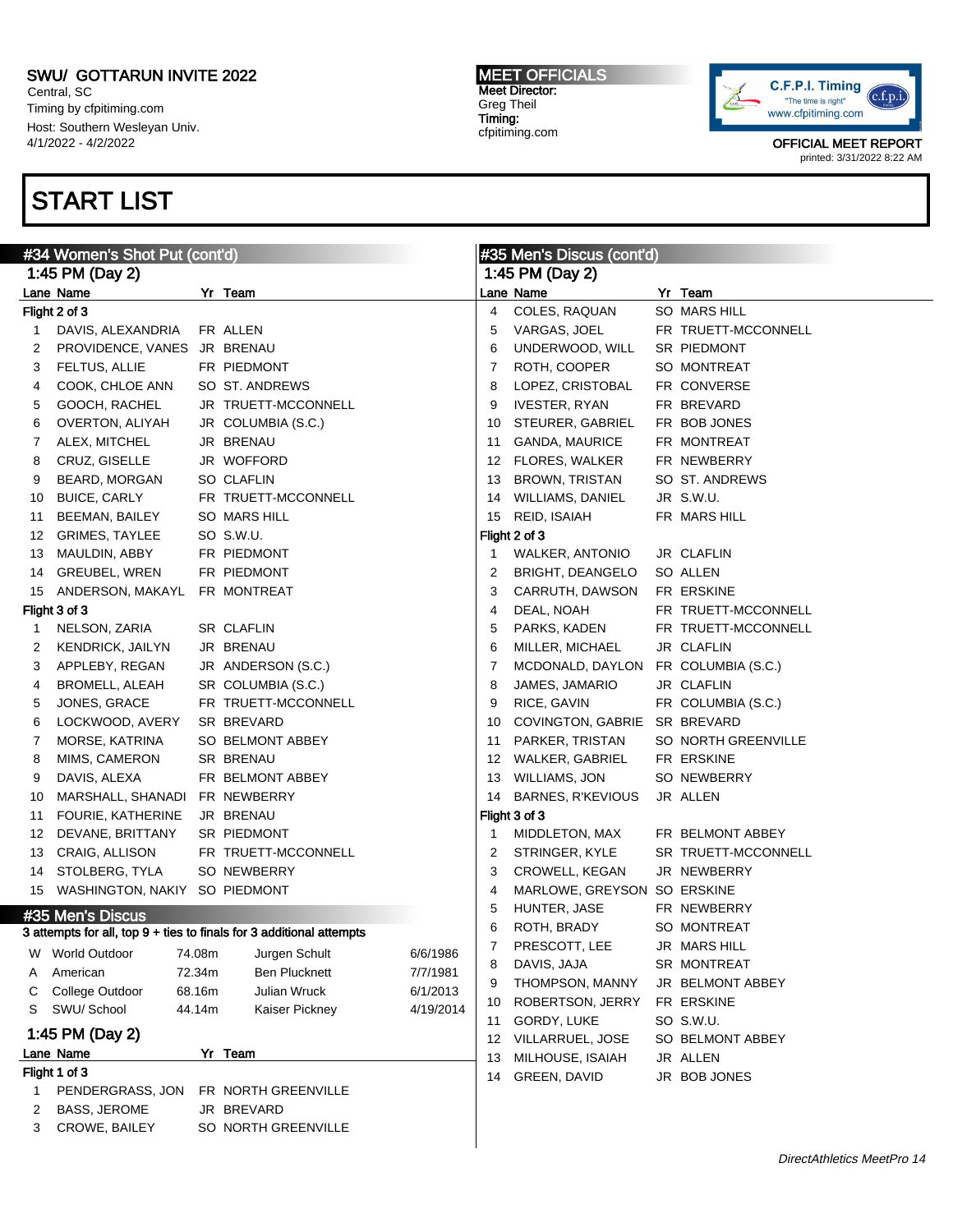Central, SC Timing by cfpitiming.com Host: Southern Wesleyan Univ. 4/1/2022 - 4/2/2022

# START LIST

#### MEET OFFICIALS Meet Director: Greg Theil Timing: cfpitiming.com



|              | #2 Women's 100 Meters                | #2 Women's 100 Meters (cont'd) |                                       |           |    |                                     |       |                     |           |
|--------------|--------------------------------------|--------------------------------|---------------------------------------|-----------|----|-------------------------------------|-------|---------------------|-----------|
|              | W World Outdoor                      | 10.49                          | Florence Griffith-Joyner              | 7/16/1988 |    | 2:00 PM (Day 2)                     |       |                     |           |
| A            | American                             | 10.49                          | Florence Griffith Joyner              | 7/16/1988 |    | Lane Name                           |       | Yr Team             |           |
| С            | College Outdoor                      | 10.75                          | Sha'Carri Richardson                  | 6/8/2019  | 5  | HEISS, CLARA                        |       | SR EMMANUEL (GA.)   |           |
| S            | SWU/School                           | 11.93                          | Lyric King                            | 5/12/2019 | 6  | CROKER, DESTINY                     |       | SR NORTH GREENVILLE |           |
|              | 2:00 PM (Day 2)                      |                                |                                       |           | 7  | ELLISON, DESTINEE                   |       | SO POINT            |           |
|              | Lane Name                            |                                | Yr Team                               |           | 8  | <b>BEIL, JESSICA</b>                |       | JR PIEDMONT         |           |
|              | Section 1 of 7                       |                                |                                       |           |    | Section 6 of 7                      |       |                     |           |
| $\mathbf{1}$ | BOOZER, LACEY                        |                                | FR ANDERSON (S.C.)                    |           | 2  | WHALEY, KAITLYN                     |       | SR BOB JONES        |           |
| 2            | ABUMERE, SARAH                       |                                | SO NEWBERRY                           |           | 3  | MCNABB, BRYNN                       |       | FR BELMONT ABBEY    |           |
| 3            | DEADWYLER, EMMA                      |                                | SO ANDERSON (S.C.)                    |           | 4  | FAULK, SHANEKERA                    |       | SO BELMONT ABBEY    |           |
| 4            | <b>BELTON, KIARA</b>                 |                                | SR CLAFLIN                            |           | 5  | SINGLETON, ASHE                     |       | SO CLAFLIN          |           |
| 5            | PARKER, PATIENCE                     |                                | SR ST. ANDREWS                        |           | 6  | PARKS, ELISABETH                    |       | JR BOB JONES        |           |
| 6            | ADAMS, ZOE                           |                                | FR CLAFLIN                            |           | 7  | ENGLISH, KOURTNEY FR ALLEN          |       |                     |           |
| 7            | HARPER, TALARA                       |                                | SR BRENAU                             |           |    | Section 7 of 7                      |       |                     |           |
| 8            | JOHNSON, JADA                        |                                | JR NEWBERRY                           |           | 2  | SCRUGGS, KATY                       |       | FR MARS HILL        |           |
|              | Section 2 of 7                       |                                |                                       |           | 3  | ANDERSON, CHAZME FR POINT           |       |                     |           |
| 1            | MORGAN, AALIYAH                      |                                | JR CONVERSE                           |           | 4  | <b>GREEN, TYSHIRA</b>               |       | SO NEWBERRY         |           |
| 2            | WILSON, AALIYAH                      |                                | SO TRUETT-MCCONNELL                   |           | 5  | CASTEAL, ZHAIRE                     |       | FR COLUMBIA (S.C.)  |           |
| 3            | DIXON, SHATRICE                      |                                | SR BRENAU                             |           | 6  | VAUGHN, CARLEIGH                    |       | FR NORTH GREENVILLE |           |
| 4            | SMILING, JOANN                       |                                | SO NORTH GREENVILLE                   |           | 7  | MOORER, TELEAH                      |       | SO ALLEN            |           |
| 5            | <b>BARTON, CARRIE</b>                |                                | SR S.W.U.                             |           |    | #1 Men's 100 Meters                 |       |                     |           |
| 6            | HAYNIE, MI'AIRE                      |                                | FR ERSKINE                            |           |    | W World Outdoor                     | 9.58  | Usain Bolt          | 8/16/2009 |
| 7            | BELTON, DAEJA                        |                                | SR CONVERSE                           |           | A  | American                            | 9.69  | Tyson Gay           | 7/20/2009 |
| 8            | JOHNSON, CHARLOT                     |                                | JR NEWBERRY                           |           | С  | College Outdoor                     | 9.82  | Christian Coleman   | 6/7/2017  |
|              | Section 3 of 7                       |                                |                                       |           | S  | SWU/ School                         | 10.62 | Nick Edwards        | 5/12/2017 |
| 1            | HOLCOMB, HAILEY                      |                                | SR ERSKINE                            |           |    | 2:30 PM (Day 2)                     |       |                     |           |
| 2            | HALL, MYESHA                         |                                | FR TRUETT-MCCONNELL                   |           |    | Lane Name                           |       | Yr Team             |           |
| 3            | OWENS, TEHRAJA                       |                                | SR COLUMBIA (S.C.)                    |           |    | Section 1 of 7                      |       |                     |           |
| 4            | TISDALE, KAJAH                       |                                | JR ERSKINE                            |           | -1 | PARRILLA, JOE                       |       | SR TRUETT-MCCONNELL |           |
| 5            | PATTERSON, AISHA                     |                                | FR ALLEN                              |           | 2  | ASHE, TIM                           |       | SO ERSKINE          |           |
| 6            | PASSMORE, SHA'KER FR ALLEN           |                                |                                       |           | 3  | MCFADDEN, GAVIN                     |       | FR CONVERSE         |           |
| 7            | JOHNSON, KYLA                        |                                | FR S.W.U.                             |           | 4  | ALAMIA, CAMERON                     |       | FR TRUETT-MCCONNELL |           |
| 8            | GULLETTE, ADRIANN FR MONTREAT        |                                |                                       |           | 5  | COOK, KALYN                         |       | JR NEWBERRY         |           |
|              | Section 4 of 7                       |                                |                                       |           | 6  | WHITE, MONTRELL                     |       | SO ALLEN            |           |
| 1            | MIDDLETON, CAMARA SO COLUMBIA (S.C.) |                                |                                       |           | 7  | DONSEREAUX, CHRIS JR PIEDMONT       |       |                     |           |
| 2            | FRENCH, TAYLOR                       |                                | FR NORTH GREENVILLE                   |           | 8  | BANGURA, SULAIMAN SR EMMANUEL (GA.) |       |                     |           |
| 3            | MASON, AMIRI                         |                                | FR COLUMBIA (S.C.)                    |           |    | Section 2 of 7                      |       |                     |           |
| 4            | CHRISTENSEN, EMMA FR COVENANT        |                                |                                       |           | 1  | JORDAN, ANTHONY                     |       | SR PIEDMONT         |           |
| 5            | PERRYMAN, NIA                        |                                | SO MONTREAT                           |           | 2  | DONALD, GERRARD                     |       | FR CONVERSE         |           |
| 6            | CHESTNUT, SEKYAH                     |                                | SO BELMONT ABBEY                      |           | 3  | WRIGHT, DAVISON                     |       | SO NEWBERRY         |           |
| 7            | WILSON, JADA                         |                                | JR NORTH GREENVILLE                   |           | 4  | MCBRIDE, KAVON                      |       | SO ERSKINE          |           |
| 8            | <b>BELL, JUSTICE</b>                 |                                | <b>SO CLAFLIN</b>                     |           | 5  | MCCLAIN, JACKSON                    |       | SO MARS HILL        |           |
|              | Section 5 of 7                       |                                |                                       |           | 6  | ALLEN, DVONTE                       |       | SO ST. ANDREWS      |           |
| $\mathbf{1}$ | LANDRY, EMMA                         |                                | SO BOB JONES                          |           | 7  | ANDERSON, CHANDE SO CLAFLIN         |       |                     |           |
| 2            | ROBINSON, KY'LEIGH SO ALLEN          |                                |                                       |           | 8  | MURRY, ZION                         |       | SO CLAFLIN          |           |
| 3            | JOHNSON, KATIE                       |                                | FR EMMANUEL (GA.)                     |           |    | Section 3 of 7                      |       |                     |           |
| 4            |                                      |                                | NAKANWAGI, ESTHER SR TRUETT-MCCONNELL |           |    |                                     |       |                     |           |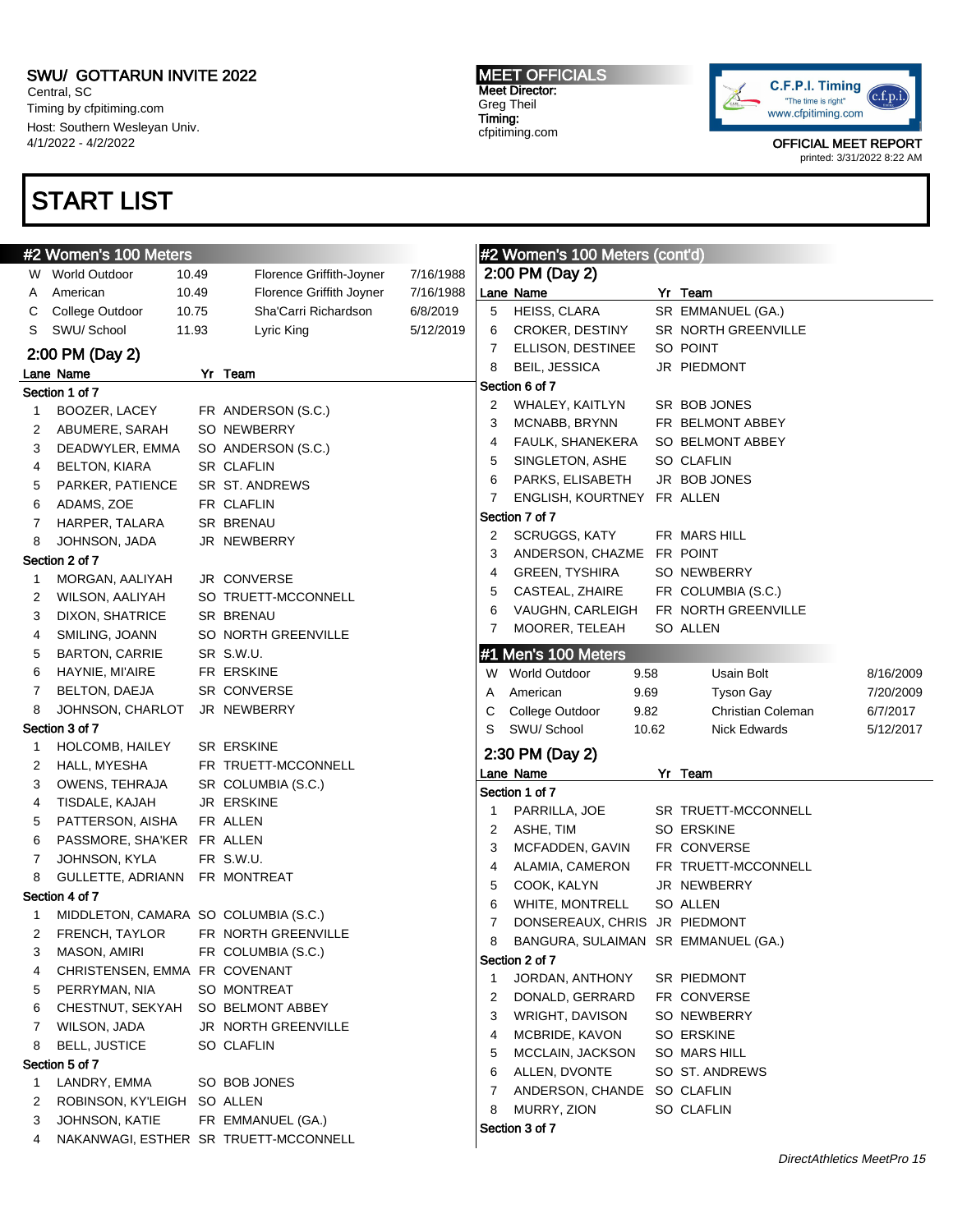Central, SC Timing by cfpitiming.com Host: Southern Wesleyan Univ. 4/1/2022 - 4/2/2022

# START LIST

MEET OFFICIALS Meet Director: Greg Theil Timing: cfpitiming.com



OFFICIAL MEET REPORT

printed: 3/31/2022 8:22 AM

|              | #1 Men's 100 Meters (cont'd)      |                     |   | #18 Women's 400m Hurdles              |         |                                      |           |
|--------------|-----------------------------------|---------------------|---|---------------------------------------|---------|--------------------------------------|-----------|
|              | 2:30 PM (Day 2)                   |                     |   | W World Outdoor                       | 51.46   | Sydney McLaughlin                    | 8/4/2021  |
|              | Lane Name                         | Yr Team             | Α | American                              | 52.47   | Lashinda Demus                       | 9/1/2011  |
| $\mathbf{1}$ | STEURER, MICHAEL                  | SR BOB JONES        | С | College Outdoor                       | 52.75   | Sydney McLaughlin                    | 5/13/2018 |
| 2            | MORGAN, JOCOLBI                   | FR CLAFLIN          | S | SWU/ School                           | 1:03.00 | Sh'Keya Wimberly                     | 5/1/2015  |
| 3            | HENDERSON, JAIDEN                 | JR CLAFLIN          |   | 2:45 PM (Day 2)                       |         |                                      |           |
| 4            | TOBIAS, KALVIN                    | SO NEWBERRY         |   | Lane Name                             |         | Yr Team                              |           |
| 5            | CARRS, KRISTIAN                   | FR EMMANUEL (GA.)   |   | Section 1 of 4                        |         |                                      |           |
| 6            | FOSTER, ROYAL                     | SO NORTH GREENVILLE | 2 | ROWE, NATHALIA                        |         | FR BRENAU                            |           |
| 7            | PAYNE, TRENT                      | FR ERSKINE          | 3 | WILLIAMS, KEYANNA                     |         | SR S.W.U.                            |           |
| 8            | BURLEY, JOSHUA                    | FR ALLEN            | 4 | CASTILLO, ISABELA                     |         | FR S.W.U.                            |           |
|              | Section 4 of 7                    |                     | 5 | LEMA, KAYLA                           |         | FR S.W.U.                            |           |
| 1            | SMITH, XAVIEN                     | FR ST. ANDREWS      | 6 | GRIGSBY, TENAE                        |         | JR TRUETT-MCCONNELL                  |           |
| 2            | OKONNE, MARVELOU SR BELMONT ABBEY |                     |   | Section 2 of 4                        |         |                                      |           |
| 3            | LEEKS, JAVIEN                     | FR POINT            | 2 |                                       |         | SHEPHERD, AUTUMN FR TRUETT-MCCONNELL |           |
| 4            | REED, JOHN CLAYTO FR ERSKINE      |                     | 3 | CHESTNUT, SEKYAH                      |         | SO BELMONT ABBEY                     |           |
| 5            | FRESSEL, LUKE                     | SO BOB JONES        | 4 | WHITE, OLIVIA                         |         | FR BELMONT ABBEY                     |           |
| 6            | WEBB, BRYCE                       | FR ST. ANDREWS      | 5 | BURKETT, JAYDA                        |         | JR BRENAU                            |           |
| 7            | MCNEIL, LAMONT                    | FR MONTREAT         | 6 | COLON, KAROLINA                       |         | FR BELMONT ABBEY                     |           |
| 8            | ROX, MATTHEW                      | <b>SR CLAFLIN</b>   | 7 | LAY, TRAVON                           |         | FR S.W.U.                            |           |
|              | Section 5 of 7                    |                     |   | Section 3 of 4                        |         |                                      |           |
| 1            | HARRIS, ALIJAH                    | JR S.W.U.           | 2 | TATE, LAURYN                          |         | SO S.W.U.                            |           |
| 2            | CROWLEY, NATHANIE JR BOB JONES    |                     | 3 | MILLER, HAYLEA-LAY                    |         | FR BREVARD                           |           |
| 3            | ALVAREZ, LUIS                     | SO BREVARD          | 4 | ROSE, KATLYN                          |         | FR NORTH GREENVILLE                  |           |
| 4            | <b>BECTON, TYRIK</b>              | SO BELMONT ABBEY    | 5 | HUTCHERSON, DORI                      |         | SO CLAFLIN                           |           |
| 5            | SIMPSON, JOEL                     | JR MONTREAT         | 6 | BAKER, ANNA                           |         | JR COVENANT                          |           |
| 6            | NELSON, SHEMAR                    | FR ALLEN            | 7 | SANDHOFF, JENNA                       |         | FR COVENANT                          |           |
| 7            | LANCE, ANDREW                     | FR FRANCIS MARION   |   | Section 4 of 4                        |         |                                      |           |
| 8            | WRIGHT, JORDAN                    | FR COLUMBIA (S.C.)  | 2 | HEISER-WHATLEY, JE JR COLUMBIA (S.C.) |         |                                      |           |
|              | Section 6 of 7                    |                     | 3 | FUSELIER, KASHAELY SR ST. ANDREWS     |         |                                      |           |
| 2            | MCCRAY, LAZARUS                   | FR CLAFLIN          | 4 | SEYMOUR, SAMANTH SO PIEDMONT          |         |                                      |           |
| 3            | <b>VERACRUZ, ISAAC</b>            | SO BOB JONES        | 5 | TAYLOR, AYANI                         |         | FR ALLEN                             |           |
| 4            | HODGINS, CHRISTIAN FR POINT       |                     | 6 | PRESTON, ELANA                        |         | SO COLUMBIA (S.C.)                   |           |
| 5            | CURTIS, DESHAWN                   | SO BREVARD          | 7 | HEISER-WHATLEY, VI JR COLUMBIA (S.C.) |         |                                      |           |
| 6            | <b>ERICKSON, REECE</b>            | FR BOB JONES        |   |                                       |         |                                      |           |
| 7            | O'LEARY, JADEN                    | SO BREVARD          |   | #17 Men's 400m Hurdles                |         |                                      |           |
| 8            | JAMES, MICHAEL                    | FR FRANCIS MARION   |   | W World Outdoor                       | 45.94   | Karsten Warholm                      | 8/3/2021  |
|              | Section 7 of 7                    |                     |   | A American                            | 46.78   | Kevin Young                          | 8/6/1992  |
| 2            | <b>FISHER, NEVIUS</b>             | SO NEWBERRY         | C | College Outdoor                       | 47.56   | Rai Benjamin                         | 6/8/2018  |
| 3            | HALL, KALYN                       | SO PIEDMONT         | S | SWU/ School                           | 53.84   | Jhante McMillan                      | 5/22/2014 |
| 4            | NOBLES, JUSTIN                    | SR PRESBYTERIAN     |   | 2:45 PM (Day 2)                       |         |                                      |           |
| 5            | REINSEL, RHYAN                    | FR COLUMBIA (S.C.)  |   | Lane Name                             |         | Yr Team                              |           |
| 6            | <b>HERRINGTON, BEAU</b>           | FR ALLEN            |   | Section 1 of 3                        |         |                                      |           |
| 7            | MARTINEZ FERRO, C                 | JR BOB JONES        | 2 | VEREEN, JOSHUA                        |         | SR MARS HILL                         |           |
|              |                                   |                     | 3 | YELTON, HANK                          |         | JR MONTREAT                          |           |
|              |                                   |                     | 4 | COBB, SHAROD                          |         | SR TRUETT-MCCONNELL                  |           |
|              |                                   |                     | 5 | JONES, JR., REGGIE                    |         | JR ALLEN                             |           |
|              |                                   |                     | 6 |                                       |         | THOMASON, MARCUS FR NORTH GREENVILLE |           |
|              |                                   |                     |   |                                       |         |                                      |           |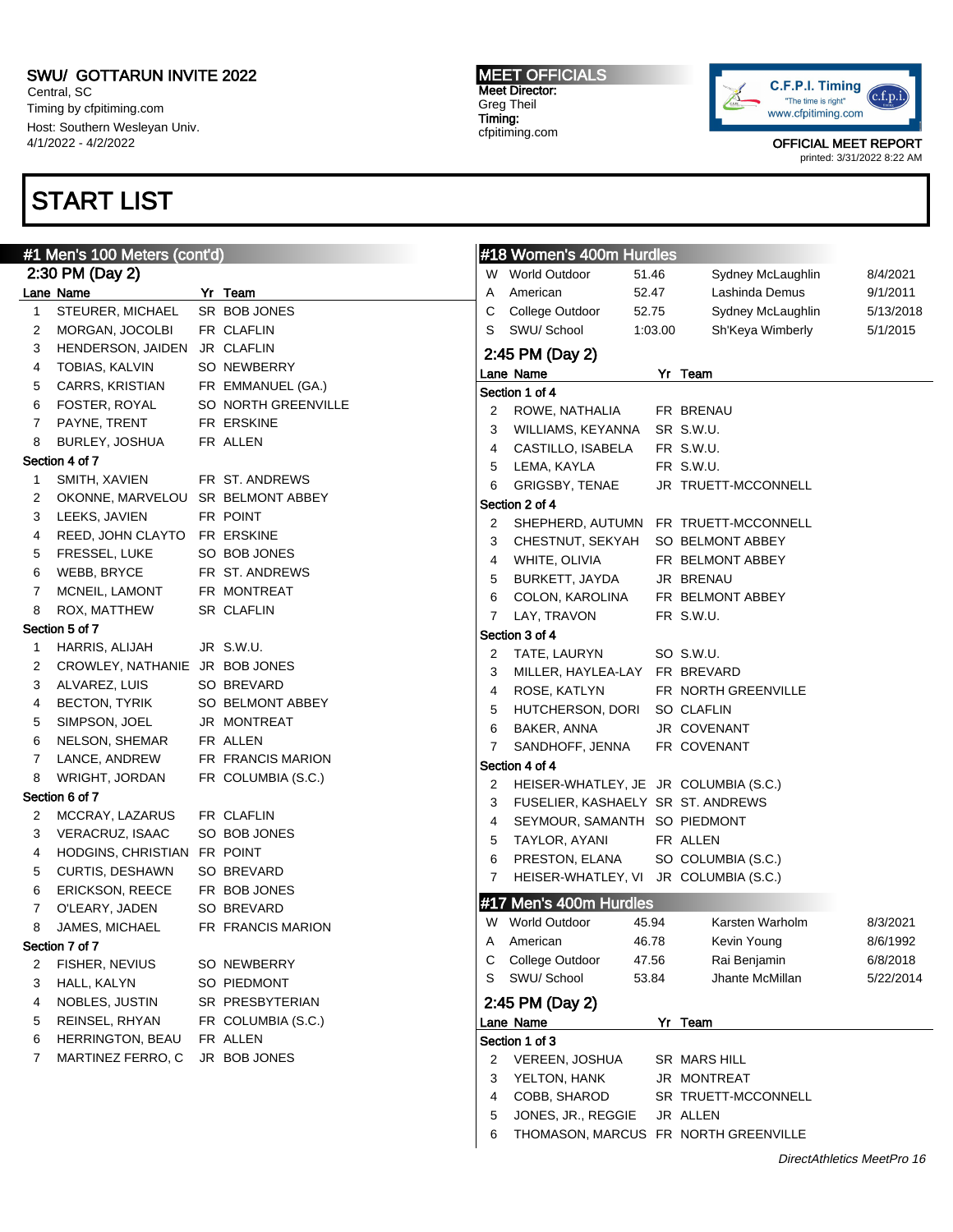Central, SC Timing by cfpitiming.com Host: Southern Wesleyan Univ. 4/1/2022 - 4/2/2022

# START LIST

#### MEET OFFICIALS Meet Director: Greg Theil Timing: cfpitiming.com



| #17 Men's 400m Hurdles (cont'd) |                                       |  |                          |           | #4 Women's 200 Meters (cont'd) |                                      |  |                     |  |
|---------------------------------|---------------------------------------|--|--------------------------|-----------|--------------------------------|--------------------------------------|--|---------------------|--|
|                                 | 2:45 PM (Day 2)                       |  |                          |           | 2:45 PM (Day 2)                |                                      |  |                     |  |
|                                 | Lane Name                             |  | Yr Team                  |           |                                | Lane Name                            |  | Yr Team             |  |
| $7^{\circ}$                     | <b>GUNN, CAMERON</b>                  |  | FR BELMONT ABBEY         |           |                                | Section 4 of 10                      |  |                     |  |
|                                 | Section 2 of 3                        |  |                          |           | 2                              | PERRYMAN, NIA                        |  | SO MONTREAT         |  |
| 2                               | <b>HOLMES, DARIUS</b>                 |  | FR CLAFLIN               |           | 3                              | PATTERSON, AISHA                     |  | FR ALLEN            |  |
| 3                               | NORMAN, HUNTER                        |  | SO ANDERSON (S.C.)       |           | 4                              | ROWE, NATHALIA                       |  | FR BRENAU           |  |
| 4                               | KOHLHAGEN, RYAN                       |  | JR BELMONT ABBEY         |           | 5                              | CARRILLO, ELYSSE                     |  | SO COVENANT         |  |
| 5                               | FULMORE, ELIJAH                       |  | UN UNAT-NEWBERRY         |           | 6                              | WARREN, NASHAYLA SO CONVERSE         |  |                     |  |
| 6                               | WATLINGTON, LACAR SR CLAFLIN          |  |                          |           | 7                              | YARUSSI, MARIA                       |  | SO BELMONT ABBEY    |  |
| 7                               | DICKSON, DANE                         |  | FR S.W.U.                |           | 8                              | HAYDEN, JOELI                        |  | SO ANDERSON (S.C.)  |  |
|                                 | Section 3 of 3                        |  |                          |           | Section 5 of 10                |                                      |  |                     |  |
| 2                               | BASCOM, RJ                            |  | FR COVENANT              |           | 2                              | QUARTARARO, BRIAN SO ANDERSON (S.C.) |  |                     |  |
| 3                               | SALAS, BIEL                           |  | SO NEWBERRY              |           | 3                              | MCNABB, BRYNN                        |  | FR BELMONT ABBEY    |  |
| 4                               | BARNETT, CHANDLER SO NORTH GREENVILLE |  |                          |           | 4                              | HOLCOMB, HAILEY                      |  | <b>SR ERSKINE</b>   |  |
| 5                               | HAWKES, CALEB                         |  | UN UNAT-NEWBERRY         |           | 5                              | WARREN, LAYLA                        |  | SO NEWBERRY         |  |
| 6                               | MCFERRIN, CJ                          |  | FR NORTH GREENVILLE      |           | 6                              | PASSMORE, SHA'KER FR ALLEN           |  |                     |  |
| 7                               | AGUIRRE, ROBERTO                      |  | FR CONVERSE              |           | 7                              | TISDALE, KAJAH                       |  | <b>JR ERSKINE</b>   |  |
| 8                               | MEDLEY, DONALD                        |  | FR CONVERSE              |           | 8                              | DUFFIN, SKEKINAH                     |  | SO CLAFLIN          |  |
|                                 | #4 Women's 200 Meters                 |  |                          |           | Section 6 of 10                |                                      |  |                     |  |
|                                 | W World Outdoor<br>21.34              |  | Florence Griffith-Joyner | 9/29/1988 | 2                              | GRAY, AMBER                          |  | SR ERSKINE          |  |
| A                               | 21.34<br>American                     |  | Florence Griffith Joyner | 9/29/1988 | 3                              | GULLETTE, ADRIANN FR MONTREAT        |  |                     |  |
| C                               | College Outdoor<br>22.02              |  | Kyra Jefferson           | 6/17/2017 | 4                              | FRENCH, TAYLOR                       |  | FR NORTH GREENVILLE |  |
| S                               | SWU/ School<br>23.57                  |  | Jami Wright              | 5/29/2021 | 5                              | JOHNSON, KYLA                        |  | FR S.W.U.           |  |
|                                 |                                       |  |                          |           | 6                              | MACK, JAIDA                          |  | FR COLUMBIA (S.C.)  |  |
|                                 | 2:45 PM (Day 2)                       |  |                          |           | 7                              | ODOM, JOHNEIA                        |  | FR COLUMBIA (S.C.)  |  |
|                                 | Lane Name                             |  | Yr Team                  |           | 8                              | <b>GREEN, TYSHIRA</b>                |  | SO NEWBERRY         |  |
|                                 | Section 1 of 10                       |  |                          |           | Section 7 of 10                |                                      |  |                     |  |
| 2                               | JOHNSON, JADA                         |  | JR NEWBERRY              |           | 2                              | JONES, TALYA                         |  | FR COLUMBIA (S.C.)  |  |
| 3                               | ABUMERE, SARAH                        |  | SO NEWBERRY              |           | 3                              | LANDRY, EMMA                         |  | SO BOB JONES        |  |
| 4                               | <b>BEUGRE, MICHELE</b>                |  | SR S.W.U.                |           | 4                              | BATTLE, MOENA                        |  | SR EMMANUEL (GA.)   |  |
| 5                               | DEADWYLER, EMMA                       |  | SO ANDERSON (S.C.)       |           | 5                              | CROKER, DESTINY                      |  | SR NORTH GREENVILLE |  |
| 6                               | BOYD, KRISHAYLA                       |  | SO CONVERSE              |           | 6                              | FLOOK, MARYMARGA SO NORTH GREENVILLE |  |                     |  |
| 7                               | ADAMS, ZOE                            |  | FR CLAFLIN               |           | 7                              | WILSON, JADA                         |  | JR NORTH GREENVILLE |  |
|                                 | Section 2 of 10                       |  |                          |           | 8                              | JOHNSON, KATIE                       |  | FR EMMANUEL (GA.)   |  |
| 2                               | OKODUWA, ESEOSE                       |  | FR CONVERSE              |           |                                | Section 8 of 10                      |  |                     |  |
| 3                               | SUBER, QUIANA                         |  | SO CONVERSE              |           | 2                              | MATTHEWS, HAILEY                     |  | FR BELMONT ABBEY    |  |
| 4                               | SHIPPY, DESTINY                       |  | SR WOFFORD               |           | 3                              | SMITH, DAEHLA                        |  | SO COVENANT         |  |
| 5                               | HAYNIE, MI'AIRE                       |  | FR ERSKINE               |           | 4                              | <b>BEIL, JESSICA</b>                 |  | JR PIEDMONT         |  |
| 6                               | MORGAN, AALIYAH                       |  | JR CONVERSE              |           | 5                              | ROGERS, MAKAYLA                      |  | FR MARS HILL        |  |
| 7                               | VAUGHN, CARLEIGH                      |  | FR NORTH GREENVILLE      |           | 6                              | ELLIS, TAMIYA                        |  | SO BELMONT ABBEY    |  |
|                                 | Section 3 of 10                       |  |                          |           | 7                              | <b>FAULK, SHANEKERA</b>              |  | SO BELMONT ABBEY    |  |
| 2                               | PROVIDENCE, VANES                     |  | JR BRENAU                |           | 8                              | SINGLETON, ASHE                      |  | SO CLAFLIN          |  |
| 3                               | BOOZER, LACEY                         |  | FR ANDERSON (S.C.)       |           |                                | Section 9 of 10                      |  |                     |  |
| 4                               | WILSON, AALIYAH                       |  | SO TRUETT-MCCONNELL      |           | 2                              | MORAN, ANA                           |  | SR BOB JONES        |  |
| 5                               | JOHNSON, EMMA                         |  | JR NEWBERRY              |           | 3                              | MILTON, SEANNA                       |  | FR MARS HILL        |  |
| 6                               | <b>DEVRIES, CARMEN</b>                |  | SR S.W.U.                |           | 4                              | WHALEY, KAITLYN                      |  | SR BOB JONES        |  |
| 7                               | FULLER, JONNICA                       |  | SO CLAFLIN               |           | 5                              | PARKS, ELISABETH                     |  | JR BOB JONES        |  |
|                                 |                                       |  |                          |           |                                |                                      |  |                     |  |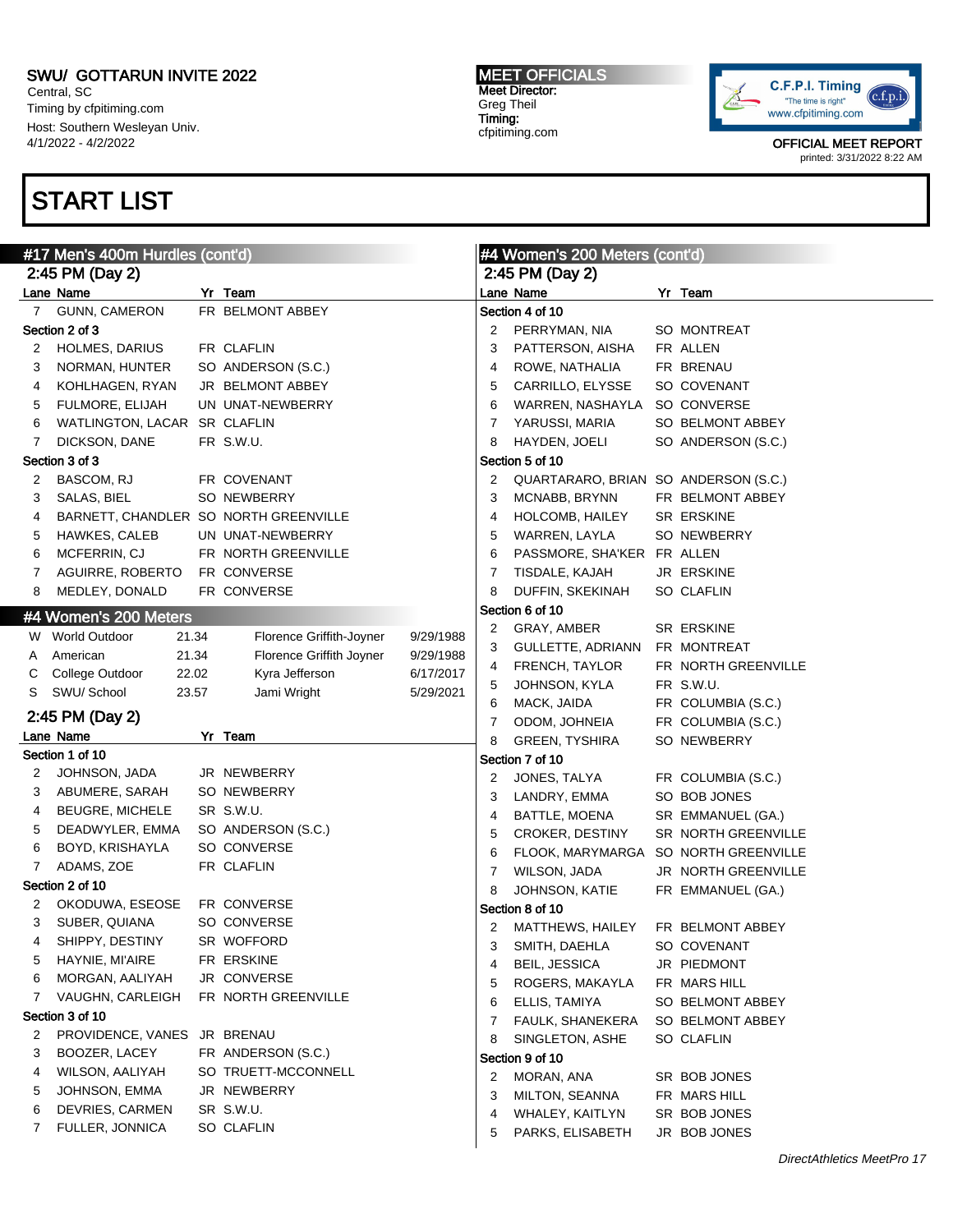Central, SC Timing by cfpitiming.com Host: Southern Wesleyan Univ. 4/1/2022 - 4/2/2022

## START LIST

#### MEET OFFICIALS Meet Director: Greg Theil Timing: cfpitiming.com



| #4 Women's 200 Meters (cont'd) |                                 |       |                                  | #3 Men's 200 Meters (cont'd) |   |                                     |  |                     |  |  |
|--------------------------------|---------------------------------|-------|----------------------------------|------------------------------|---|-------------------------------------|--|---------------------|--|--|
|                                | 2:45 PM (Day 2)                 |       |                                  |                              |   | 2:45 PM (Day 2)                     |  |                     |  |  |
|                                | Lane Name                       |       | Yr Team                          |                              |   | Lane Name                           |  | Yr Team             |  |  |
| 6                              | TAYLOR, LILIANA                 |       | SR BOB JONES                     |                              | 8 | REED, JOHN CLAYTO FR ERSKINE        |  |                     |  |  |
| 7                              | CHELLIS, JULIA                  |       | FR BOB JONES                     |                              |   | Section 4 of 8                      |  |                     |  |  |
| 8                              | HEATH, JESSIE                   |       | SR BOB JONES                     |                              | 1 | LEE, ETHAN                          |  | FR MARS HILL        |  |  |
|                                | Section 10 of 10                |       |                                  |                              | 2 | LEAK, JOSH                          |  | SO COVENANT         |  |  |
| 2                              | HEISS, CLARA                    |       | SR EMMANUEL (GA.)                |                              | 3 | LINEN, XAVIER                       |  | FR COLUMBIA (S.C.)  |  |  |
| 3                              | <b>BRIGHT, MADELYN</b>          |       | JR EMMANUEL (GA.)                |                              | 4 | LEEKS, JAVIEN                       |  | FR POINT            |  |  |
| 4                              | HEICHEL, AMELIA                 |       | SO ERSKINE                       |                              | 5 | MURRY, ZION                         |  | SO CLAFLIN          |  |  |
| 5                              | BARTLEY, DAJE                   |       | JR CLAFLIN                       |                              | 6 | NORMAN, NOAH                        |  | FR COVENANT         |  |  |
| 6                              | ALFERINK, SARAH                 |       | FR BOB JONES                     |                              | 7 | MOLITOR, BEN                        |  | FR ANDERSON (S.C.)  |  |  |
| 7                              | JONES, COURTNEY                 |       | FR BOB JONES                     |                              | 8 | HENDERSON, JAIDEN JR CLAFLIN        |  |                     |  |  |
| 8                              | RHONE, DARIEL                   |       | SO ST. ANDREWS                   |                              |   | Section 5 of 8                      |  |                     |  |  |
|                                | #3 Men's 200 Meters             |       |                                  |                              | 1 | ALLEN, DVONTE                       |  | SO ST. ANDREWS      |  |  |
|                                | W World Outdoor                 | 19.19 | Usain Bolt                       | 8/20/2009                    | 2 | EDWARDS, RICHARD                    |  | SO ST. ANDREWS      |  |  |
| A                              | American                        | 19.32 | Michael Johnson                  | 8/1/1996                     | 3 | BONILLA, DARRIAN                    |  | FR MONTREAT         |  |  |
| С                              | College Outdoor                 | 19.69 | <b>Walter Dix</b>                | 5/25/2007                    | 4 | <b>BAILES, BRANDON</b>              |  | FR MARS HILL        |  |  |
| S                              | SWU/ School                     | 21.63 | Jannai Maxwell                   | 4/15/2017                    | 5 | OKONNE, MARVELOU SR BELMONT ABBEY   |  |                     |  |  |
|                                | 2:45 PM (Day 2)                 |       |                                  |                              | 6 | CANNON, ZACH                        |  | SO ANDERSON (S.C.)  |  |  |
|                                | Lane Name                       |       |                                  |                              | 7 | MORGAN, JOCOLBI                     |  | FR CLAFLIN          |  |  |
|                                |                                 |       | Yr Team                          |                              | 8 | AVANT, NICHOLAS                     |  | FR COLUMBIA (S.C.)  |  |  |
|                                | Section 1 of 8<br>SMITH, XAVIEN |       | FR ST. ANDREWS                   |                              |   | Section 6 of 8                      |  |                     |  |  |
| 1                              |                                 |       | JR NORTH GREENVILLE              |                              | 1 | CORDES, SETH                        |  | SO BOB JONES        |  |  |
| 2                              | MEEKINS, JORDAN                 |       |                                  |                              | 2 | PAYNE, TRENT                        |  | FR ERSKINE          |  |  |
| 3                              | FRANKLIN, KEISHON               |       | JR TRUETT-MCCONNELL              |                              | 3 | SMITH, DALTON                       |  | SO BELMONT ABBEY    |  |  |
| 4                              | MEADOWS, NOAH                   |       | SO S.W.U.<br>FR TRUETT-MCCONNELL |                              | 4 | KETTER, TARRENCE                    |  | FR NORTH GREENVILLE |  |  |
| 5                              | ALAMIA, CAMERON                 |       | FR NORTH GREENVILLE              |                              | 5 | GRAYSON, BRANDON FR COLUMBIA (S.C.) |  |                     |  |  |
| 6                              | LAWTON, ANTAVIOUS               |       |                                  |                              | 6 | CROWLEY, NATHANIE JR BOB JONES      |  |                     |  |  |
| 7                              | SMITH, TRAVION                  |       | SO MONTREAT                      |                              | 7 | SELLERS, JOSHUA                     |  | FR ERSKINE          |  |  |
| 8                              | COOK, KALYN                     |       | JR NEWBERRY                      |                              | 8 | KADRI, RAMI                         |  | SR BREVARD          |  |  |
|                                | Section 2 of 8                  |       |                                  |                              |   | Section 7 of 8                      |  |                     |  |  |
| 1                              | NELSON, SHEMAR                  |       | FR ALLEN                         |                              | 1 | YEARGIN, JAMIERYO FR CONVERSE       |  |                     |  |  |
| 2                              | PARRILLA, JOE                   |       | SR TRUETT-MCCONNELL              |                              | 2 | MILHOUSE, JALEN                     |  | SO FRANCIS MARION   |  |  |
| 3                              | DONALD, GERRARD                 |       | FR CONVERSE                      |                              | 3 | CURTIS, DESHAWN                     |  | SO BREVARD          |  |  |
| 4                              | MCFADDEN, GAVIN                 |       | FR CONVERSE                      |                              | 4 | NASH, MICHAEL                       |  | FR TRUETT-MCCONNELL |  |  |
| 5                              | WHITE, MONTRELL                 |       | SO ALLEN                         |                              | 5 | FRITH, ALAYNE                       |  | FR MONTREAT         |  |  |
| 6                              | FRESSEL, LUKE                   |       | SO BOB JONES                     |                              | 6 | WEBB, BRYCE                         |  | FR ST. ANDREWS      |  |  |
| 7                              | TOBIAS, KALVIN                  |       | SO NEWBERRY                      |                              | 7 | HALL, KALYN                         |  | SO PIEDMONT         |  |  |
| 8                              | <b>BUTTON, HALEN</b>            |       | FR ERSKINE                       |                              | 8 | HODGINS, CHRISTIAN FR POINT         |  |                     |  |  |
|                                | Section 3 of 8                  |       |                                  |                              |   | Section 8 of 8                      |  |                     |  |  |
| 1                              | HORACE, JAYDEN                  |       | FR ALLEN                         |                              | 1 | DUBBERLY, ANDREW FR BOB JONES       |  |                     |  |  |
| 2                              | MURPHY-REDD, LOG                |       | JR BELMONT ABBEY                 |                              | 2 | O'LEARY, JADEN                      |  | SO BREVARD          |  |  |
| 3                              | MANN, KY                        |       | SR MARS HILL                     |                              | 3 | EVERETT, REGINALD                   |  | JR BREVARD          |  |  |
| 4                              | ANDERSON, CHANDE SO CLAFLIN     |       |                                  |                              | 4 | MARTINEZ FERRO, C                   |  | JR BOB JONES        |  |  |
| 5                              | ASHE, TIM                       |       | SO ERSKINE                       |                              | 5 | VERACRUZ, ISAAC                     |  | SO BOB JONES        |  |  |
| 6                              | GLENN, RYAN                     |       | FR CONVERSE                      |                              | 6 | <b>ERICKSON, REECE</b>              |  | FR BOB JONES        |  |  |
| 7                              | MCBRIDE, KAVON                  |       | SO ERSKINE                       |                              | 7 | LANCE, ANDREW                       |  | FR FRANCIS MARION   |  |  |
|                                |                                 |       |                                  |                              |   |                                     |  |                     |  |  |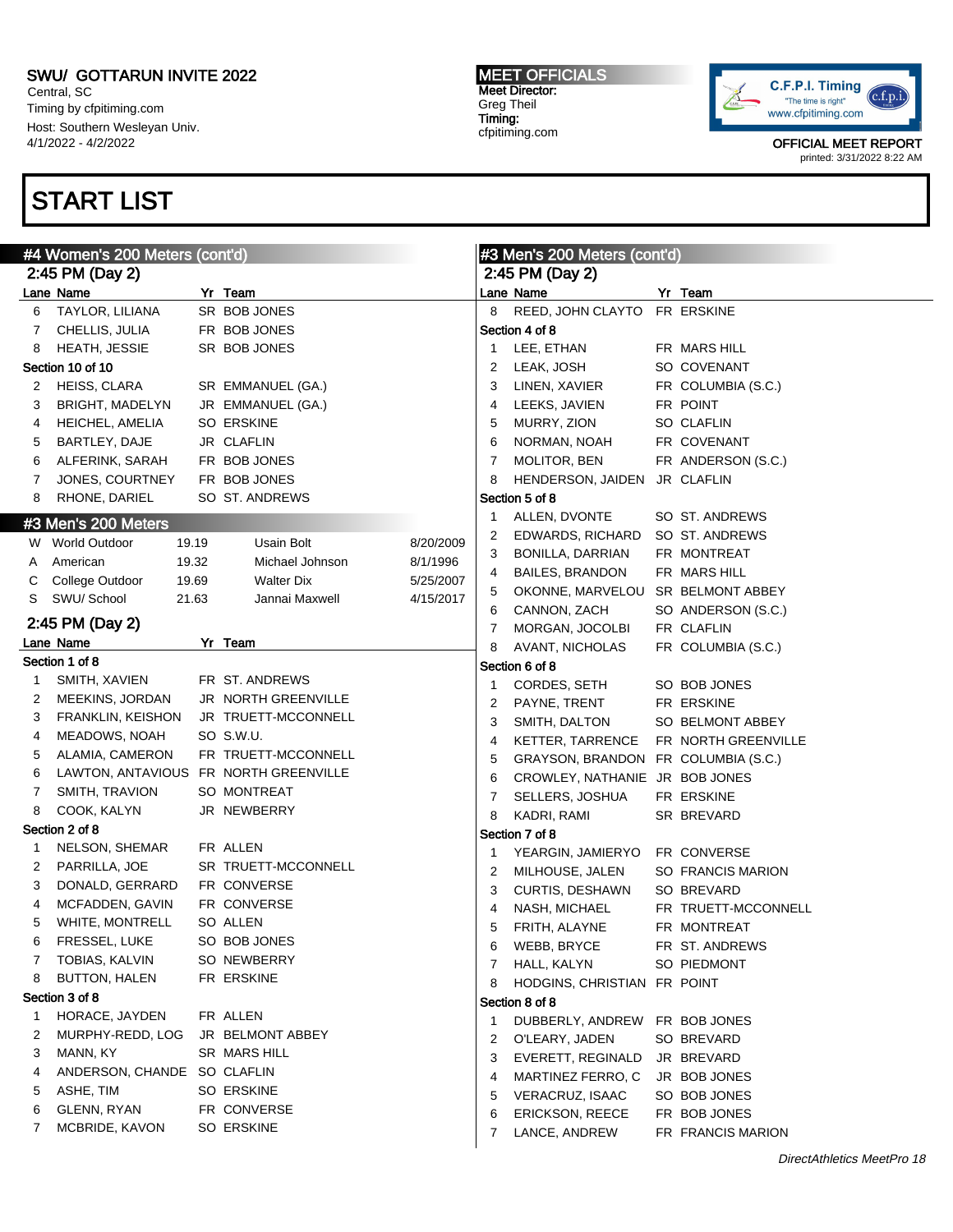Central, SC Timing by cfpitiming.com Host: Southern Wesleyan Univ. 4/1/2022 - 4/2/2022

# START LIST

#### MEET OFFICIALS Meet Director: Greg Theil Timing: cfpitiming.com



|    | #3 Men's 200 Meters (cont'd)          |         |                     |           |    | #19 Men's 3000 Meters (cont'd) |         |                     |   |           |
|----|---------------------------------------|---------|---------------------|-----------|----|--------------------------------|---------|---------------------|---|-----------|
|    | 2:45 PM (Day 2)                       |         |                     |           |    | 2:45 PM (Day 2)                |         |                     |   |           |
|    | Lane Name                             |         | Yr Team             |           |    | Lane Name                      |         | Yr Team             |   |           |
| 8  | JAMES, MICHAEL                        |         | FR FRANCIS MARION   |           | 13 | CASTEEL, BEN                   |         | FR BELMONT ABBEY    |   |           |
|    | #20 Women's 3000 Meters               |         |                     |           | 14 | <b>BARHAM, TIMOTHY</b>         |         | FR MONTREAT         |   |           |
|    | W World Outdoor                       | 8:06.11 | Junzia Wang         | 9/13/1993 | 15 | <b>BURDETTE, MICAH</b>         |         | SR POINT            |   |           |
|    | 2:45 PM (Day 2)                       |         |                     |           | 16 | HEATH, MATTHEW                 |         | FR NORTH GREENVILLE |   |           |
|    | Lane Name                             |         | Yr Team             |           | 17 | TIMMERMAN, PATRIC              |         | FR COLUMBIA (S.C.)  |   |           |
|    | Section 1 of 1                        |         |                     |           | 18 | CONDELLO, FRANK                |         | SR BELMONT ABBEY    |   |           |
| 1  | HOLLIFIELD, MAKAYL JR COLUMBIA (S.C.) |         |                     |           | 19 | WRIGHT, ZAC                    |         | SO EMMANUEL (GA.)   |   |           |
| 2  | PALLOZZI, MAKENNA SO BELMONT ABBEY    |         |                     |           | 20 | FLOOK, SAMUEL                  |         | JR NORTH GREENVILLE |   |           |
| 3  | SNYDER, MARGARET JR BOB JONES         |         |                     |           | 21 | FERGUSON, NATHANI              |         | SO MONTREAT         |   |           |
| 4  | WILSON, SAMARA                        |         | 8 UNATTACHED        |           | 22 | MARLER, JAMES                  |         | FR PRESBYTERIAN     |   |           |
| 5  | WILLIS, SAVANNAH                      |         | FR BELMONT ABBEY    |           | 23 | GUERRA, RALPH                  |         | SO PRESBYTERIAN     |   |           |
| 6  | MCDONALD, MADISO                      |         | FR CLAFLIN          |           | 24 | HENSLEY, ANDREW                |         | FR MARS HILL        |   |           |
| 7  | BUIE-COX, SKY                         |         | SR CLAFLIN          |           | 25 | LEWIS, ROBERT                  |         | JR ERSKINE          |   |           |
| 8  | GARDNER, ZOIE                         |         | <b>SR BRENAU</b>    |           | 26 | WELLS, GEORGE                  |         | FR BREVARD          |   |           |
| 9  | GOMEZ, KEYLI                          |         | SO PRESBYTERIAN     |           |    | #24 Women's 4 x 400m Relay     |         |                     |   |           |
| 10 | JONES, ASHLEY                         |         | FR MONTREAT         |           | W  | <b>World Outdoor</b>           | 3:15.17 | <b>RUS</b>          |   | 10/1/1988 |
| 11 | BIERKAMP, BRIONA                      |         | <b>SO BRENAU</b>    |           | Α  | American                       | 3:15.51 | USA national team   |   | 10/1/1988 |
| 12 | COVIL, JULIE                          |         | SO PRESBYTERIAN     |           | С  | College Outdoor                | 3:23.13 | Oregon              |   | 6/10/2017 |
| 13 | BOWERS, BECCA                         |         | <b>SO ERSKINE</b>   |           | S  | SWU/ School                    | 3:45.85 |                     |   | 5/2/2015  |
| 14 | BROWN, HANNAH                         |         | FR ANDERSON (S.C.)  |           |    | 5:30 PM (Day 2)                |         |                     |   |           |
| 15 | DINAPOLI, FRANCESC FR BELMONT ABBEY   |         |                     |           |    | Lane Team                      |         |                     |   |           |
| 16 | HUFFSTETLER, HOLL                     |         | JR ERSKINE          |           |    | Section 1 of 3                 |         |                     |   |           |
| 17 | HUGGINS, GABRIELL                     |         | JR COLUMBIA (S.C.)  |           | 2  | ALLEN (A)                      |         |                     | Α |           |
| 18 | NEUFFER, ADDISON                      |         | FR MONTREAT         |           | 3  | PIEDMONT (B)                   |         |                     | B |           |
| 19 | WARNER, BRYANNA                       |         | FR ERSKINE          |           | 4  | ERSKINE (A)                    |         |                     | Α |           |
|    | 20 ZUNIGA, MIA                        |         | FR BELMONT ABBEY    |           | 5  | PIEDMONT (A)                   |         |                     | Α |           |
|    | #19 Men's 3000 Meters                 |         |                     |           | 6  | BOB JONES (A)                  |         |                     | Α |           |
|    | W World Outdoor                       |         |                     | 9/1/1996  | 7  | S.W.U. (D)                     |         |                     | D |           |
|    |                                       | 7:20.67 | Daniel Komen        |           |    | Section 2 of 3                 |         |                     |   |           |
|    | 2:45 PM (Day 2)                       |         |                     |           | 2  | COVENANT (A)                   |         |                     | Α |           |
|    | Lane Name                             |         | Yr Team             |           | 3  | NORTH GEORGIA (A)              |         |                     | Α |           |
|    | Section 1 of 1                        |         |                     |           | 4  | NORTH GREENVILLE (A)           |         |                     | Α |           |
| 1  | UPTON, CHRISTOPHE FR MONTREAT         |         |                     |           | 5  | S.W.U. (B)                     |         |                     | B |           |
| 2  | HOLCOMBE, JACOB                       |         | JR NORTH GREENVILLE |           | 6  | S.W.U. (C)                     |         |                     | С |           |
| 3  | TAMEZ, RENE                           |         | FR MONTREAT         |           |    | 7 MONTREAT (A)                 |         |                     | Α |           |
| 4  | SHELTON, PEYTON                       |         | SR S.W.U.           |           |    | Section 3 of 3                 |         |                     |   |           |
| 5  | HARRIS, IZIC                          |         | FR NORTH GREENVILLE |           | 2  | TRUETT-MCCONNELL (A)           |         |                     | Α |           |
| 6  | POTTER, CALEB                         |         | SO MONTREAT         |           | 3  | BRENAU (A)                     |         |                     | Α |           |
| 7  | GOODE, HAYDEN                         |         | SO NORTH GREENVILLE |           | 4  | S.W.U. (A)                     |         |                     | Α |           |
| 8  | <b>WILSON, AMANI</b>                  |         | SR UNATTACHED       |           | 5  | CLAFLIN (A)                    |         |                     | Α |           |
| 9  | STONE, DOUGLAS                        |         | JR BOB JONES        |           | 6  | BELMONT ABBEY (A)              |         |                     | Α |           |
| 10 | WRIGHT, CALEB                         |         | SO MONTREAT         |           | 7  | NEWBERRY (A)                   |         |                     | Α |           |
| 11 | KNOTT, ZACHARY                        |         | FR BELMONT ABBEY    |           |    |                                |         |                     |   |           |
| 12 | HAWLEY, DALTON                        |         | FR BREVARD          |           |    |                                |         |                     |   |           |
|    |                                       |         |                     |           |    |                                |         |                     |   |           |